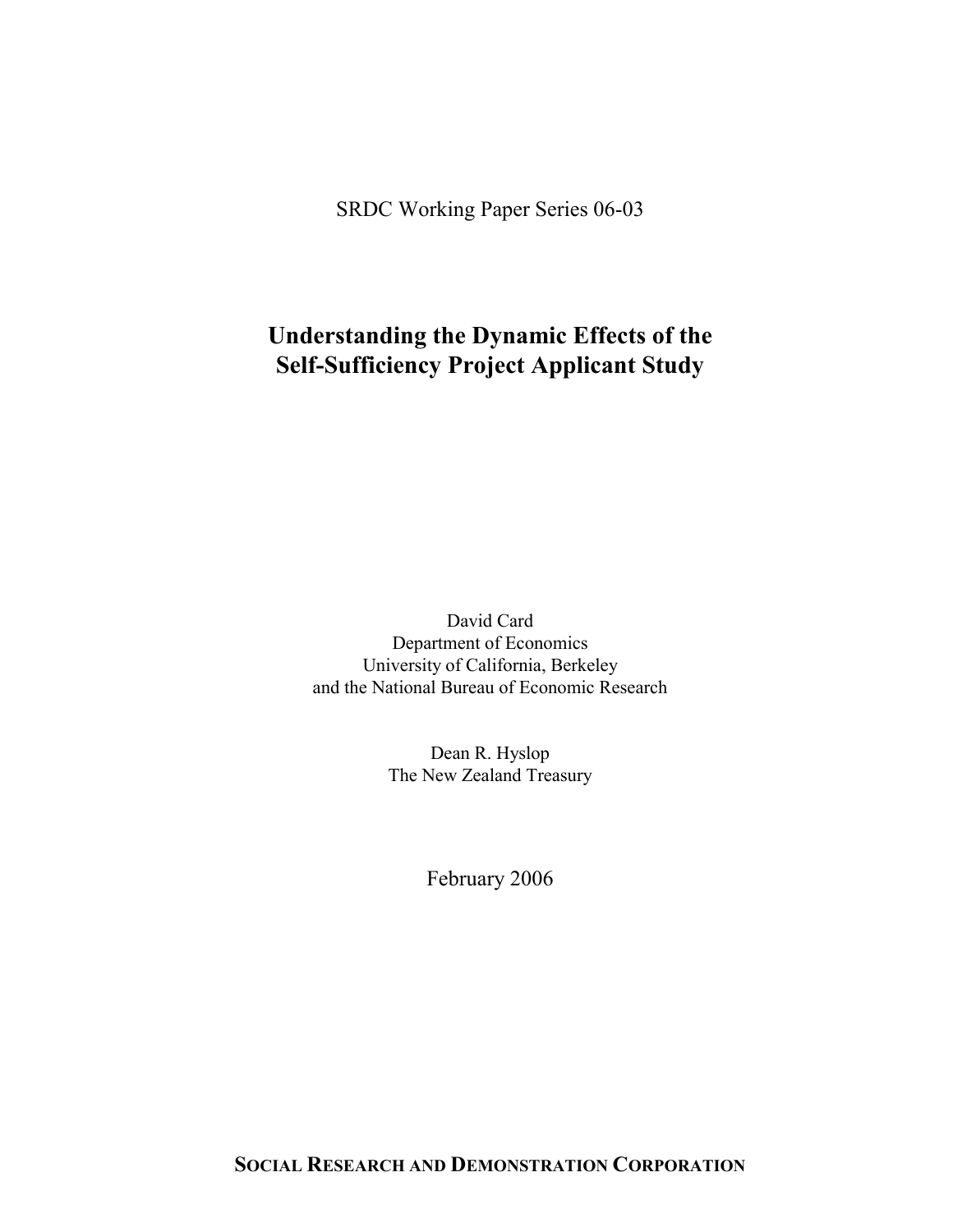The Social Research and Demonstration Corporation is a non-profit organization and registered charity with offices in Ottawa, Vancouver, and Sydney, Nova Scotia. SRDC was created specifically to develop, field test, and rigorously evaluate social programs. SRDC's two-part mission is to help policy-makers and practitioners identify social policies and programs that improve the well-being of all Canadians, with a special concern for the effects on the disadvantaged, and to raise the standards of evidence that are used in assessing social policies and programs. As an intermediary organization, SRDC attempts to bridge the worlds of academic researchers, government policy-makers, and on-the-ground program operators. Providing a vehicle for the development and management of complex demonstration projects, SRDC seeks to work in close partnership with provinces, the federal government, local programs, and private philanthropies.

**Copyright © 2006 by the Social Research and Demonstration Corporation**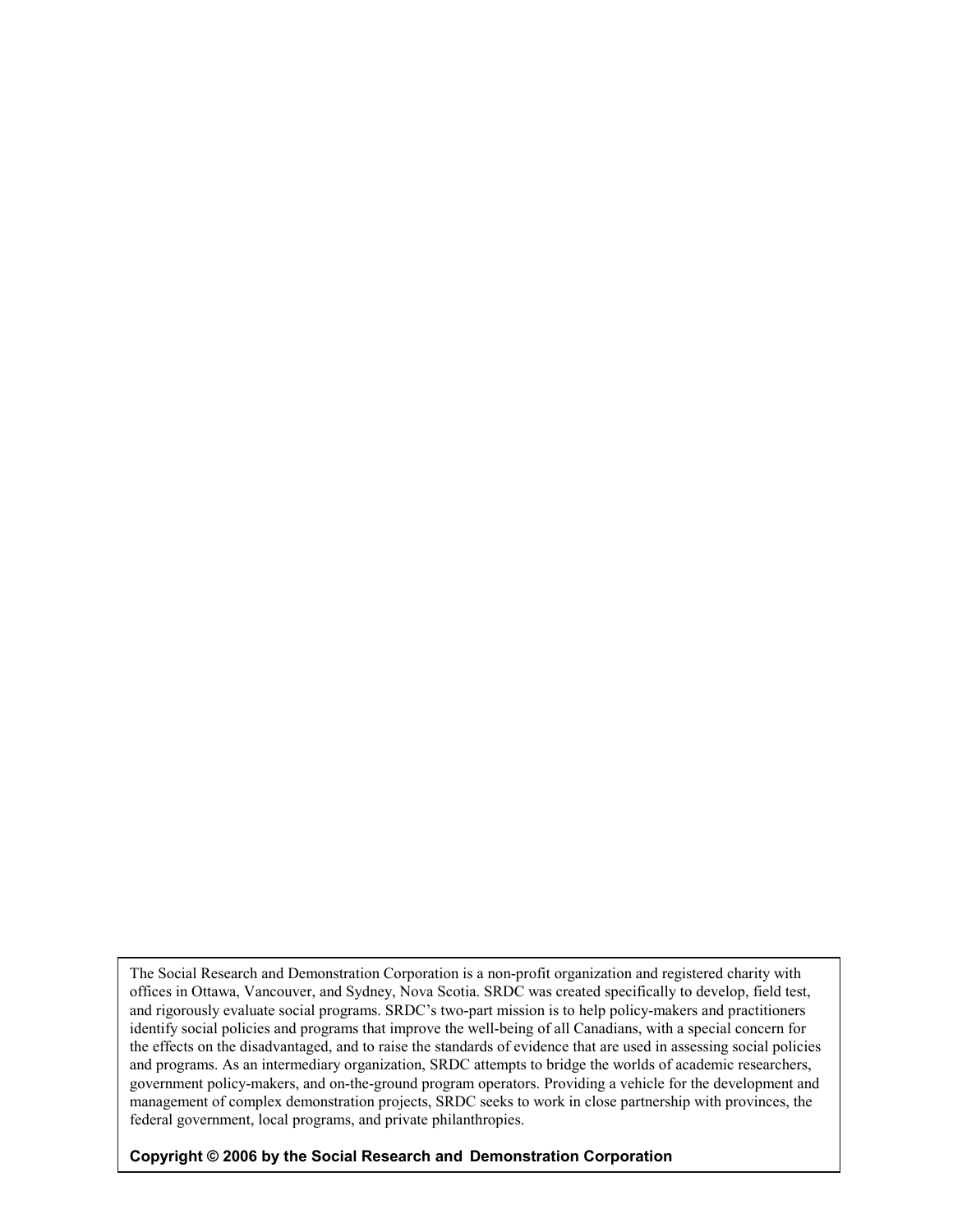# **Table of Contents**

| <b>Tables and Figures</b>                                                                                                                                                                                                                                       | iv                         |
|-----------------------------------------------------------------------------------------------------------------------------------------------------------------------------------------------------------------------------------------------------------------|----------------------------|
| Acknowledgements                                                                                                                                                                                                                                                | V                          |
| <b>Abstract</b>                                                                                                                                                                                                                                                 | vii                        |
| <b>Executive Summary</b>                                                                                                                                                                                                                                        | $ES-1$                     |
| <b>Introduction</b>                                                                                                                                                                                                                                             | 1                          |
| The Applicant Study - Description and Overview of Impacts<br>Income Assistance Programs and the SSP Experiment<br>The Applicant Study Sample Characteristics<br><b>Experimental Impacts on Welfare</b><br><b>Experimental Impacts on Labour Market Outcomes</b> | 5<br>5<br>8<br>11<br>15    |
| A Simple Model for the Behavioural Impacts of the SSPApplicant Study                                                                                                                                                                                            | 21                         |
| An Econometric Framework for Estimating the Impacts of SSP on Welfare<br>SSP Eligibility, SSP Entitlement, and Welfare Dynamics<br>Modeling SSP Eligibility<br>Modeling SSP Entitlement<br>Modeling the IA Participation Dynamics                               | 27<br>27<br>28<br>29<br>30 |
| <b>Estimation Results</b><br>Models for the Control Group Only<br>Models for the Program and Control Groups<br>Assessing Goodness of Fit<br>Understanding SSP's Effects                                                                                         | 33<br>33<br>34<br>37<br>43 |
| <b>Conclusions</b>                                                                                                                                                                                                                                              | 47                         |
| Data Appendix<br><b>Timing Conventions</b><br>Determining Eligibility Status and Date Eligibility Was Achieved<br>SSP Entitlement Status, the Month Entitlement Was Established, and the Transition Period                                                      | 49<br>49<br>49<br>49       |
| <b>References</b>                                                                                                                                                                                                                                               | 51                         |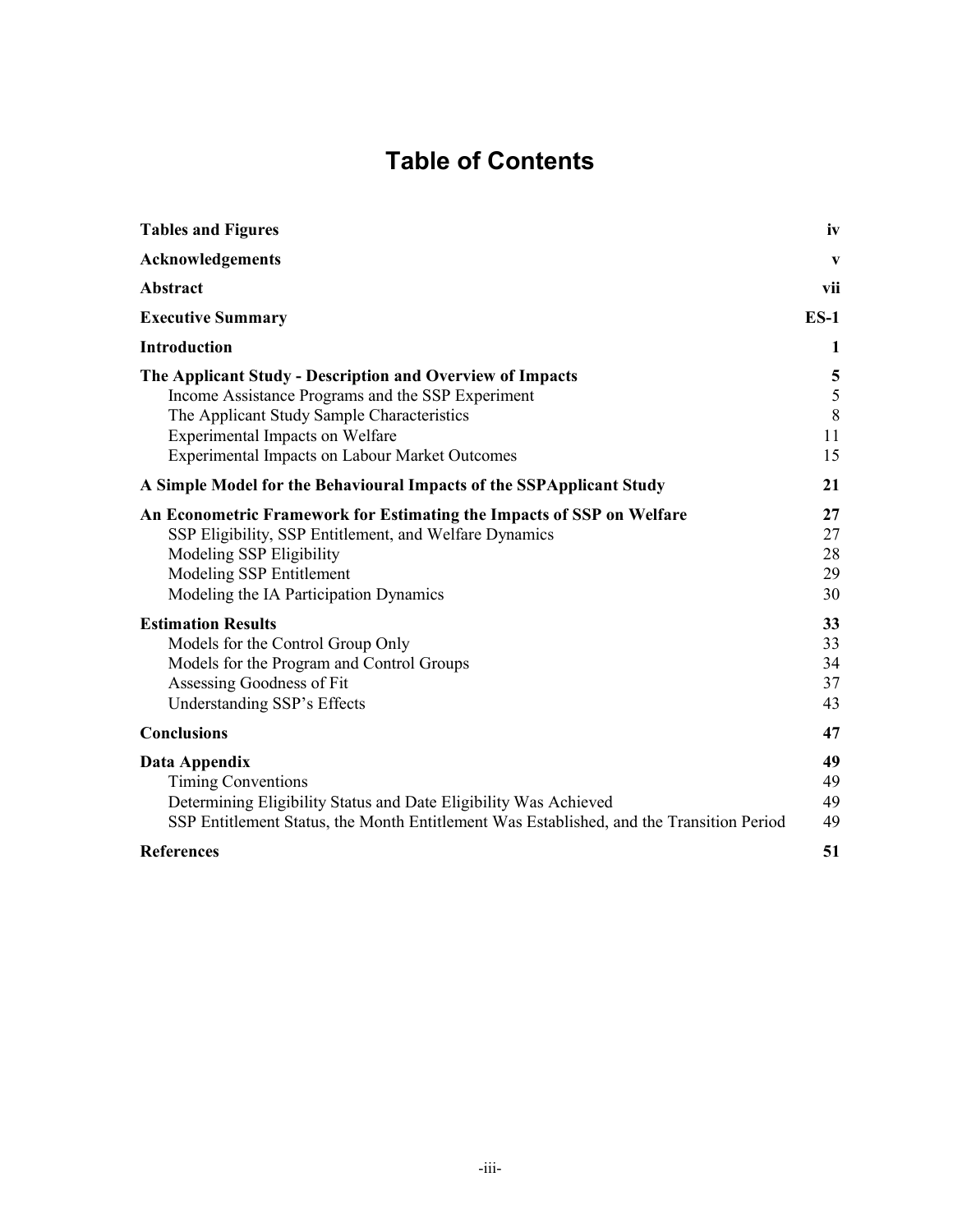# **Tables and Figures**

| <b>Table</b>   |                                                                                                  | Page |
|----------------|--------------------------------------------------------------------------------------------------|------|
| $\mathbf{1}$   | Key Features of the Applicant Study                                                              | 7    |
| $\overline{2}$ | Characteristics of SSP Applicant Experimental Samples                                            | 9    |
| 3              | Summary Statistics on Subsamples of Those Working Full Time and on IA                            | 16   |
| 4              | Parameter Estimates for Models of IA Participation, SSP Eligibility,<br>and SSP Entitlement      | 35   |
| 5              | Summary of IA Participation Patterns of the Control and Program Groups -<br>Actual and Predicted | 38   |
| <b>Figure</b>  |                                                                                                  | Page |
| 1a             | Income Assistance Participation Rates — Control and Program Groups                               | 12   |
| 1 <sub>b</sub> | Smoothed Exit Rates From Income Assistance — Control and Program Groups                          | 12   |
| 1c             | Smoothed Entry Rates to Income Assistance — Control and Program Groups                           | 13   |
| 2a             | Outcomes Around the Start of SSP Receipt                                                         | 14   |
| 2 <sub>b</sub> | Outcomes Around the Expiry of SSP Entitlement                                                    | 14   |
| 3a             | Full-time Employment Rates — Control and Program Groups                                          | 15   |
| 3 <sub>b</sub> | Wage Rates — Control and Program Groups                                                          | 17   |
| 3c             | Monthly Earnings — Control and Program Groups                                                    | 18   |
| 4a             | Reservation Wage of an Ineligible Program Group Member                                           | 23   |
| 4b             | Reservation Wage of an Eligible but not Entitled Program Group Member                            | 24   |
| 4c             | Reservation Wage of an Eligible and Entitled Program Group Member                                | 24   |
| 5              | Actual and Predicted IA Participation Rates of Control and Program Groups                        | 39   |
| 6a             | Actual and Predicted IA Rates for Eligible and Ineligible Control Subgroups                      | 40   |
| 6 <sub>b</sub> | Actual and Predicted IA Rates for Eligible and Ineligible Program Subgroups                      | 40   |
| 6c             | Actual and Predicted IA Rates for Eligible Program Subgroups                                     | 41   |
| 7a             | Actual and Predicted Treatment Effects on IA Participation                                       | 41   |
| 7 <sub>b</sub> | Differences in IA Participation, Eligible Treatments Versus Eligible Controls                    | 42   |
| 7c             | Differences in IA Participation, Ineligible Treatments Versus Ineligible Controls                | 43   |
| $\,8\,$        | Decomposition of Predicted Treatment Effects on IA Participation                                 | 44   |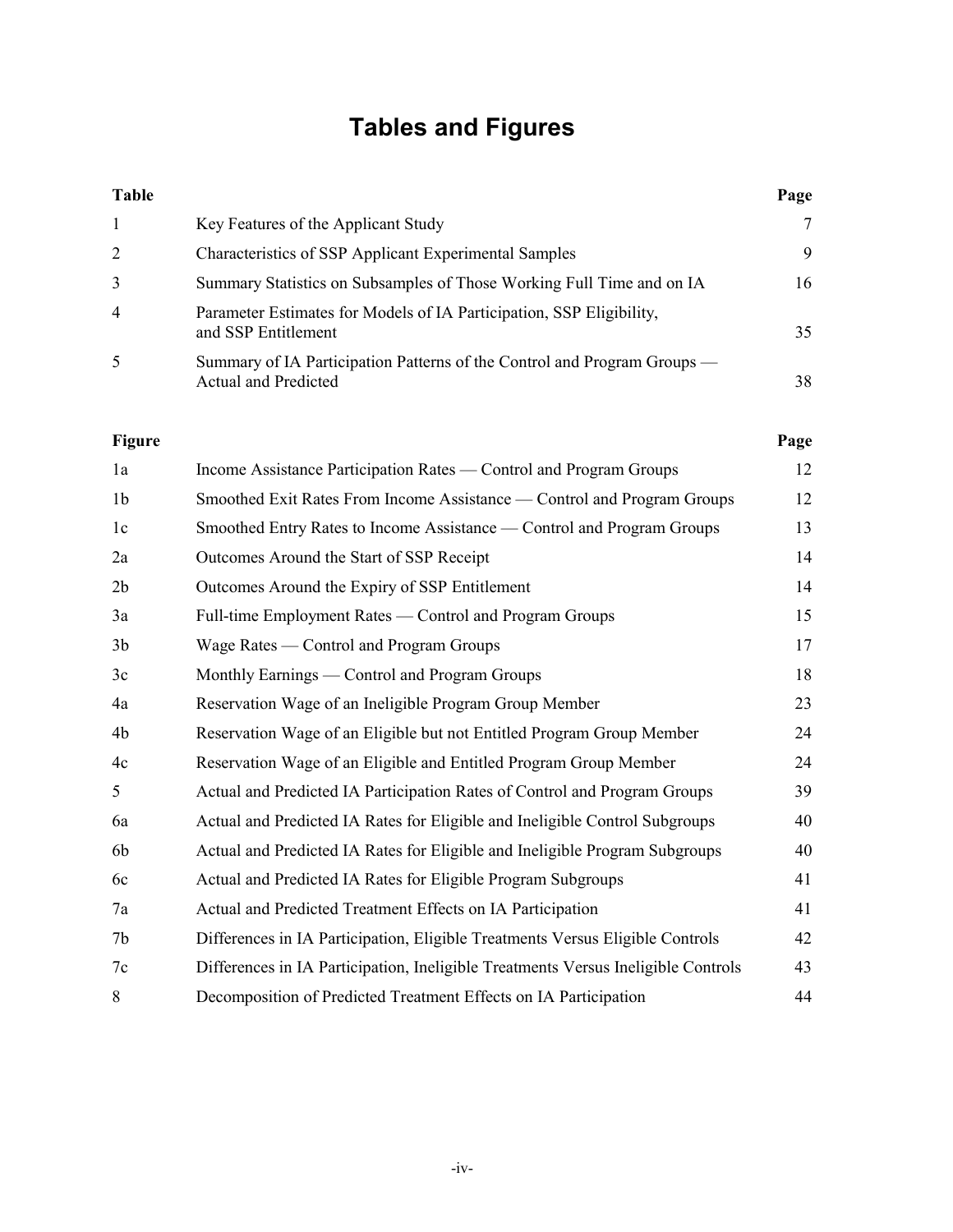## **Acknowledgements**

We are grateful to the Social Research and Demonstration Corporation (SRDC) for research support and for making the Self-Sufficiency Project (SSP) data available and to Douglas Tattrie for assistance with the data and comments on earlier work. We also thank two anonymous referees for comments on an earlier draft. The conclusions in this paper are the sole responsibility of the authors and do not represent the opinions or conclusions of SRDC or the sponsors of SSP.

The Authors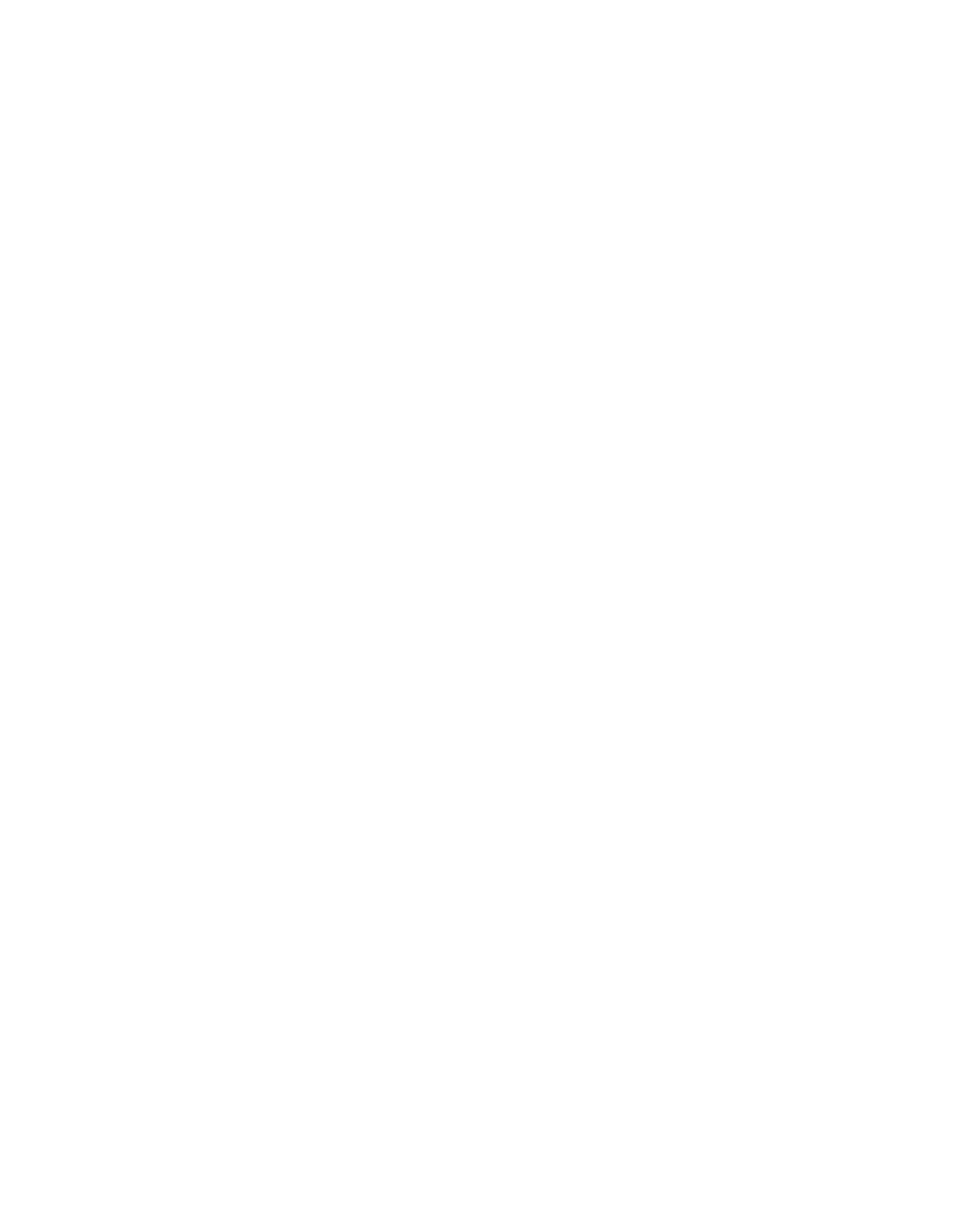## **Abstract**

In the Self-Sufficiency Project (SSP) Applicant study, a random sample of new welfare entrants were informed that if they remained on welfare for a year, they would become eligible to receive a generous earnings subsidy. Those who satisfied the waiting period and then left welfare and began working full time within the following year were entitled to receive payments for up to 36 months whenever they were off welfare and working full time.

A simple optimizing model suggests that the program rules created an unusual sequence of incentives: (1) an incentive to prolong the initial spell on welfare to achieve potential eligibility, (2) an incentive to establish subsidy entitlement by finding full-time work and leaving welfare in the period from 12 to 24 months after initial entry, and (3) an incentive to choose work over welfare during the three years that subsidies were available. Consistent with these implications, comparisons between the experimental treatment group and a randomly assigned control group show that the program increased welfare participation in the first year after initial entry and lowered it over the following five years.

We develop an econometric model of welfare participation and program eligibility status that allows us to identify the behavioural effects associated with the program rules. We find important responses to all three incentives. In addition, we find that the impact of the program persisted after subsidy payments ended, though the effect decayed over time.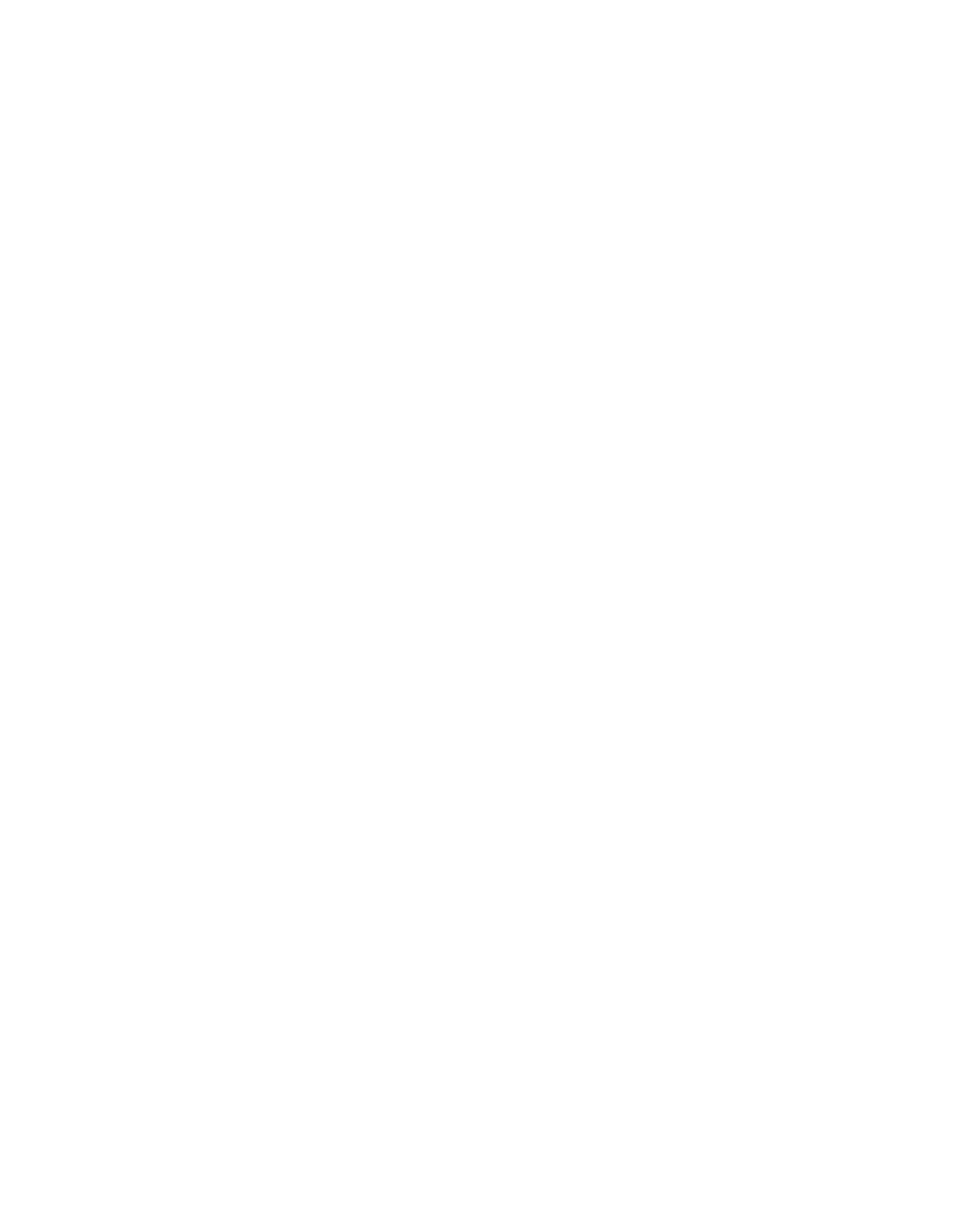## **Executive Summary**

During the 1990s the Canadian government funded a large-scale social experiment to test an innovative earnings subsidy for long-term welfare recipients. This experimental program, known as the Self-Sufficiency Project (SSP), offered a generous time-limited earnings subsidy to single parents who had been receiving income assistance (IA) payments for at least a year. A major concern with SSP — and other programs targeted to long-term welfare recipients — was that the availability of the subsidy might lead some recipients to extend their stay on IA, raising the ultimate costs of the program. The SSP Applicant study was designed to test whether the offer of potential eligibility for SSP benefits would lead to an increase in the fraction of welfare entrants who remained on IA for a year or longer. Results from the Applicant study provide critical information on the long-run consequences of making SSP a permanent feature of the IA system.

The Applicant study used a randomized design: one half of a group of new IA entrants in British Columbia was selected to receive the treatment, while the other half was assigned to the control group and continued under the regular IA system. Members of the treatment group were informed that if they remained on IA for a year, they would become eligible to receive the SSP earnings subsidy. Those who satisfied this requirement and then began working full time within the following year were entitled to receive the supplement any time they were working full time over the next three years. Thereafter, all SSP entitlements ended and people returned to the regular environment.

The time limits of the eligibility rules, together with the generosity of the subsidy offer, created an unusual sequence of behavioural incentives for the treatment group. During the initial 12-month waiting period, members of the treatment group had an incentive to delay their exit from the IA system. Those who met the waiting period requirement then faced a strong incentive to lock in their eligibility by entering full-time work (and leaving IA) within the following year. Finally, those who satisfied the establishment time limit faced an incentive to choose full-time work and remain off welfare during the three years that subsidies were available.

The time pattern of the program impacts, as measured by experimental comparisons between the treatment and control groups, tracks the predictions associated with these incentives rather closely. In the first 12 months after entering IA, the offer of SSP eligibility increased welfare participation, with a three percentage point effect on the fraction of the program group who remained on IA long enough to satisfy the waiting period requirement (57 per cent versus 54 per cent). Subsequently, the IA participation rate fell below that of the control group, with a peak impact of -11 percentage points 27 months after initial entry into IA (34 per cent of the treatment group on IA versus 45 per cent of the control group). IA participation rates of the treatment group remained below those of the control group for the next five years, gradually converging back to the level of the control group by 84 months after initial entry. The magnitude of the experimental impacts measured in the Applicant study is remarkable, considering that only 57 per cent of the treatment group actually stayed on IA long enough to satisfy the waiting period. In particular, assuming that the entire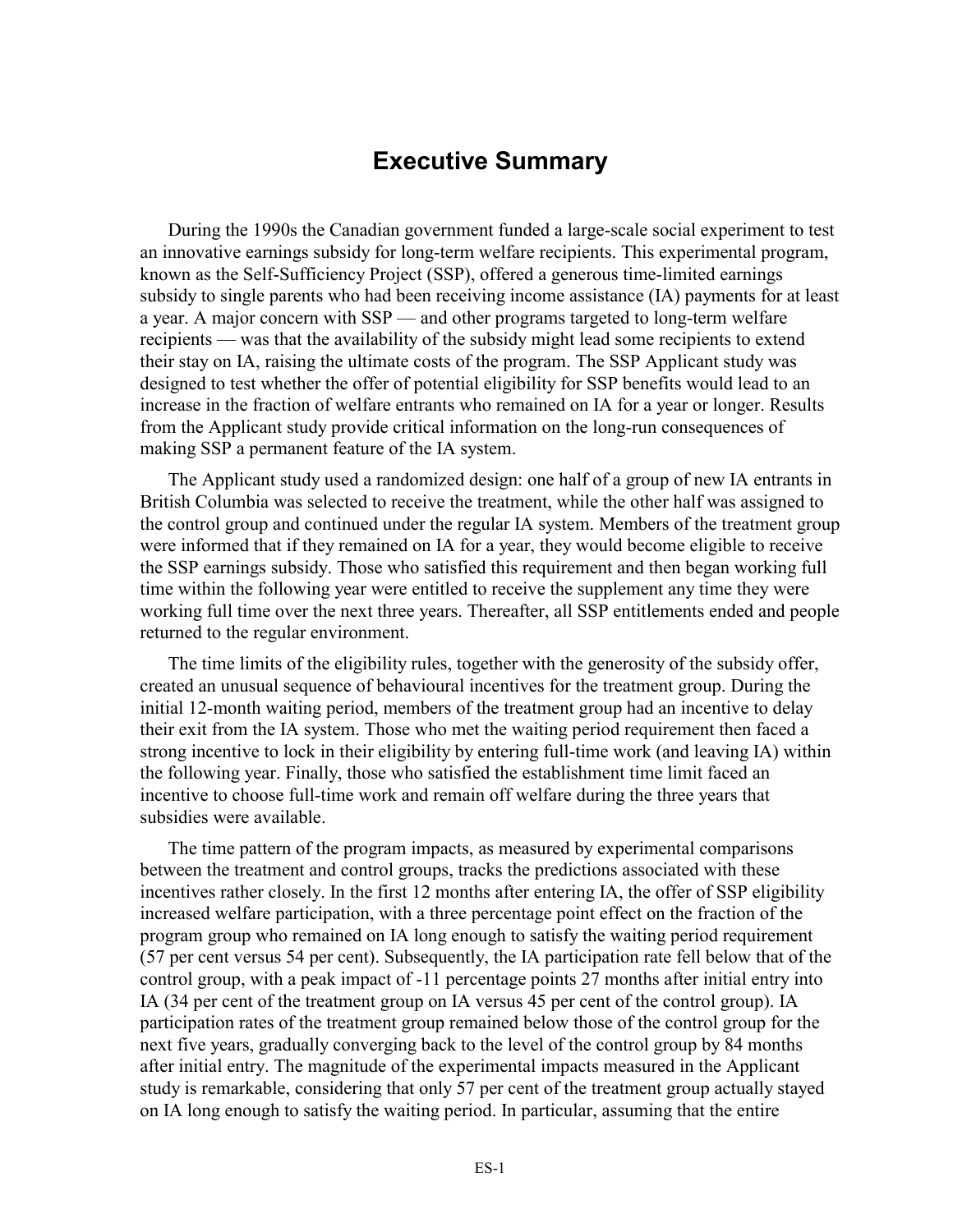treatment effect was generated by behavioural responses among the eligible subgroup, the peak impacts of the Applicant study are substantially larger than the impacts estimated from the Recipient study of long-term welfare recipients (all of whom were immediately eligible for the subsidy).

A satisfactory interpretation of the SSP impacts, however, requires a careful consideration of the unusual incentives created by the time-limited eligibility rules of the treatment, as well as the financial incentives to choose work over welfare among those who became entitled to the subsidy. This paper develops an econometric model of welfare participation and program eligibility status that allows these distinct behavioural effects to be identified. Building on the insights from a simple theoretical model of dynamic behaviour, we distinguish three separate incentive effects of the Applicant study: (1) an *eligibility* incentive for everyone in the program group to remain on welfare for a year to become eligible for the subsidy, (2) an *establishment* incentive for members of the treatment group who satisfied the waiting period requirement to find a job and leave welfare within the next 12 months, and (3) an *entitlement* incentive for those who established SSP eligibility to work full time and remain off welfare in the three-year period during which subsidy payments were available.

We then develop and estimate an econometric model of IA participation for the SSP treatment and control groups that incorporates the behavioural reactions to these three incentives. The model has three components: (1) a *selection* model for determining who survives the waiting period and becomes eligible to receive the SSP offer, (2) a *hazard* model for determining when and if people who satisfied the waiting period begin receiving SSP payments, and (3) a *dynamic panel data* model for welfare participation with separate treatment effects representing the impacts of the establishment and entitlement incentives. This model allows us to distinguish the impacts of the various SSP incentives and estimate the impact of the earnings subsidy on welfare entry and exit rates among those who achieved eligibility.

The estimation results show that most of the early impact of SSP in the year following the waiting period was due to the establishment incentive, which required people to begin working full time within a year of the close of the waiting period in order to lock in their subsidy entitlement. Indeed, we estimate that roughly two thirds of the peak impact of SSP on welfare participation was attributable to the time-limited entitlement feature of SSP. This finding reconciles the relatively large peak impact observed in the Applicant study with the typically smaller behavioural responses observed in other welfare reform programs with universal eligibility. It also offers a simple interpretation for the decline in the impact of the experiment, which fell from an 11 percentage point effect 27 months after initial entry into IA to a roughly 6 percentage point effect 40 to 48 months after initial entry.

A second key finding is that members of the treatment group who received subsidy payments tended to remain off welfare, even after the subsidy payments ended. Our results suggest that 60 to 90 per cent of the entitlement incentive effects experienced by members of the treatment group during their three-year period of subsidy eligibility persisted in the immediate post-entitlement period, though the effect faded relatively quickly, with a decay rate of about three per cent per month (implying a half-life of about two years). Though the effects of being exposed to the program appear to die out eventually, the persistence of the impacts means that a full cost–benefit analysis of the program would have to carefully account for these impacts.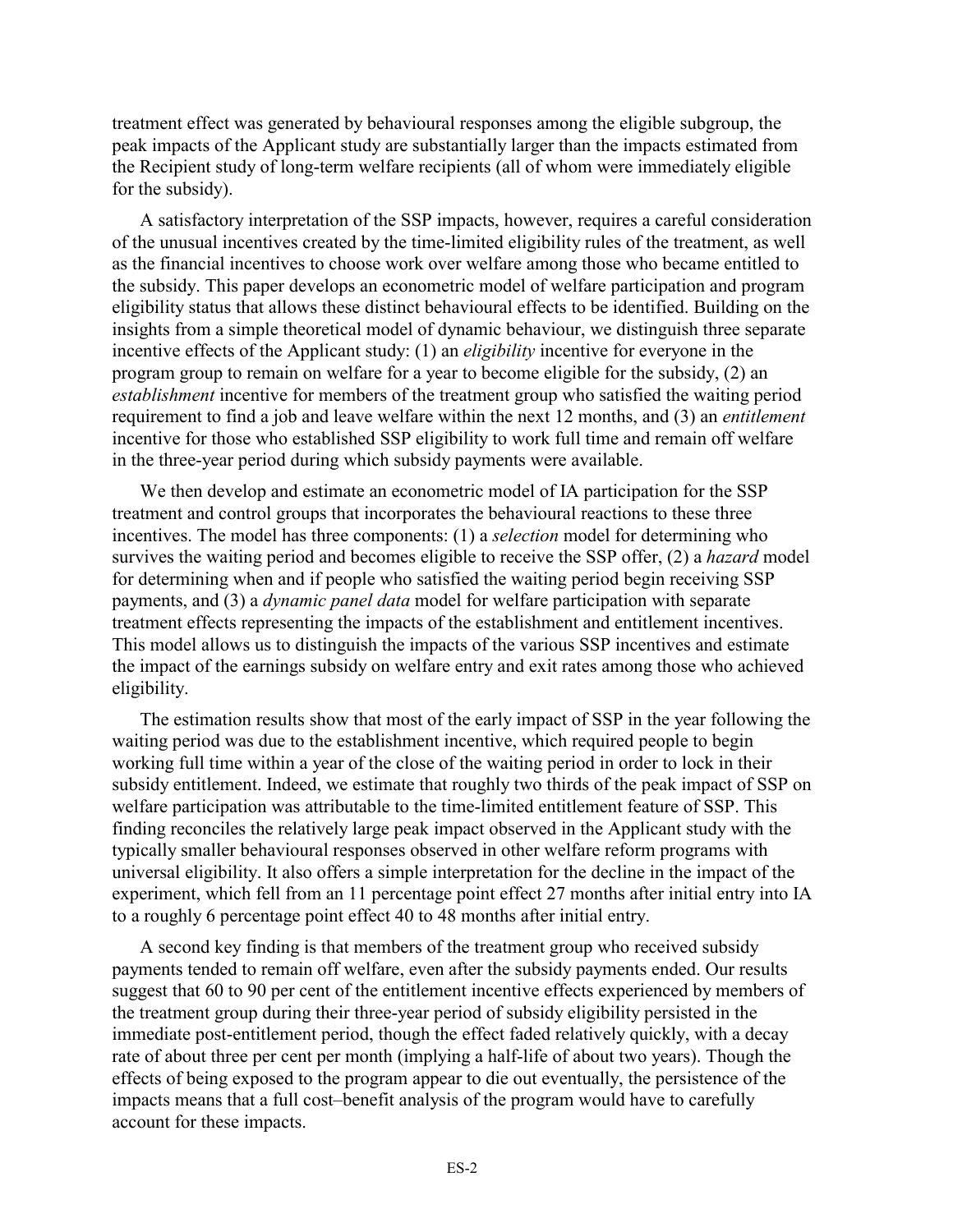A final insight from our model concerns the behaviour of the people in the treatment group who delayed their exit from IA in response to the incentives of the program. Our estimation results imply that all (or nearly all) of these *delayed exiters* left IA within two to three months of the end of the waiting period and became entitled for the SSP subsidy. As suggested by our benchmark theoretical model, these delayed exiters were apparently responding to the incentives created by the SSP time limits, leading to an increase in the costs of the program. Nevertheless, simulations from our models suggest that the presence of the delayed exiters has a very small effect on the magnitude of the SSP impacts in later months.

Although our empirical results focus on the effects of SSP on IA participation, the experimental impacts on full-time employment largely mirror the impacts on IA. We therefore believe that our basic findings can be translated directly into implications for fulltime employment. An interesting exception, however, arises during the 12-month waiting period for SSP eligibility. In the first 12 months after initial entry into IA, members of the treatment group had higher IA participation rates than members of the control group, but essentially identical employment rates. Moreover, the difference between the fractions of the treatment and control groups who were on welfare *and* working full time near the close of the waiting period accounts for nearly all of the gap in welfare participation. Taken together, these findings suggest that most of the people in the treatment group who delayed their exit from IA were actually working full time but remaining on welfare so as to retain their potential SSP eligibility. Such behaviour suggests that monitoring systems would have to be improved if SSP subsidies were made a permanent feature of the IA system.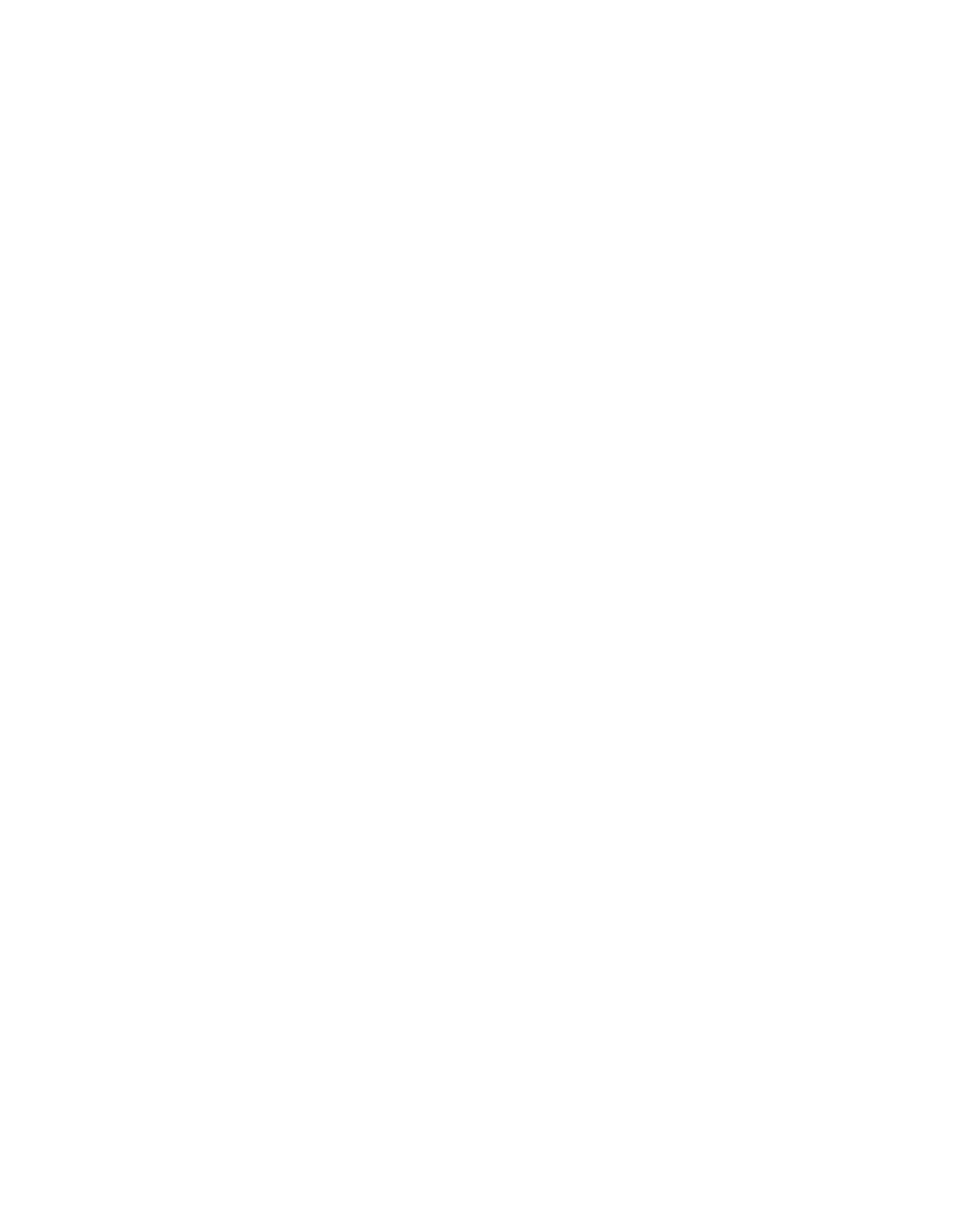## **Introduction**

During the 1990s the Canadian government funded a large-scale social experiment to evaluate the feasibility of an earnings subsidy for welfare leavers. The program, known as the Self-Sufficiency Project (SSP), was targeted to single parents who had been on public assistance for at least a year (Michalopoulos, Card, Gennetian, Harknett, & Robins, 2000). A major concern with SSP (and similar reforms) is that the availability of the subsidy might encourage people to prolong their stay on income assistance (IA), raising the ultimate costs of the program. As part of the overall SSP evaluation, a separate study was conducted in which a randomized group of welfare applicants were informed that they could receive the subsidy if they remained on welfare for a year. The goals of the SSP Applicant study were to test whether the offer of eligibility would lead to an increase in the duration of welfare spells and to evaluate the long-run consequences of making SSP a permanent feature of the IA system.<sup>1</sup>

In addition to the one-year waiting period requirement, the program had a second important time limit. Individuals who satisfied the initial waiting period requirement then had to find a full-time job, leave welfare, and begin receiving the subsidy within a year (i.e. during the second year after entering welfare). Those who also achieved these additional requirements were then entitled to receive subsidy payments in any month they were working full time and off welfare over the next three years. Those who did not achieve these additional requirements lost all future eligibility and returned to the regular IA system.

Data for the treatment and control groups of the Applicant study were collected for seven years after random assignment, providing information on the short-term and longer-run impacts of the program on welfare participation and labour market outcomes. Simple comparisons between the groups show that the offer of SSP raised welfare participation by two to three percentage points by the end of the waiting period (Card & Robins, 2004). In subsequent months, however, the welfare participation rate of the program group fell below that of the control group, with a peak impact of about -11 percentage points in the period from 24 to 30 months after initial entry. This impressive gap faded over time, however. By 48 months after initial entry, the impact on welfare participation had fallen to five percentage points, and by 84 months the welfare participation rates of the treatment and control groups were nearly equal. The time profile of impacts in the post-waiting period of the Applicant study is similar to the profile of impacts in the SSP Recipient study, which offered subsidy payments with no waiting period to long-term IA participants. Nevertheless the relative size of the effects in the Applicant study was larger, since the behavioural impact was driven by the responses of the roughly one half of the experimental population that satisfied the waiting period requirement (Ford et al., 2003).

The main objective of this paper is to identify the dynamic impacts associated with the incentives of the various SSP program rules. In particular, we focus on the incentives

l

<sup>&</sup>lt;sup>1</sup>See Ford, Gyarmati, Foley, Tattrie, and Jimenez (2003) for a description of the Applicant study and a summary of its main impacts. The importance of considering the potential effect of program benefits on the size of the program caseload has been emphasized in studies of the negative income tax (e.g. Ashenfelter, 1983) and in theoretical analyses of welfare participation (Moffitt, 1996). The existing literature on entry effects is summarized in Card and Robins (2004).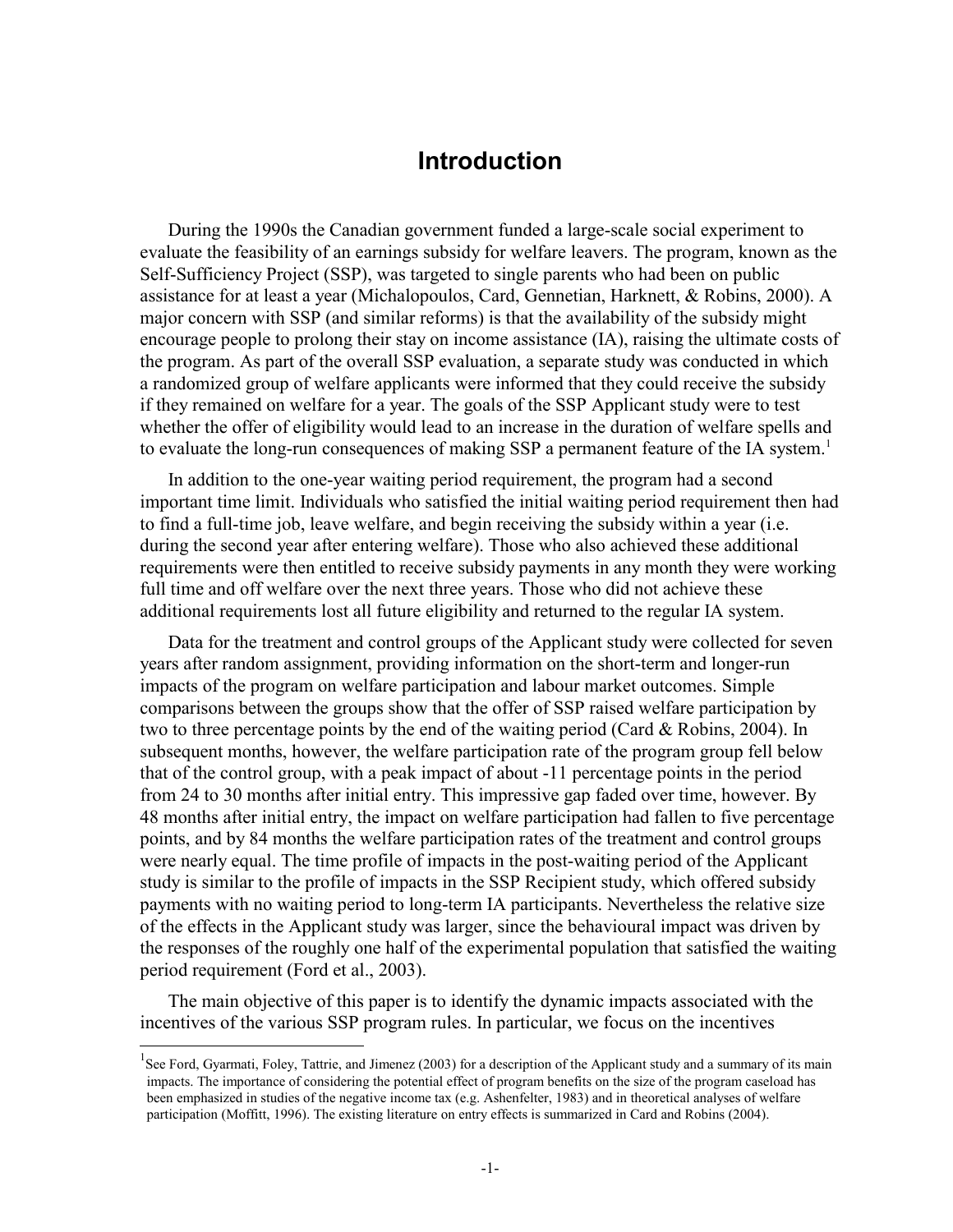associated with the rules around the initial 12-month waiting period, the next 12-month window to establish entitlement, and the subsequent three-year entitlement period. Although the time patterns of the experimental impacts of SSP highlight the importance of the changing incentives over these periods, they do not provide a way of disentangling the various effects on the time profile of the observed impacts.<sup>2</sup> As well as being important for understanding the contributions of the various impacts of the SSP subsidy, more broadly our analysis emphasizes the need to carefully understand and consider the incentives of, and behavioural responses to, alternative program rules when considering policy changes.

Our modeling focuses primarily on the impact of SSP on IA participation. To understand the expected pattern of impacts, in the section entitled "A Simple Model for the Behavioural Impacts of the SSP Applicant Study" we develop a simple theoretical model of the behavioural effects of the Applicant study on the choice between welfare and work. Extending the dynamic search model developed in Card and Hyslop (2005) for the Recipient study, we show that the Applicant study created three incentives: (1) an *eligibility* incentive for everyone in the program group to remain on welfare for a year to become eligible for the subsidy, (2) an *establishment* incentive for members of the treatment group who satisfied the waiting period requirement to find a job and leave welfare within the next 12 months, and (3) an *entitlement* incentive for those who established SSP eligibility to work full time and remain off welfare in the three-year period during which subsidy payments were available.

We then present a relatively simple econometric model that incorporates the behavioural reactions to these three incentives. The model has three components: (1) a *selection* model for determining who survives the waiting period and becomes eligible to receive the SSP offer, (2) a *hazard* model for determining when and if people who satisfied the waiting period begin receiving SSP payments, and (3) a *dynamic panel data* model for welfare participation, with separate treatment effects representing the impacts of the establishment and entitlement incentives. This model allows us to distinguish the impacts of the various SSP incentives and estimate the impact of the earnings subsidy on welfare entry and exit rates among those who achieved eligibility.

Our empirical results show that the time profile of the experimental impacts observed in the Applicant study is attributable to a combination of the eligibility incentive (which increased welfare participation during the waiting period), the establishment incentive (which led to a rapid rate of welfare-leaving among members of the program group who satisfied the waiting period requirement), and the longer-term entitlement incentives of the program. We also find evidence that the impact of the subsidy persisted after SSP payments ended, although the effect appears to have decayed substantially by the end of the follow-up period (two to three years after all payments ended). Since our analysis of wage outcomes suggests that the program had little permanent effect on wages, we conclude that the persistence of the impacts on welfare participation and employment arose through other channels.

A limitation of our modeling approach is the narrow focus on welfare participation, rather than on a broader set of outcomes, such as welfare *and* employment status. Over most of the

l

 $2^{\circ}$ For example, simple comparisons between the treatment and control groups of the Applicant study cannot distinguish these separate incentive effects, since the later effects apply only to a subset of the treatment group. As noted by Ham and LaLonde (1996), even with a randomly assigned intervention, the estimation of dynamic impacts requires a full specification of the process generating individual welfare histories.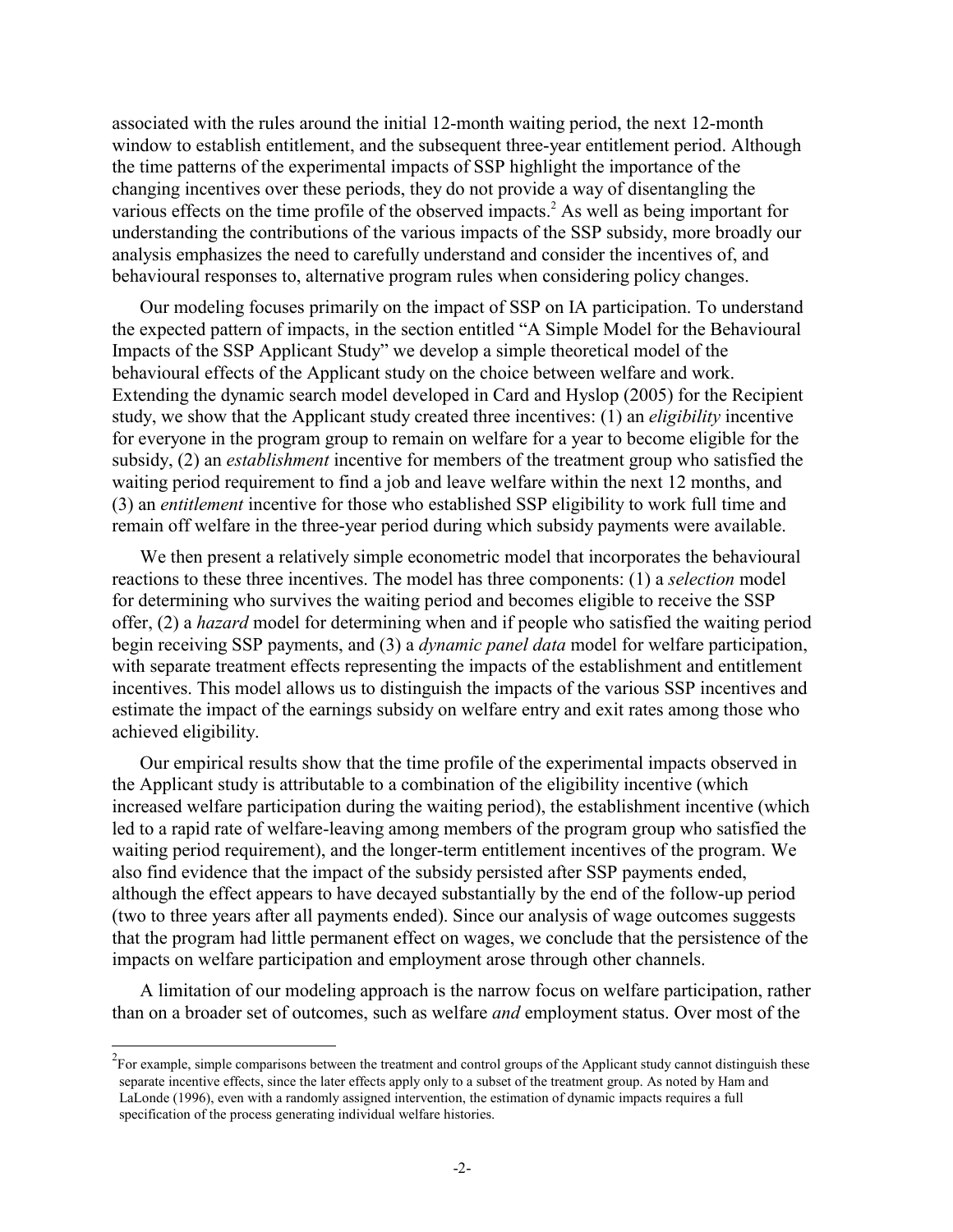sample period the time profiles of experimental impacts on welfare participation and fulltime employment are mirror images. Thus we believe that our basic findings can be translated directly into implications for employment. An interesting exception is the effect of the waiting period requirement. Although the waiting period seems to have increased welfare participation in the first year after initial entry into IA, there is no evidence of a corresponding effect on lower employment. Moreover, the fraction of the program group that was on IA and working full time near the close of the eligibility window is about three percentage points larger than the fraction of the control group. Taken together, these findings suggest that some people in the program group began working while remaining on IA in anticipation of the subsidy's availability. Such behaviour suggests that monitoring systems would have to be improved if SSP subsidies were made a permanent feature of the IA system.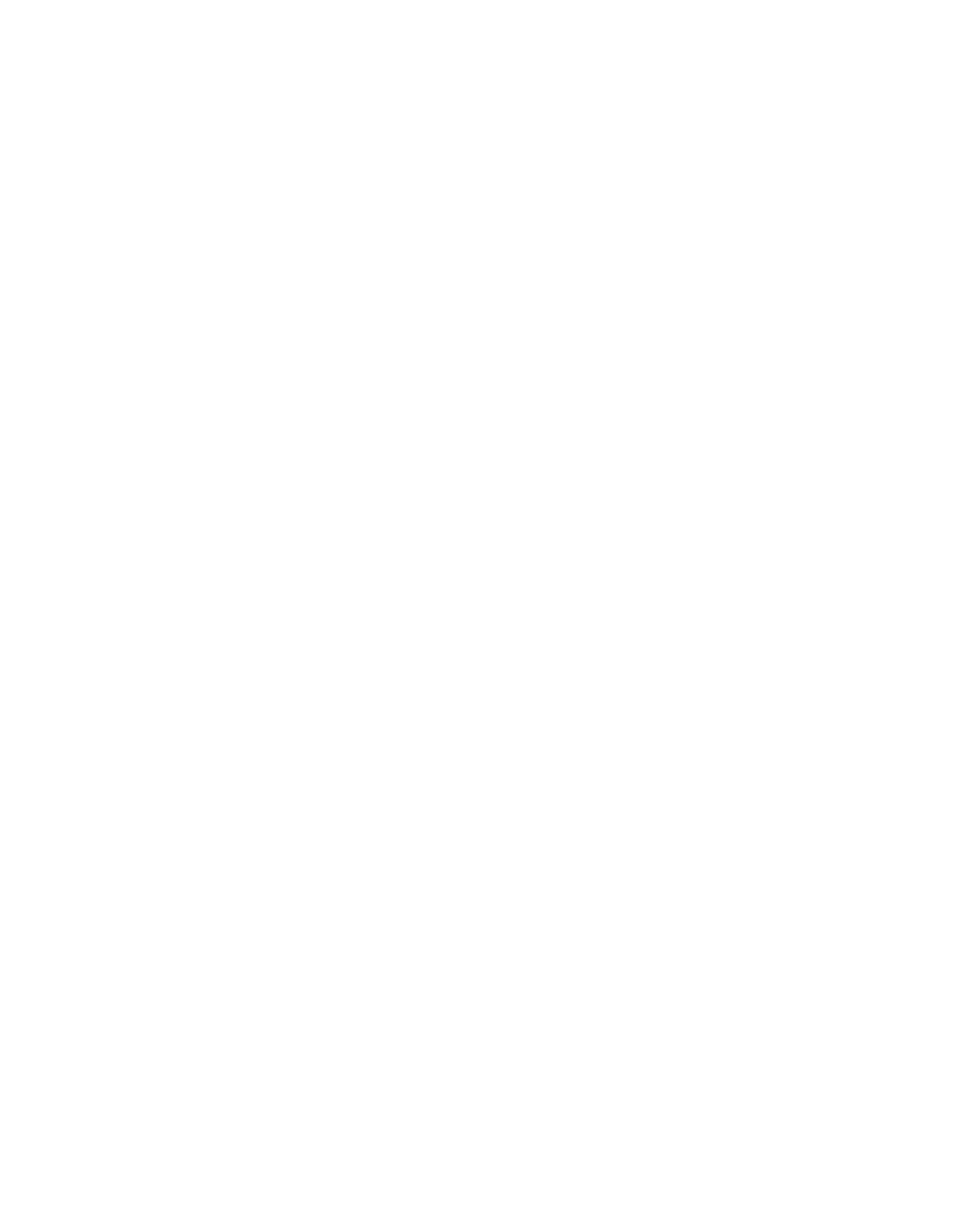## **The SSP Applicant Study — Description and Overview of Impacts**

### **INCOME ASSISTANCE PROGRAMS AND THE SSP EXPERIMENT**

The income support system for low-income families in Canada during the early 1990s, known as income assistance (IA), reduced benefits dollar-for-dollar for any earnings beyond a modest set-aside amount.<sup>3</sup> The implicit 100 per cent tax rate on earnings and the availability of other benefits for IA recipients (e.g. dental services) reduced the incentives for IA recipients to ever leave the system. Rising welfare caseloads in the 1980s led to concerns that the system was promoting long-term dependency, in part because of the limited financial incentives for work. In this context, the Self-Sufficiency Project (SSP) was conceived as a test of a generous time-limited earnings subsidy. The SSP demonstration was designed to evaluate the effects of an earnings subsidy available to long-term IA recipients and consisted of two main experimental studies: the SSP Recipient study, conducted on a sample of longterm welfare recipients;<sup>4</sup> and the SSP Applicant study, conducted on a sample of new welfare applicants. The Recipient study was designed to examine both the short- and long-run impacts of the subsidy on the existing stock of long-term welfare recipients; whereas the Applicant study was designed to examine the impacts of the subsidy offer on a new cohort of welfare applicants, with particular focus on possible entry effects caused by individuals delaying their exit from IA in order to become eligible for the SSP offer.

As useful background to the Applicant study, we will first briefly summarize the Recipient study. The Recipient study was conducted in the provinces of British Columbia and New Brunswick, and involved randomizing a group of single parent IA recipients who had been on welfare for at least a year into either a program group, whose members were offered the SSP subsidy, or a control group, whose members remained in the regular welfare system. At least three features of the SSP subsidy offer distinguish it from other work-based subsidy programs. First, payments were restricted to individuals who were off IA and working full time. Second, individuals had to take up the subsidy offer by finding full-time work and leaving IA within a year of joining the program; otherwise, they lost all future entitlement. Third, the SSP subsidy was time-limited: those who established eligibility were entitled to receive the subsidy any time over the next three years that they were working full time and off IA.

 $\overline{a}$ 

 $3$ The IA program is operated at the provincial level, but all the provincial programs share several important features, including a dollar-for-dollar benefit reduction rate. See Human Resources Development Canada (1993) for a detailed inventory and description of income support programs in Canada in the early 1990s.

<sup>&</sup>lt;sup>4</sup>In addition, there was a smaller demonstration conducted on a subset of the Recipient study sample, the SSP Plus study, which included both financial incentives and program services. See Lin, Robins, Card, Harknett, and Lui-Gurr (1998) for a comprehensive description of the Recipient study and results from the first 18 months of the experiment, Michalopoulos et al. (2000) for a summary of results in the first 36 months, and Michalopoulos et al. (2002) for the final report on the study.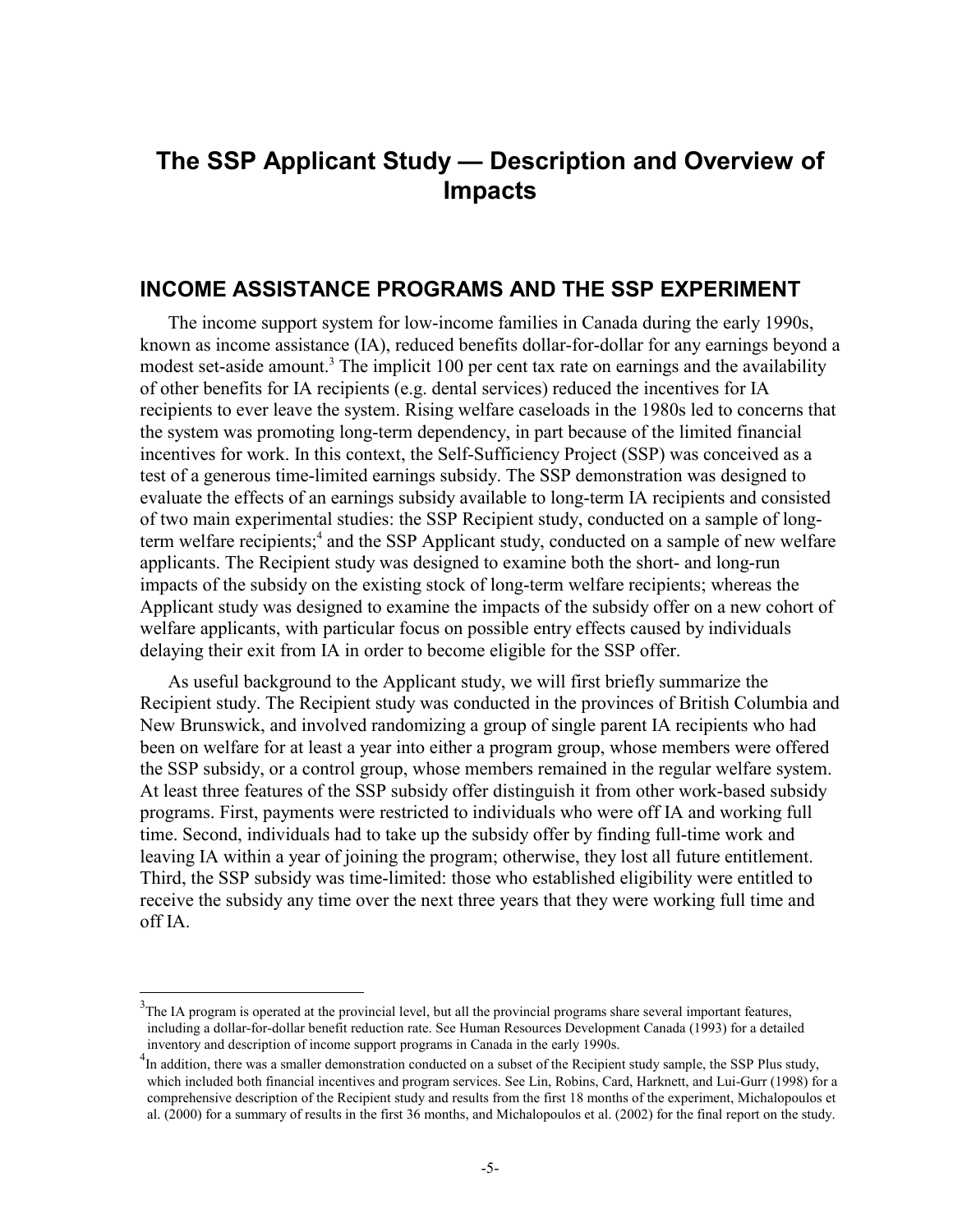The Applicant study offered the same package of subsidy benefits as the Recipient study to a group of *new welfare entrants* in British Columbia, who were informed that if they remained on IA for the next year (and so become long-term recipients), they would become eligible for the SSP offer. The primary goal of the Applicant study was to determine whether the potential availability of SSP benefits would lead to a significant change in IA-leaving behaviour by new welfare entrants (Berlin et al., 1998). A secondary goal was to offer a longer-term perspective on the costs and benefits of SSP, since if it were made a permanent feature of the Canadian welfare system, eventually all the recipients of SSP would be single parents who had entered IA and met the one-year waiting period.

Table 1 summarizes the main features of the Applicant study, including the eligibility criteria for the experimental sample and details of the subsidy formula. Sample members were selected from a pool of single parents at least 19 years of age who had recently started a new spell of IA. Specifically, they could not have received IA payments in the previous six months.<sup>5</sup> After random assignment, members of the program group received a treatment consisting of a letter and brochure explaining the SSP program. They were also mailed a reminder letter seven months after random assignment. Those who satisfied the waiting period requirement by remaining on welfare for a year were then informed of their eligibility and invited to attend a group session to explain the mechanics of the supplement program.<sup>6</sup>

The SSP subsidy formula is equivalent to a negative income tax with a 50 per cent tax rate, a "guarantee level" somewhat above average welfare benefits (but independent of family size), and a full-time hours requirement.<sup>7</sup> The formula was designed to significantly enhance the financial incentives for work. For example, in 1996 a single parent with one child in British Columbia was entitled to a basic IA grant of around \$1,000 per month. If she<sup>8</sup> were to leave IA and work 35 hours per week at a minimum wage job (\$7 per hour), she would earn \$1,061 before tax, providing almost no financial incentive to leave welfare. If she were also entitled to SSP, however, she would receive an additional \$1,037 in supplement payments (equal to half the difference between her earnings and the benchmark level of \$3,135), significantly enhancing the payoff to work. Since subsidy payments were taxable, and also affected daycare costs under the provincial cost formula, the payoff net of taxes and transfers was only about two thirds as big as the pre-tax payoff, but still relatively large (see Lin et al., 1998, Table G.1).

 $\overline{a}$ 

<sup>&</sup>lt;sup>5</sup>No further limitations were placed on the sample. Thus, the experimental sample is, in principle, representative of the population of IA applicants in British Columbia. Roughly 90 per cent of people who were contacted to participate in the experiment signed an informed consent decree and completed the baseline survey, and were then randomly assigned (Lin et al., 1998, p. 8).

 $<sup>6</sup>$ As explained below, the actual eligibility rule was that people had to receive IA in 12 of the 13 months since their initial</sup> entry into IA. This rule allowed for one-month gaps caused by such features as the receipt of child support payments, which could be large enough to offset IA payments for a month.

 $^{7}$ In a conventional negative income tax with constant tax rate  $t$  and guaranteed (or minimum) income  $G$ , an individual with earnings *y* receives a subsidy of *G* - *ty*. The SSP subsidy formula is equivalent to an earnings supplement equal to *t* times the difference between actual earnings and the "break-even" level  $B = G / t$ .

<sup>&</sup>lt;sup>8</sup>Feminine pronouns are used in this paper because more than 90 per cent of single parents who have received income assistance for at least a year — the target group for SSP — are women.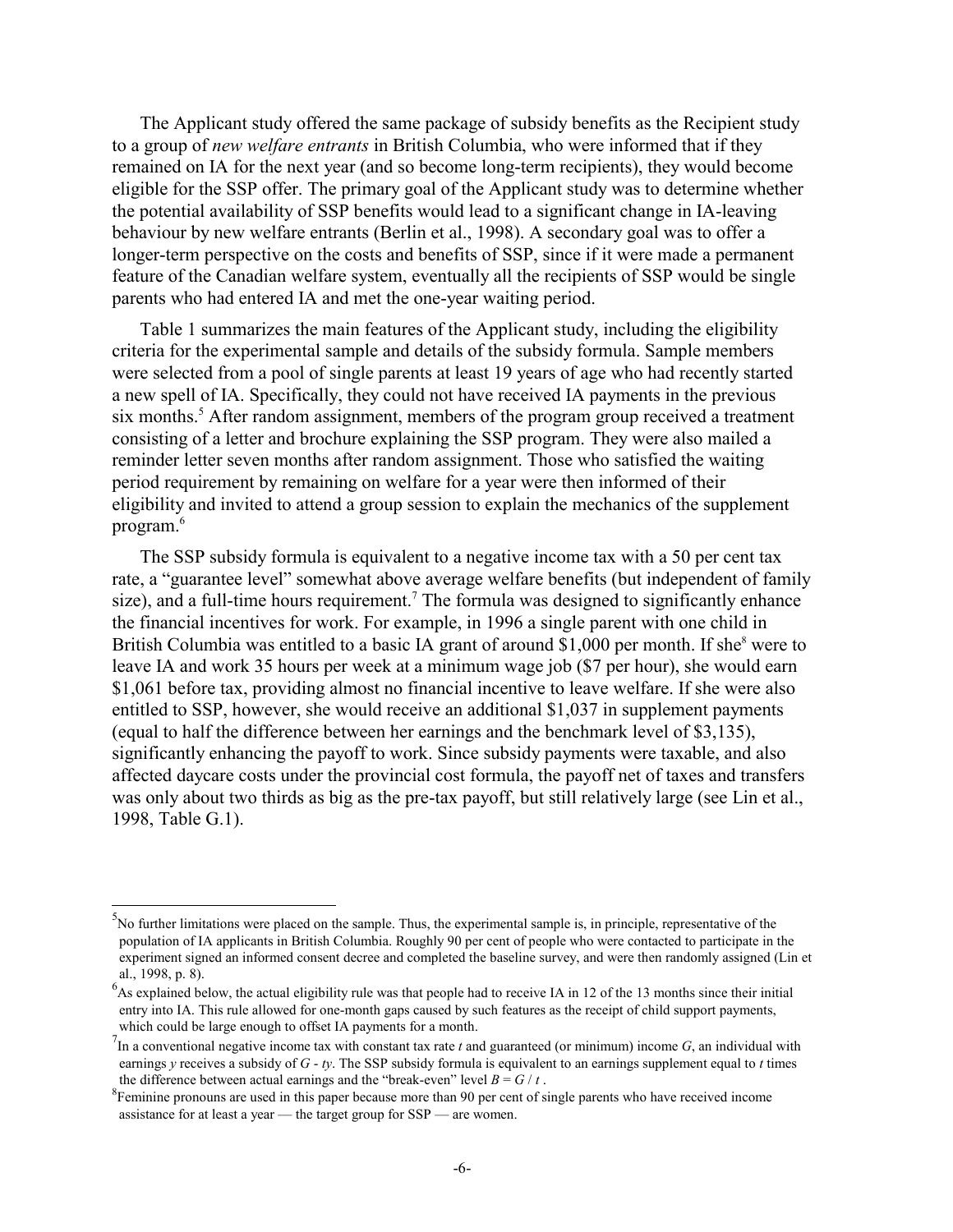#### **Table 1: Key Features of the SSP Applicant Study**

#### **A. Program Eligibility**

- Eligibility was limited to single parents, aged 19 and over, who were new applicants for income assistance (IA) and had not been on IA in six months prior to the current application.
- Sample members were drawn from the IA registers in British Columbia, with random assignment occurring between February 1994 and March 1995.
- 1,667 single parents were assigned to the program group; 1,648 assigned to the control group.

#### **B. Program Features**

- Eligibility for subsidy payments required program group members to remain on IA for one year (12 out of 13 months following the start of an IA reference spell).
- Of those who became eligible, payments are available only to members who successfully initiated their first supplement payment within one year of becoming eligible (13 to 24 months after the start of the IA reference spell). Subsidy payments were available for 36 months from time of the first payment.
- Subsidy payments were available to program group members who worked at least 30 hours per week (over a four-week or monthly accounting period), and earn at least the minimum wage.
- Once established, program group members could return to IA at any time. The subsidy was reestablished when an eligible person began working full time again. Recipients were ineligible for IA while receiving subsidy payments.
- The subsidy equals one half of the difference between actual earnings and an earnings benchmark, set at \$3,083 per month in British Columbia in 1993 and adjusted for inflation in subsequent years.
- Subsidy payments were unaffected by unearned income or the earnings of a spouse/partner and were treated as regular income for income tax purposes.
- Employers were not informed of the SSP status of program group members. Program group members applied for subsidy payments by mailing copies of payroll forms.

There were several changes in the background environment in which the Applicant study operated during the period of the demonstration. First, there was a general improvement in the economic conditions in Vancouver between 1994 and 2000: the unemployment rate dropped from around nine per cent to six per cent, and the minimum wage increased from \$6.00 per hour to \$7.60 per hour. Second, and potentially more importantly for the impact of SSP, in 1996 there were significant changes to welfare policy in British Columbia. A key change was the introduction of a \$103 per child monthly benefit for *all* low-income families (i.e. irrespective of IA status) that was matched by an equal reduction in IA benefits. Other changes included a reduction in the generosity of the earnings disregard for welfare recipients and changes to the IA application process and eligibility criteria, including a six-month disqualification from IA benefits for any person who quit a job without just cause. All of these changes tended to reduce the relative generosity of IA and could confound the interpretation of the Applicant study, since some of the changing impact of SSP could be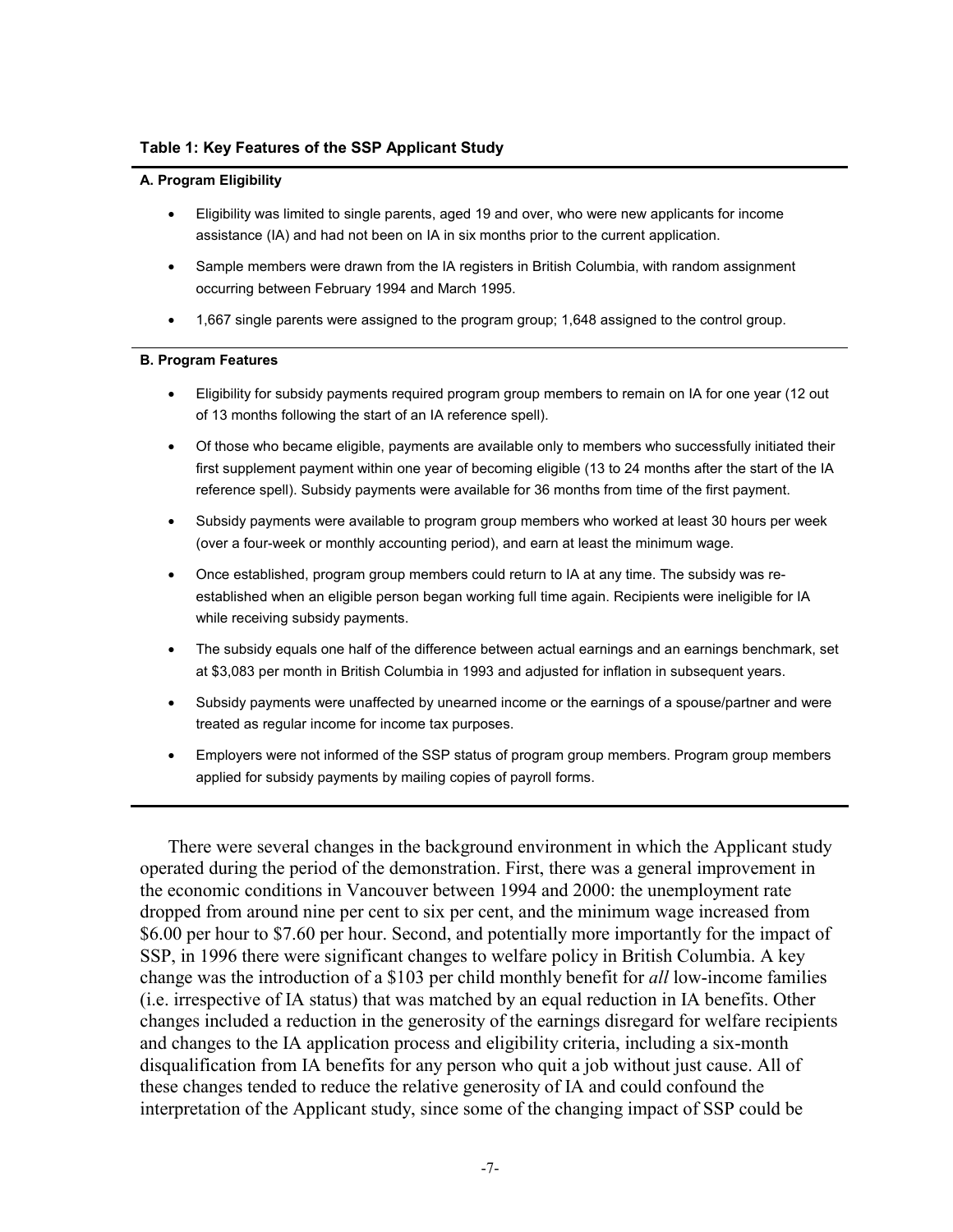driven by changes in the background income support system (rather than the dynamic incentives of SSP). The quit disqualification also potentially affected the dynamic incentives associated with taking a job, and thus could affect the behaviour of the SSP program and control groups differentially.

Although the SSP payment formula was relatively straightforward, the other eligibility requirements, including the waiting period and the time limit on starting subsidy payments, were more complex. Before turning to a more detailed analysis of these incentives, we summarize some of the key experimental findings from the Applicant study.

#### **THE APPLICANT STUDY SAMPLE CHARACTERISTICS**

Data for the Applicant study evaluation were derived from three sources. Information on IA participation and payments was obtained from provincial administrative records. SSP participation and supplement payment data were collected from SSP administrative records. Finally, demographic and labour market outcome data were obtained from surveys conducted at regular intervals, beginning with a baseline survey just prior to random assignment, and four follow-up surveys at 12, 30, 48, and 72 months post-assignment. The experimental sample consisted of 3,315 individuals: 1,667 in the control group and 1,648 in the program group. Of these, we have excluded 32 observations whose records show either no IA receipt in the six months before or after the date of random assignment or an unusual gap between the date of entry into IA and the date of random assignment.<sup>9</sup> This exclusion leaves us with an analysis sample of 3,283 observations: 1,651 in the control group and 1,632 in the program group.

Table 2 provides an overview of the characteristics of our analysis sample, with comparisons to the overall population of lone parents in Vancouver in the 1996 Canadian Census. Column 1 shows the mean characteristics of the Census sample, while columns 2 and 3 show the mean characteristics of the SSP control and program groups respectively. Columns 4 to 7 compare the characteristics of specific SSP subgroups, according to whether or not they satisfied the waiting period rule for potential SSP eligibility. Finally, the last two columns in the table (8 and 9) describe the subgroups of the SSP-eligible program group, classified by whether they did or did not successfully initiate subsidy payments within the allotted time frame.

 $\overline{a}$ 

 $9$ We exclude five observations who had no IA receipt within six months of random assignment (three control and two program group members), one control group observation whose first month of IA receipt was five months prior to random assignment, 23 observations who began receiving IA four months prior to random assignment (12 control and 11 program group members), and three program group observations whose records show that they first received IA in the month after random assignment.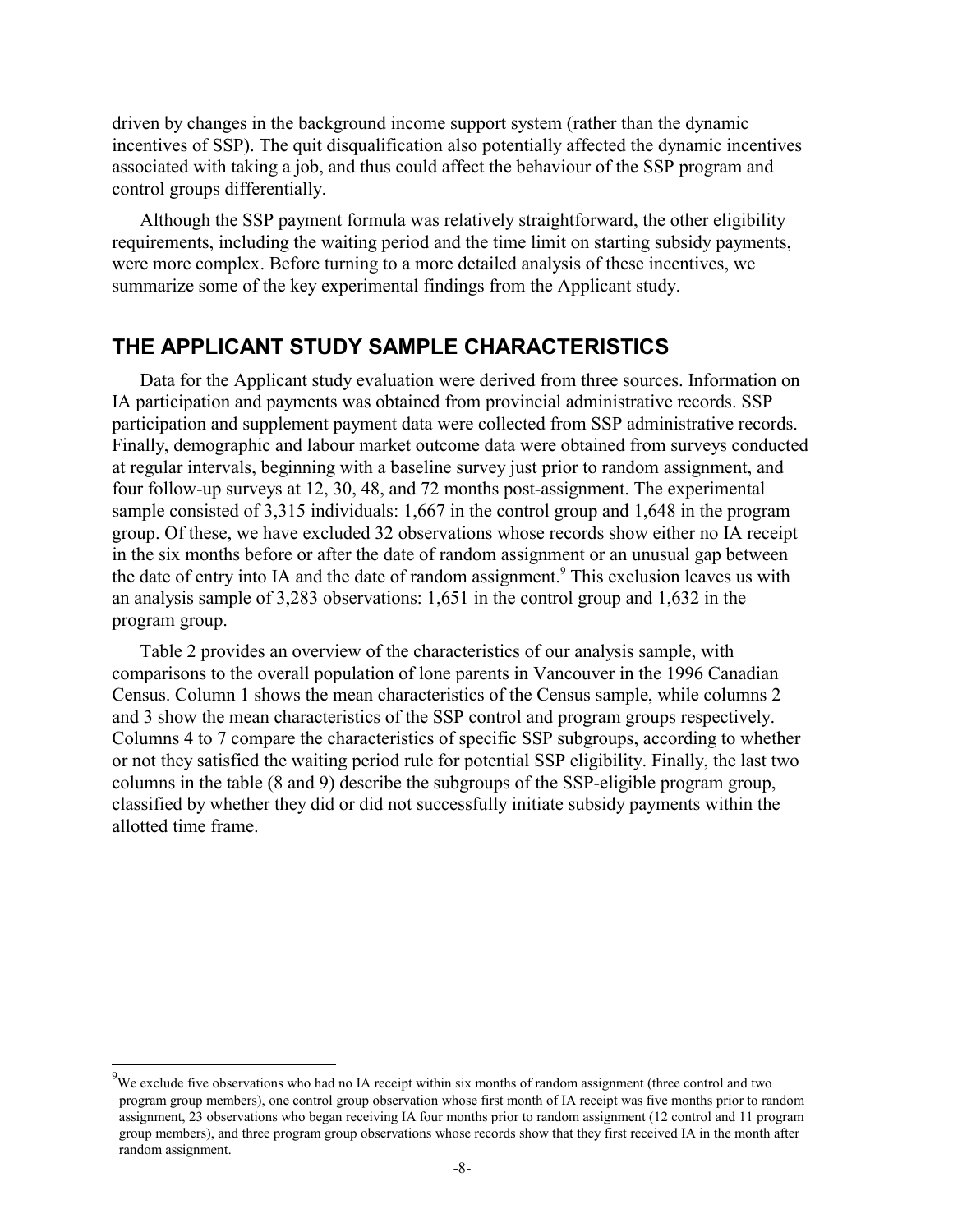|                                                                                                                                                                                                                                                                    |                               |         |         |                                                                              | Control Group, by  |                    |          | Program Group, by SSP |                |
|--------------------------------------------------------------------------------------------------------------------------------------------------------------------------------------------------------------------------------------------------------------------|-------------------------------|---------|---------|------------------------------------------------------------------------------|--------------------|--------------------|----------|-----------------------|----------------|
|                                                                                                                                                                                                                                                                    | U)<br>1996 Censu<br>Vancouver | Control | Program |                                                                              | Eligibility Status | Eligibility Status |          | Establishment         |                |
|                                                                                                                                                                                                                                                                    | 'n.<br>Lone Parent            | Group   | Group   | Ineligible                                                                   | Eligible           | neligible          | Eligible | No Take-Up            | Take-up        |
| Fraction female                                                                                                                                                                                                                                                    | 0.850                         | 0.915   | 0.896   | 0.897                                                                        | 0.931              | 0.879              | 0.910    | 0.910                 | 0.910          |
| Average age                                                                                                                                                                                                                                                        | 39.5                          | 32.4    | 32.7    | 33.1                                                                         | 31.8               | 33.3               | 32.2     | 32.4                  | 32.0           |
| Fraction under 25                                                                                                                                                                                                                                                  | 0.052                         | 0.146   | 0.157   | 0.115                                                                        | 0.172              | 0.138              | 0.172    | 0.182                 | 0.158          |
| Fraction never married                                                                                                                                                                                                                                             | 0.219                         | 0.245   | 0.227   | 0.222                                                                        | 0.264              | 0.217              | 0.234    | 0.230                 | 0.240          |
| Average no. children < 6                                                                                                                                                                                                                                           | 0.430                         | 0.61    | 0.62    | 0.56                                                                         | 0.65               | 0.53               | 0.68     | 0.71                  | 0.64           |
| Average no. children 6-15                                                                                                                                                                                                                                          | $1.24^a$                      | 0.87    | 0.77    | 0.80                                                                         | 0.82               | 0.76               | 0.78     | 0.76                  | 0.81           |
| Average no. children 16-18                                                                                                                                                                                                                                         |                               | 0.13    | 0.13    | 0.15                                                                         | 0.12               | 0.15               | 0.11     | 0.11                  | 0.12           |
| Fraction foreign born                                                                                                                                                                                                                                              | 0.358                         | 0.309   | 0.299   | 0.235                                                                        | 0.372              | 0.246              | 0.339    | 0.369                 | 0.295          |
| Fraction grew up with two parents                                                                                                                                                                                                                                  |                               | 0.647   | 0.655   | 0.661                                                                        | 0.636              | 0.680              | 0.636    | 0.626                 | 0.650          |
| Fraction high school graduate                                                                                                                                                                                                                                      | 0.629                         | 0.622   | 0.630   | 0.677                                                                        | 0.575              | 0.666              | 0.603    | 0.543                 | 0.683          |
| Fraction college graduate                                                                                                                                                                                                                                          | 0.245                         | 0.130   | 0.138   | 0.157                                                                        | 0.106              | 0.162              | 0.119    | 0.109                 | 0.134          |
| Start of IA reference-spell relative to random assignment                                                                                                                                                                                                          |                               |         |         |                                                                              |                    |                    |          |                       |                |
| 3 months prior                                                                                                                                                                                                                                                     |                               | 0.026   | 0.022   | 0.033                                                                        | 0.020              | 0.023              | 0.022    | 0.026                 | 0.016          |
| 2 months prior                                                                                                                                                                                                                                                     |                               | 0.213   | 0.187   | 0.202                                                                        | 0.222              | 0.170              | 0.200    | 0.206                 | 0.191          |
| 1 month prior                                                                                                                                                                                                                                                      |                               | 0.692   | 0.721   | 0.701                                                                        | 0.685              | 0.742              | 0.706    | 0.700                 | 0.713<br>0.080 |
| Month of random assignment                                                                                                                                                                                                                                         |                               | 0.069   |         | 0.065                                                                        | 0.073              | 0.066              | 0.073    | 0.068                 |                |
| No. months on IA in prior three years                                                                                                                                                                                                                              |                               | 3.5     | 3.8     | 3.7                                                                          | 3.4                | 3.9                | 3.8      | 3.7                   | 3.8            |
| Fraction working at baseline                                                                                                                                                                                                                                       | $0.612^{b}$                   | 0.253   | 0.257   | 0.372                                                                        | 0.152              | 0.348              | 0.188    | 0.140                 | 0.256          |
| Average years work experience                                                                                                                                                                                                                                      |                               | 9.6     | 10.0    | 10.9                                                                         | 8.5                | 11.2               | <u>ნ</u> | 8.5                   | 9.8            |
| Fraction SSP eligible                                                                                                                                                                                                                                              |                               | 0.541   | 0.570   | 0                                                                            |                    | 0                  |          |                       |                |
| Fraction take-up SSP                                                                                                                                                                                                                                               |                               | I       | 0.237   |                                                                              | ł                  | 0                  | 0.416    | 0                     | ᠇              |
| Number of observations                                                                                                                                                                                                                                             | 1,543                         | 1.651   | 1,632   | 758                                                                          | 893                | 701                | 931      | 544                   | 387            |
| The 1996 Census sample includes all lone parents aged 19 to 55 living in Vancouver. SSP samples exclude observations who were not on IA in the six months before or after random assignment,<br>observations whose IA reference spell started either four<br>Note: |                               |         |         | to five months before random assignment or one month after random assignment |                    |                    |          |                       |                |
| <sup>a</sup> Average number of children aged six or older.                                                                                                                                                                                                         |                               |         |         |                                                                              |                    |                    |          |                       |                |
| <sup>b</sup> Working at Census date.                                                                                                                                                                                                                               |                               |         |         |                                                                              |                    |                    |          |                       |                |

Table 2: Characteristics of SSP Applicant Experimental Samples **Table 2: Characteristics of SSP Applicant Experimental Samples** 

-9-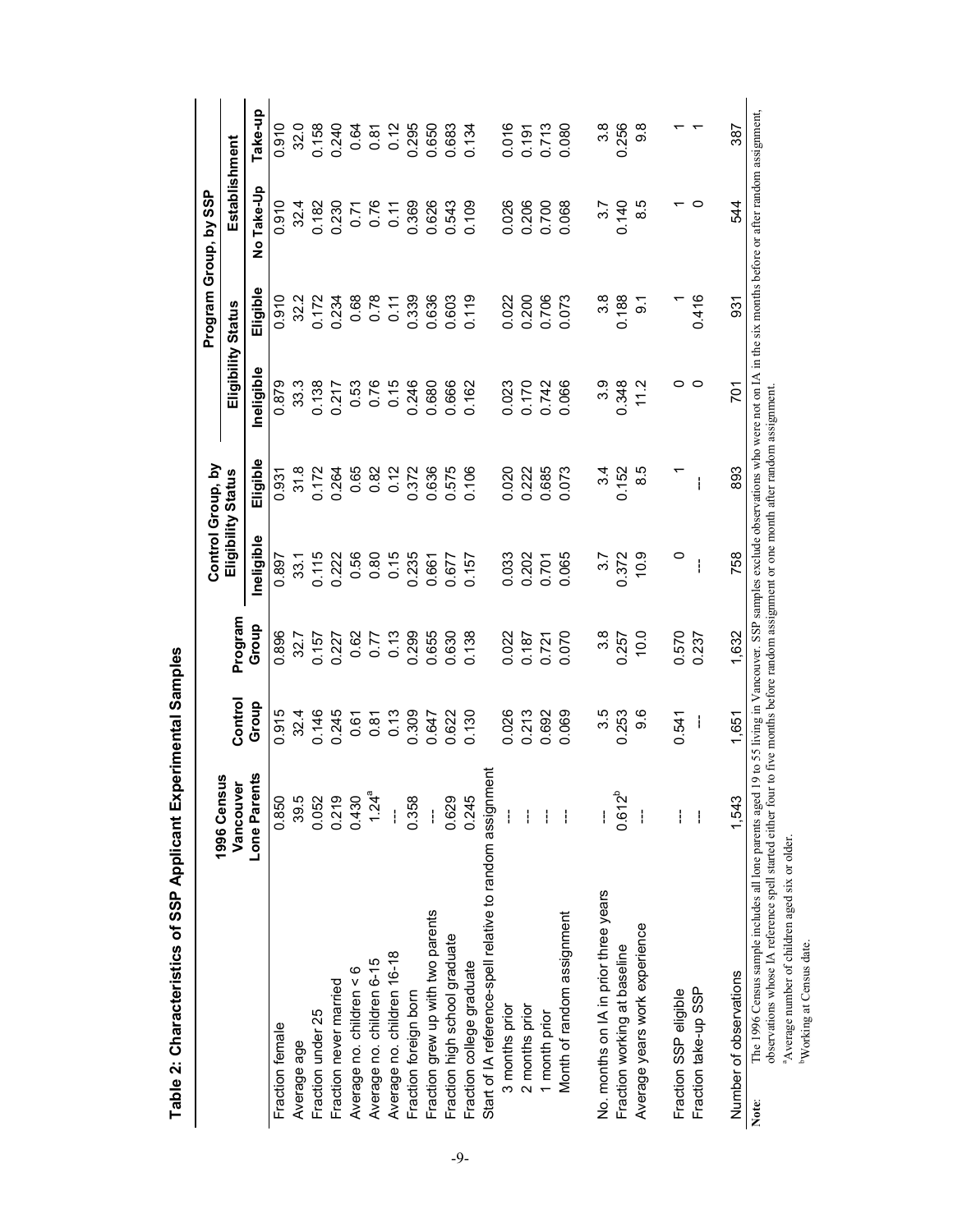As expected given random assignment, the baseline characteristics of the program and control groups in columns 2 and 3 are statistically indistinguishable. The Applicant study sample was 90 per cent female, with an average age of 32.5 years and an average of 1.5 children. About a quarter of sample members had never been married, 30 per cent were foreign-born, and one third grew up in single parent families. There are some notable differences between the Applicant study sample and all lone parents in the Vancouver area. Applicants were more likely to be female and foreign-born, more likely to have preschool children, and less likely to be working or to hold a university degree. In general these differences are expected, since welfare applicants presumably over-represent the population with lower earnings potential. There are also some interesting contrasts between the Applicant study sample and the sample in the Recipient study (Card & Hyslop, 2005, Table 2). People in the Applicant study had more previous work experience, were more likely to be working at random assignment, were more likely to have ever been married, and had much lower previous welfare use. These and other differences confirm that new welfare applicants differ substantially from the existing stock of long-term recipients and underscore the importance of understanding how SSP affected new welfare applicants.<sup>10</sup>

Most of the Applicant study sample (70 per cent) were randomly assigned in the month after their IA reference spell began, but 7 per cent were assigned in the same month their spell started, 20 per cent were assigned two months after the start of the spell, and 3 per cent were assigned after three months. These different times of assignment mean that there is some variation between "months since random assignment" and "months since initial entry into welfare." Since SSP eligibility rules relate to timing from the start of an individual's spell, in this paper we normalize all dates to be relative to the start of the IA reference spell.<sup>11</sup>

The next four columns of Table 2 describe the characteristics of the ineligible and eligible subsets of the control and program groups — that is, the subsets that did not and did satisfy the waiting period requirement. (Of course, members of the control group were not actually eligible.) Overall, 57 per cent of the program group satisfied the waiting period requirement to become eligible compared with 54 per cent of the control group, implying a three percentage point (or  $3/46 = 6.5$  per cent) delayed exit response to the offer of SSP. Looking within the program group, those who became eligible were younger, less educated, and less likely to be working at the baseline than those who did not. It is also interesting to compare the eligible program group with people in the control group who satisfied the eligibility criteria even though they could not receive the subsidy: the eligible group is comprised of this *windfall* group and a smaller group of *delayed exiters* who changed their behaviour to become eligible (approximately 3/57 of the group). Perhaps because the windfall group is so large, however, there are few notable differences between the eligible program group and the potentially eligible control group.

The SSP program group can be further classified into three mutually exclusive subgroups: the subgroup who left IA and were *not eligible* for payments (shown in column 6, and consisting of

 $\overline{a}$ 

 $10$  The Applicant study was conducted only in one of the two sites used in the Recipient study. However, this fact does not explain much of the difference in characteristics of the sample members in the two experiments.

 $11$ The "Data Appendix" discusses this and other data issues. In particular, we adopt the convention that Month 0 corresponds to the first month of IA receipt in the reference spell. The varied delay between entry into IA and random assignment complicates the interpretation of the program group's behaviour, since people could have been on IA for zero, one, two, or three months before finding out about their program status. This issue is discussed in Card and Robins (2004), but we ignore it here.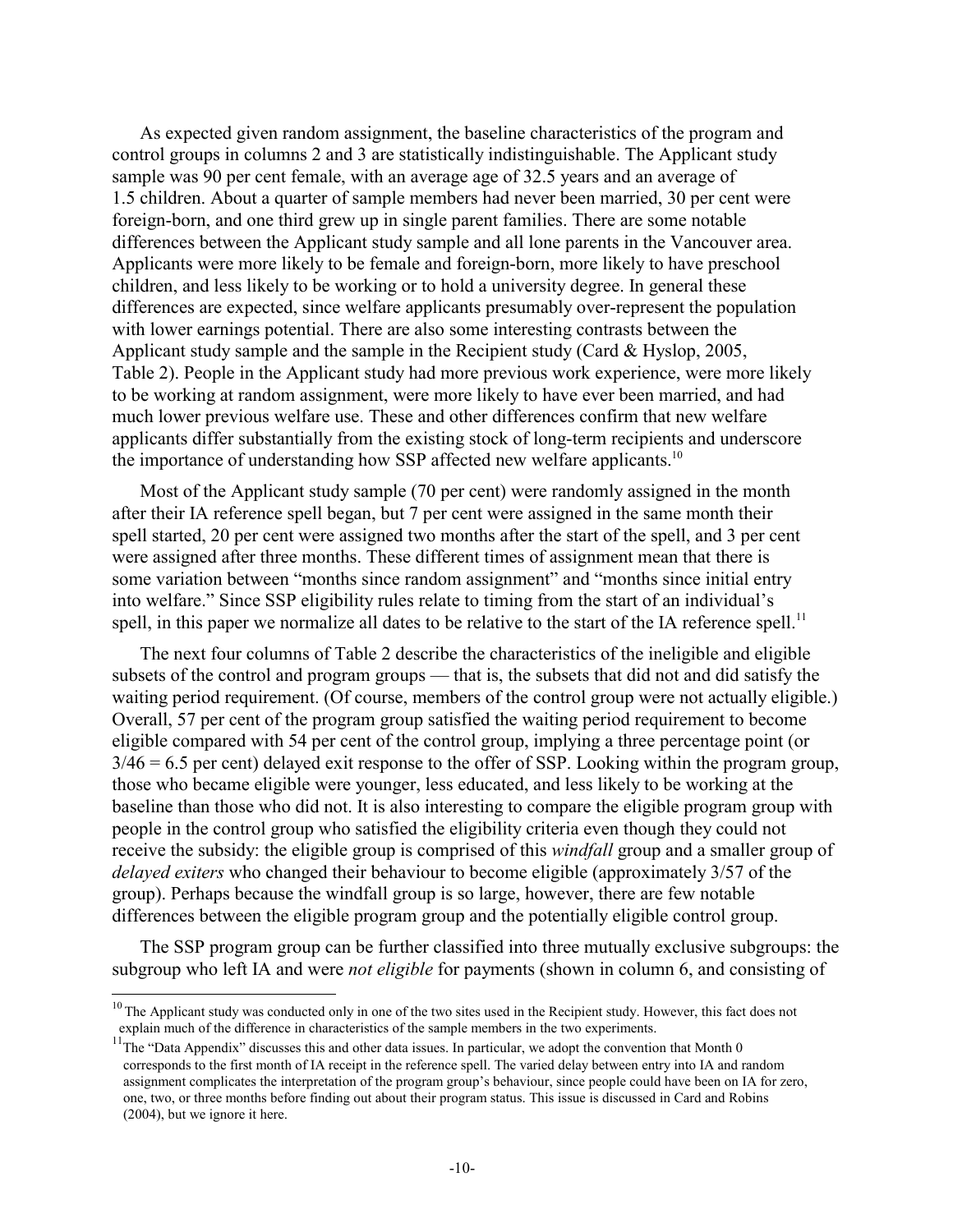701 individuals, or 43 per cent of the sample); the *eligible, non-entitled* subgroup who satisfied the initial waiting period but did not establish entitlement for the subsidy during the next 12 months (shown in column 8, consisting of 544 individuals, or 33 per cent of the sample); and the *eligible, entitled* subgroup who did establish entitlement by finding full-time work and leaving IA in the next 12 months (shown in column 9, consisting of 387 individuals, or 24 per cent of the sample). Comparisons across the three subgroups suggest that the ineligible group had the most favourable labour market characteristics at the baseline interview (e.g. the highest level of previous work experience, the highest likelihood of a college degree, and the lowest fraction with a child under six), whereas the eligible non-entitled subgroup had the worst labour market characteristics, with the eligible entitled group somewhere in between. This ranking is consistent with the two-sided selection of the eligible entitled group. The most job-ready people presumably left before achieving eligibility, whereas the least job-ready of the eligible subgroup could not move to full-time employment quickly enough to become entitled to SSP.

#### **EXPERIMENTAL IMPACTS ON WELFARE**

l

The experimental impact of the SSP program on IA participation is described in Figure 1a, which shows the average IA participation rates of the control and program groups, together with the estimated program impact (calculated as the difference between the program and control group), in each month from the start of the IA reference spell (Month 0) until the end of the time window in which data were available for all sample members (Month 84). The delayed-exit effect of the SSP offer is illustrated by the positive program impact on IA participation in months 3 to 13: this impact rises to three percentage points near the end of the waiting period. After Month 13 the IA participation rate of the program group drops relatively quickly, leading to a negative program impact that peaks in absolute value at –11 percentage points in Month 27. This negative impact persists but declines steadily in size to only –3 percentage points in Month 60, at which point all SSP payments have ended. The impact continues to decline gradually and is negligible by Month 84.

Figures 1b and 1c plot the welfare exit and entry rates of the control and program groups over this same period.<sup>12</sup> Because of the selective nature of the risk sets for exit and entry, the differences between the rates of the two groups are not strictly experimental impacts. However, the patterns of differences between the program and control groups are consistent with the impacts on IA participation. Specifically, the program group's exit rate was up to one percentage point lower than the control group's over the initial eligibility period, then averaged about two points higher in the following 12 to 18 months, about one point higher from Month 18 to Month 72, and finally turned negative (about –0.5 points) in the final 12 months or so of the period. The higher exit rate of the program group over the interval from 60 to 72 months is suggestive of a persistent program impact beyond the end of SSP payments. The IA entry rates in Figure 1c show broad patterns. The program group's welfare entry rate was one to two percentage points higher than the control group's over the initial eligibility period, then averaged about 0.5 points lower in the next year or so. The gap in entry rates was on average slightly

<sup>12</sup> The exit and entry rates are simply calculated as the fractions of exits from IA and entries to IA respectively in each month. These rates are then smoothed to reduce the level of noise by calculating the simple three-month centred moving average rate for each.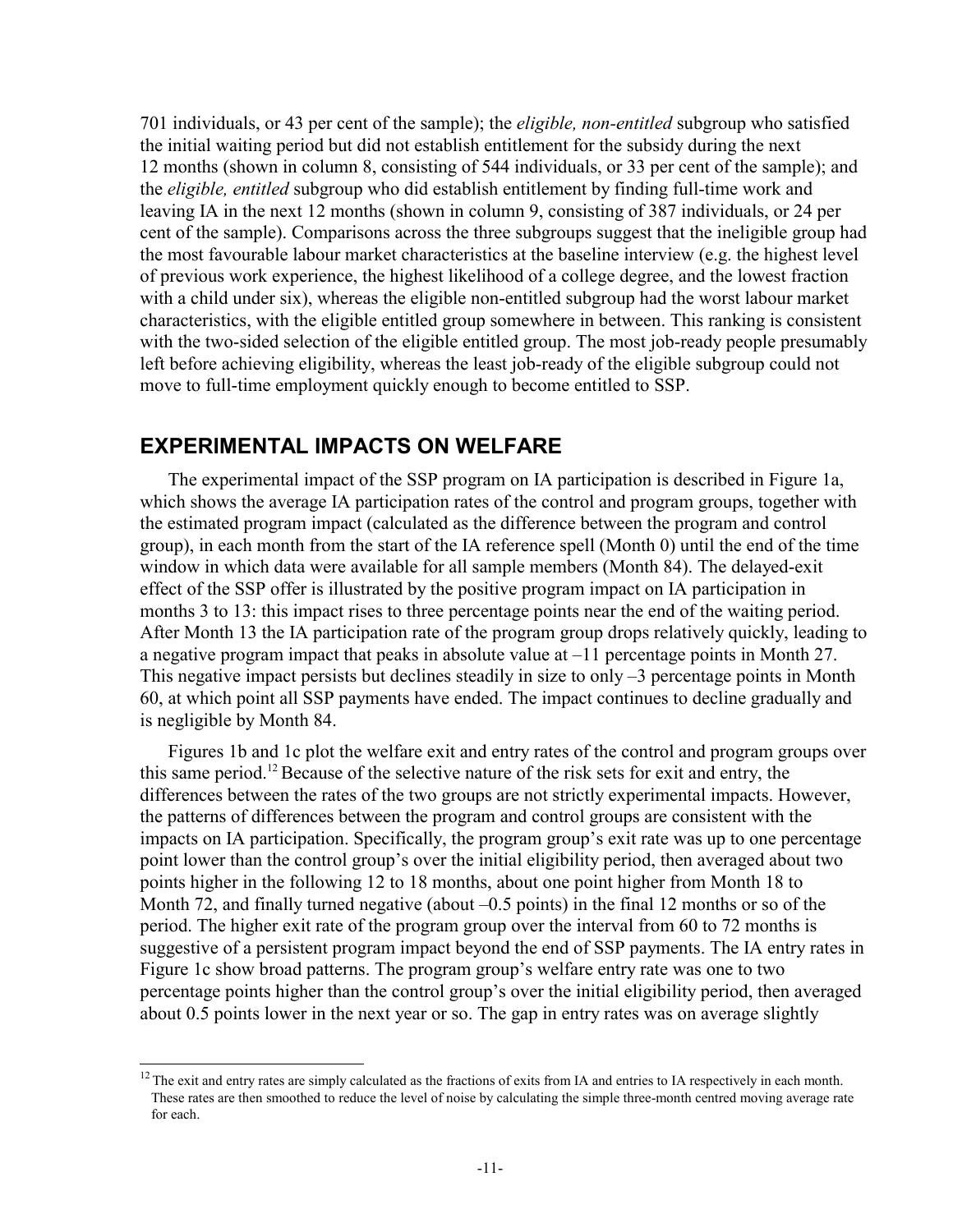negative over the period from Month 24 to Month 60, and then was essentially zero over the final 24 months of the experimental sample period.



**Figure 1a: Income Assistance Participation Rates — Control and Program Groups** 

**Figure 1b: Smoothed Exit Rates From Income Assistance — Control and Program Groups** 

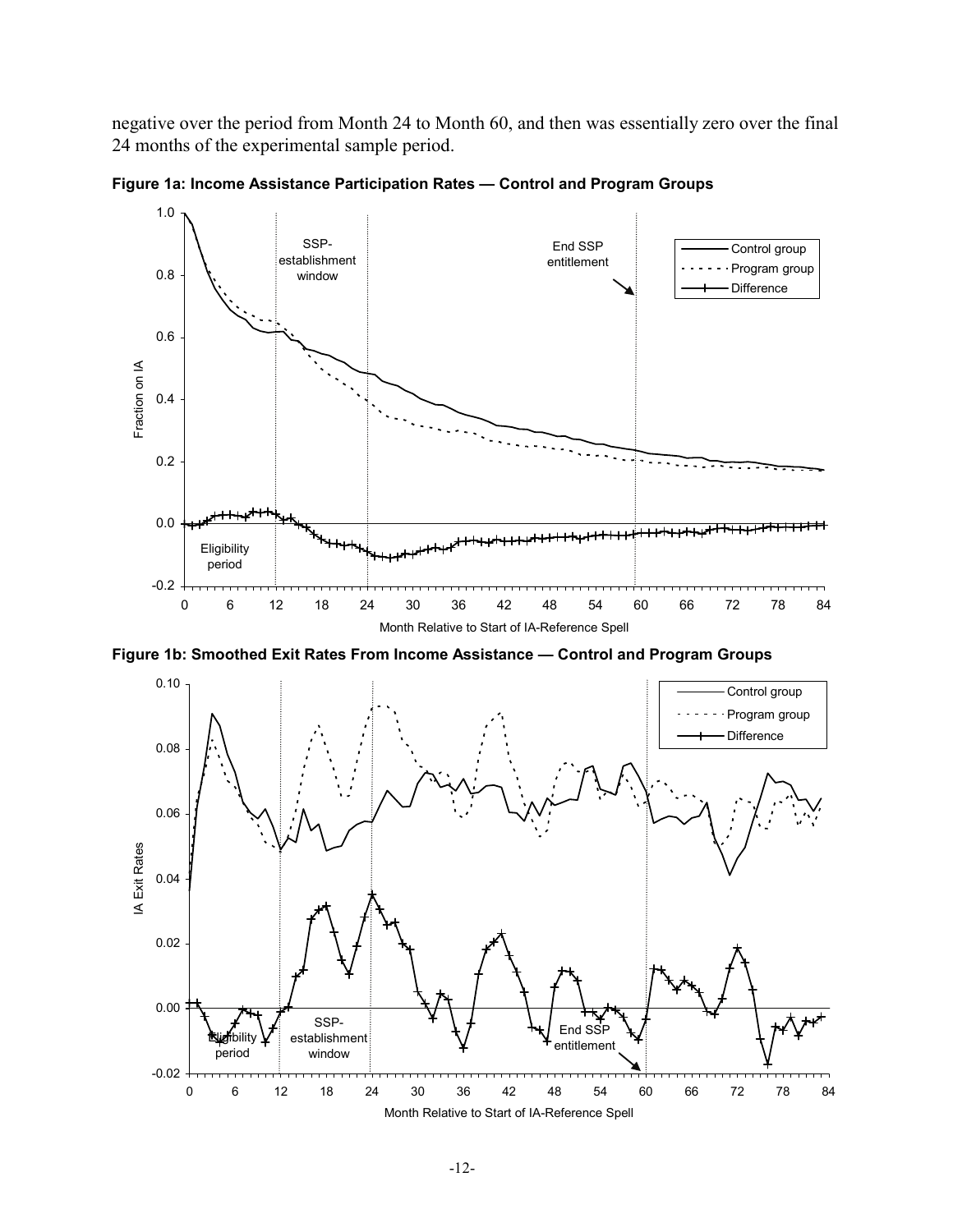**Figure 1c: Smoothed Entry Rates to Income Assistance — Control and Program Groups** 



We next examine the behaviour of the entitled program subgroup around the events corresponding to the beginning and the end of the SSP entitlement period. Figure 2a shows the IA participation rate, the full-time employment rate, and the fraction receiving SSP payments during the event window from 12 months before the first month of SSP receipt to 12 months after. The fraction receiving supplement payments drops from 1 to around 0.7 by Month 6 and is then steady over the following six months. The full-time employment rate rises steeply from about 0.2 four months prior to receiving any supplement to about 0.7 in the month prior, and then settles around this level. IA participation falls gradually during the 12 months prior to initial supplement receipt, reaching about 0.8 just before the start of SSP payments. It then falls steeply over the next three months, reaching a low of about 0.1. This reflects the SSP program rules, which required supplement receivers to leave welfare, coupled with lags in the IA payment process (which issues cheques based on retrospective eligibility). After the initial dip, the fraction on IA rises slightly over the subsequent 6 to 12 months. These patterns suggest that employment anticipates SSP subsidy receipt by one to two months, while exit from IA tends to lag receipt of the subsidy by one to two months, as was the case for the Recipient study (Card & Hyslop, 2005).

In Figure 2b we conduct a similar event study around the date of expiration of SSP entitlement. During the last year of entitlement the average full-time employment rate falls from 0.7 to near 0.6 in the 33rd month (after the first SSP payment). Surprisingly, however, there is no drop-off at Month 36. In contrast, the fraction receiving SSP payments, which moves in parallel to the full-time employment rate over months 24 to 33, shows the expected drop to zero in Month 37. IA participation also rises slightly over the period from Month 26 to Month 32 but shows no change at Month 36. Nor is there any evidence of a rise in welfare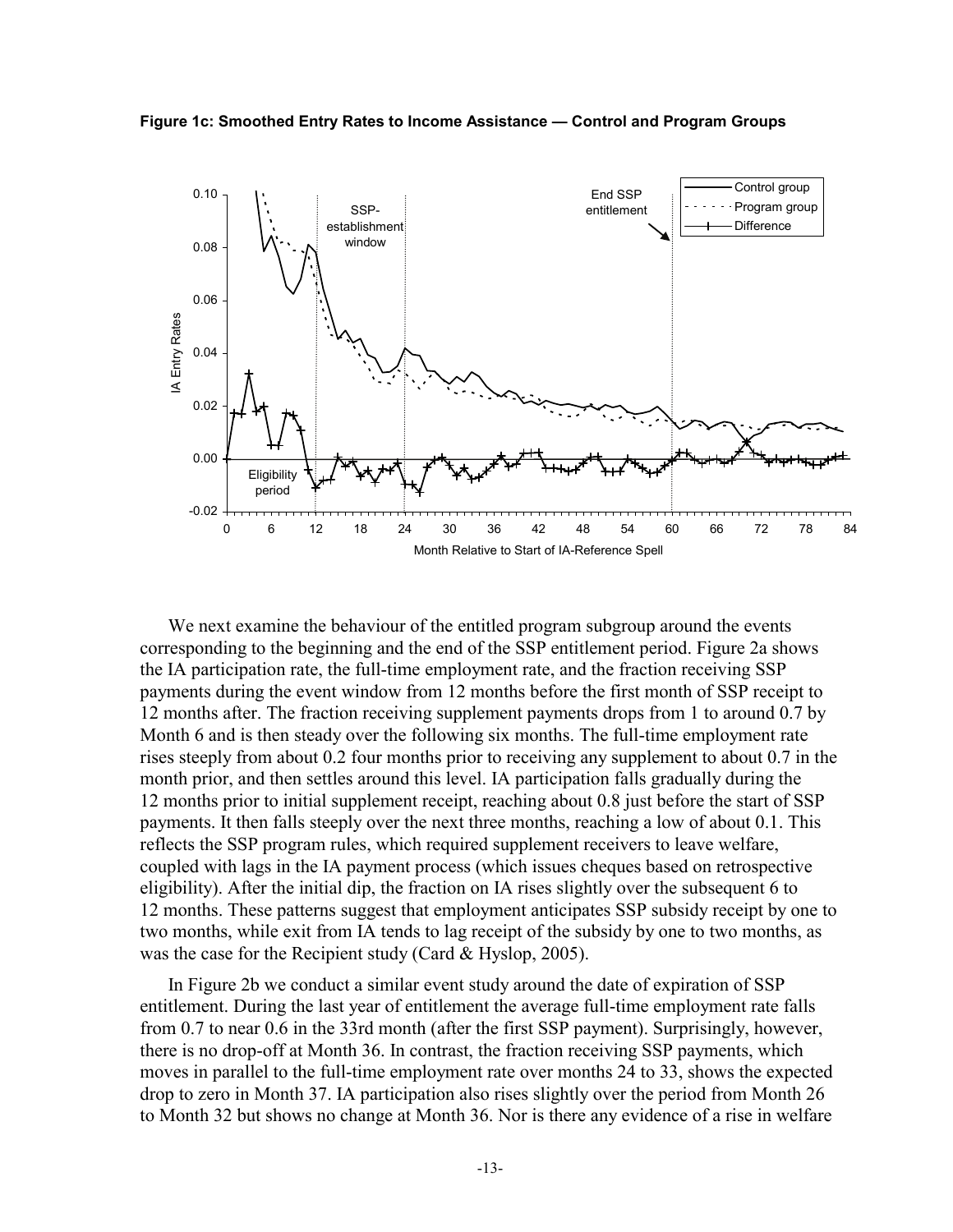entry rates (though the series is relatively noisy). These results contrast with the results of a similar event study for the Recipient study (Card & Hyslop, 2005), which shows a sharp drop in full-time employment and a corresponding spike in IA entry at precisely the end of SSP entitlement. The lack of a change in IA behaviour at the end of entitlement in the Applicant study is consistent with the smooth trend in the program impact in Figure 1a between months 48 and 60 and suggests that responses to the program did not immediately stop when payments ended.





**Figure 2b: Outcomes Around the Expiry of SSP Entitlement** 

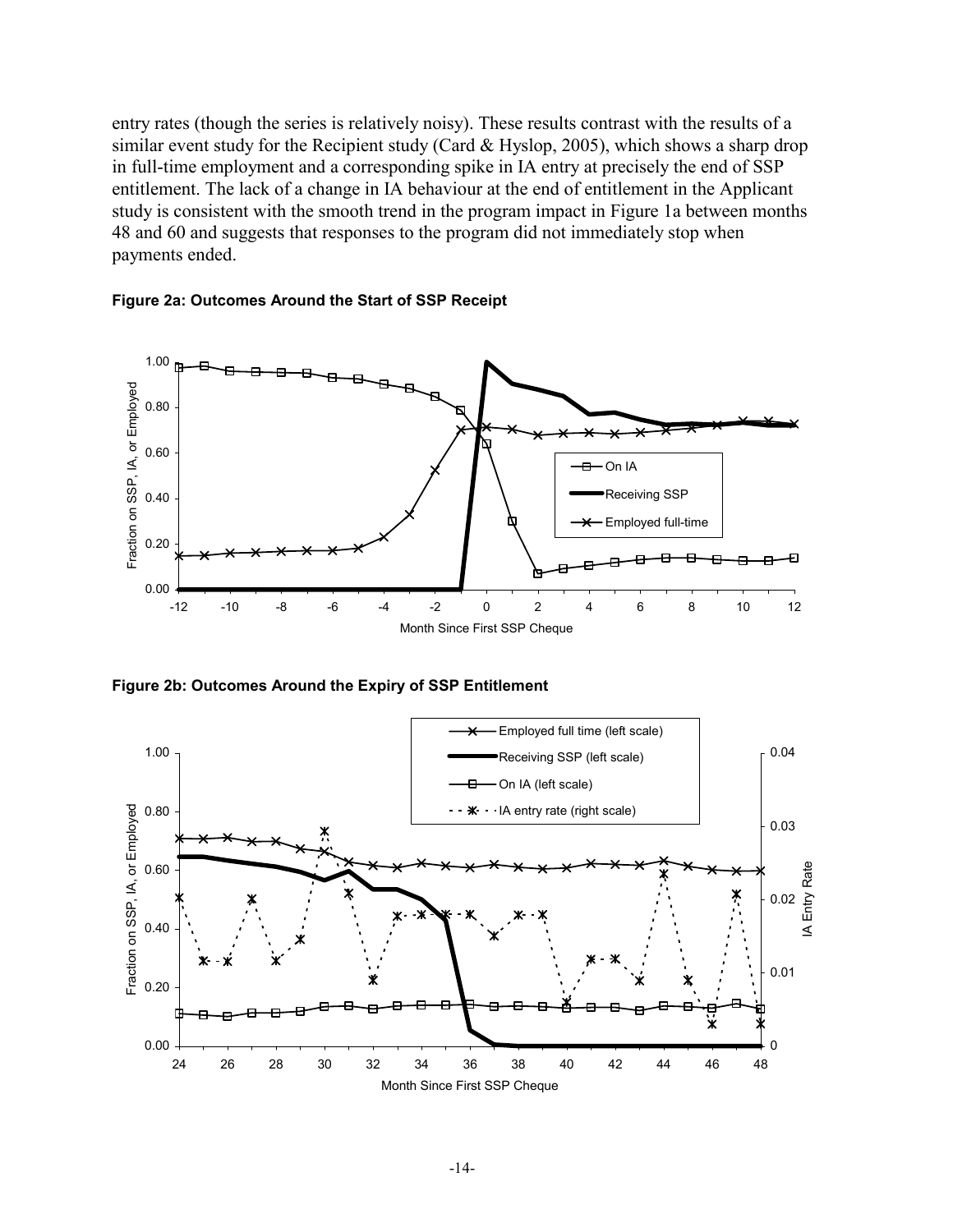#### **EXPERIMENTAL IMPACTS ON LABOUR MARKET OUTCOMES**

We use the labour market data collected in surveys at 12, 30, 48, and 72 months after random assignment to measure the impacts of SSP on employment and monthly earnings of the program participants and also to construct the mean hourly wages of the two groups in each month. Unfortunately, response rates to the surveys were incomplete (only 70 per cent of the initial sample responded to the 72-month survey). Moreover, labour market data are available only for 74 months after initial entry into welfare for most people in the sample. The shorter sample window makes it particularly difficult to assess the long-run impacts of SSP on labour market outcomes.

Figure 3a compares the full-time employment rate of the program group with that of the control group over months 0 to 74. Note that the rate for both groups starts out at just over 10 per cent and that the control group's rate rises steadily over time. In light of the results in Figure 1a showing that the program group's IA participation rate is higher than the control group's over the first 12 months corresponding to the SSP eligibility period, it is surprising that the full-time employment rate of the program group is actually slightly above that of the control group during this period. The combination of a higher IA participation rate and a similar full-time employment rate suggests that some program group members may have been accepting full-time work but remaining on IA in order to retain potential SSP eligibility.



**Figure 3a: Full-Time Employment Rates — Control and Program Groups** 

Simple calculations shown in Table 3 support this suspicion. For example, during the eligibility period following IA entry, 9.3 per cent of the program group was on IA and working full time on average versus 7.8 per cent of the control group, and this accounts for most of the impact on IA. Furthermore, almost all of this difference appears to be due to differences between potentially eligible subgroups (consisting of those who satisfy the initial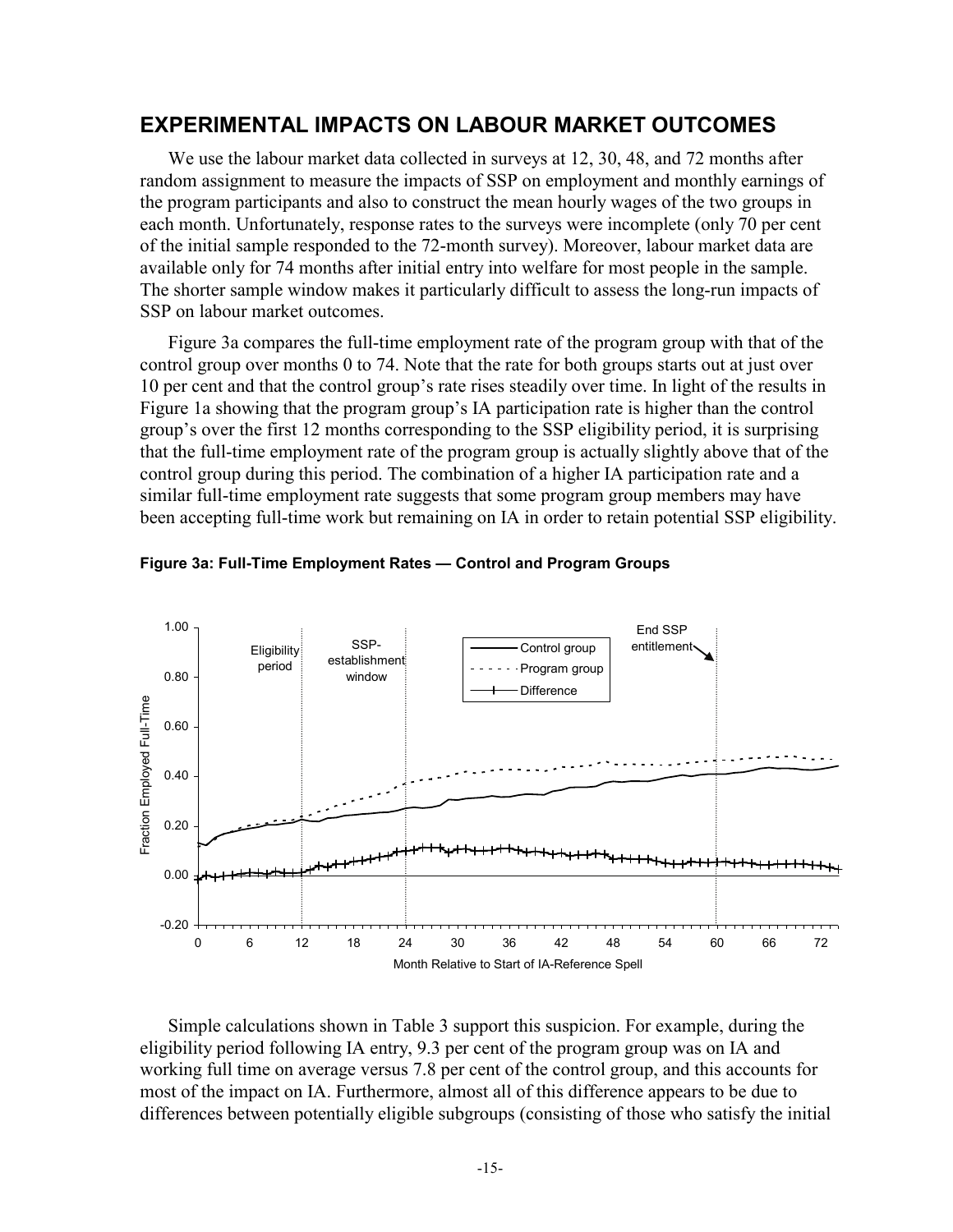waiting period): 9.2 per cent of the potentially eligible program group was on IA and working full time in any month versus only 6.5 per cent of the eligible control group, while the fractions of the program and control ineligible groups were about the same (9.3 per cent). A question that naturally arises is whether the higher rate of coincident IA-participation and full-time work is associated with either lower earnings and/or lower IA payments. The evidence in Table 3 is inconclusive on this issue, although the results may be confounded by the selective nature of the comparison groups, and there is a comparatively large sampling variation associated with the small samples.

|                          |                              | <b>Control Group</b>                         |                                     |                              | <b>Program Group</b>                         |                                     |
|--------------------------|------------------------------|----------------------------------------------|-------------------------------------|------------------------------|----------------------------------------------|-------------------------------------|
|                          | <b>Per Cent</b><br>of Sample | Average<br><b>Monthly</b><br><b>Earnings</b> | <b>Average IA</b><br><b>Receipt</b> | Per Cent of<br><b>Sample</b> | Average<br><b>Monthly</b><br><b>Earnings</b> | <b>Average IA</b><br><b>Receipt</b> |
| A: Full samples          |                              |                                              |                                     |                              |                                              |                                     |
| Pre-initial spell        |                              |                                              |                                     |                              |                                              |                                     |
| Months [-12, -1]         | 0.9                          | 1,506                                        | 662                                 | 1.0                          | 1,361                                        | 687                                 |
| Eligibility period       |                              |                                              |                                     |                              |                                              |                                     |
| Months [0, 12]           | 7.8                          | 1,157                                        | 771                                 | 9.3                          | 1,215                                        | 755                                 |
| Establishment period     |                              |                                              |                                     |                              |                                              |                                     |
| Months [13, 24]          | 5.3                          | 1,326                                        | 759                                 | 6.6                          | 1,325                                        | 823                                 |
| Entitlement period       |                              |                                              |                                     |                              |                                              |                                     |
| Months [25, 60]          | 2.9                          | 1,259                                        | 647                                 | 2.6                          | 1,451                                        | 712                                 |
| Post-entitlement period  |                              |                                              |                                     |                              |                                              |                                     |
| Months [61, 72]          | 2.0                          | 1,346                                        | 667                                 | 2.6                          | 1,460                                        | 724                                 |
| <b>B: SSP-ineligible</b> |                              |                                              |                                     |                              |                                              |                                     |
| Pre-initial spell        |                              |                                              |                                     |                              |                                              |                                     |
| Months [-12, -1]         | 1.4                          | 1,494                                        | 658                                 | 1.4                          | 1,432                                        | 722                                 |
| Eligibility period       |                              |                                              |                                     |                              |                                              |                                     |
| Months [0, 12]           | 9.4                          | 1,330                                        | 751                                 | 9.3                          | 1,425                                        | 735                                 |
| Establishment period     |                              |                                              |                                     |                              |                                              |                                     |
| Months [13, 24]          | 3.1                          | 1,547                                        | 766                                 | 3.6                          | 1,572                                        | 721                                 |
| Entitlement period       |                              |                                              |                                     |                              |                                              |                                     |
| Months [25, 60]          | 1.9                          | 1,422                                        | 652                                 | 1.8                          | 1,493                                        | 657                                 |
| Post-entitlement period  |                              |                                              |                                     |                              |                                              |                                     |
| Months [61, 72]          | 1.2                          | 1,436                                        | 711                                 | 1.6                          | 1,672                                        | 609                                 |
| C: SSP-eligible          |                              |                                              |                                     |                              |                                              |                                     |
| Pre-initial spell        |                              |                                              |                                     |                              |                                              |                                     |
| Months [-12, -1]         | 0.5                          | 1,531                                        | 673                                 | 0.7                          | 1,254                                        | 634                                 |
| Eligibility period       |                              |                                              |                                     |                              |                                              |                                     |
| Months [0, 12]           | 6.5                          | 949                                          | 795                                 | 9.2                          | 1,060                                        | 770                                 |
| Establishment period     |                              |                                              |                                     |                              |                                              |                                     |
| Months [13, 24]          | 7.1                          | 1,247                                        | 756                                 | 8.7                          | 1,252                                        | 853                                 |
| Entitlement period       |                              |                                              |                                     |                              |                                              |                                     |
| Months [25, 60]          | 3.8                          | 1,190                                        | 645                                 | 3.1                          | 1,434                                        | 734                                 |
| Post-entitlement period  |                              |                                              |                                     |                              |                                              |                                     |
| Months [61, 72]          | 2.7                          | 1,312                                        | 650                                 | 3.3                          | 1,385                                        | 765                                 |

#### **Table 3: Summary Statistics on Subsamples of Those Working Full Time and on IA**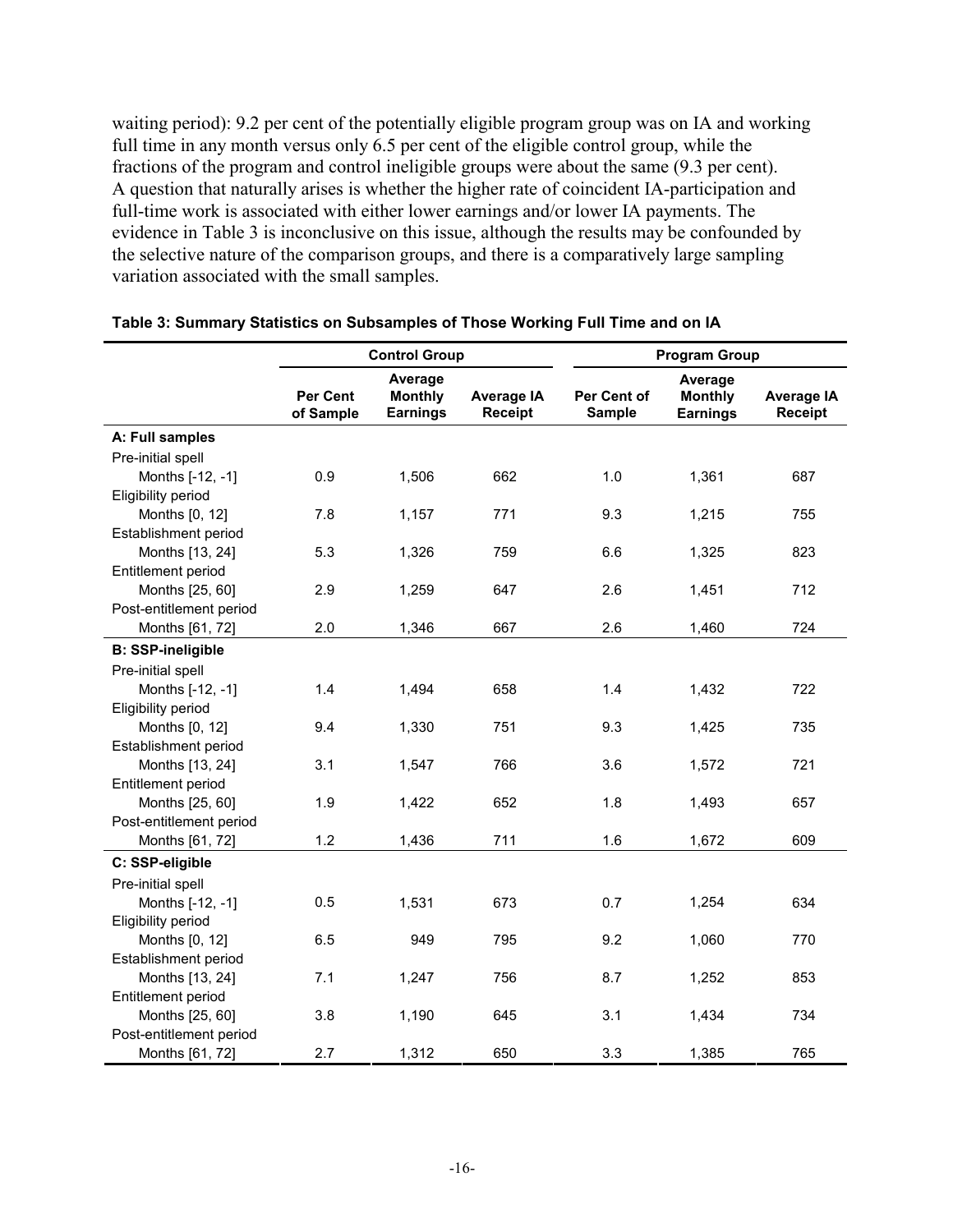Following the end of the eligibility period in Month 12, the program group's full-time employment rate rose steeply during the next year or so, resulting in a peak impact of 11 percentage points in Month 26. The program group's employment rate then rose less quickly than the control group's, and the impact fell gradually to 5.5 per cent by the end of the entitlement period (Month 60), and 2.5 per cent in Month 74. Thus, apart from the anomalous behaviour during the waiting period, the impacts of SSP on full-time employment and welfare participation are roughly mirror images.

Figure 3b compares the average hourly wage rates of the employed subgroups of the control and program groups.<sup>13</sup> This figure shows that program group members who were working in the waiting period (months 1 to 12) and during the SSP establishment window (months 13 to 24) earned slightly higher average wages than control group members. The average wage difference in months 1 to 20 was 30 to 70 cents per hour, or about three to six per cent. Average wages for the two groups converge by Month 24, and track fairly closely after that. This pattern of mean wages is quite different than the pattern observed in the Recipient study. In that experiment, the average wages of the program group were typically below the wages of the control group, with a gap that was larger in months with a bigger gap in employment between the two groups. In contrast, the difference in mean wages in Figure 3b is essentially uncorrelated with the gap in full-time employment in Figure 3a, or with the difference in overall employment rates.





 $\overline{a}$ 

<sup>&</sup>lt;sup>13</sup> For reference, average hourly earnings in our 1996 Census sample of lone parents in Vancouver were about \$21 per hour.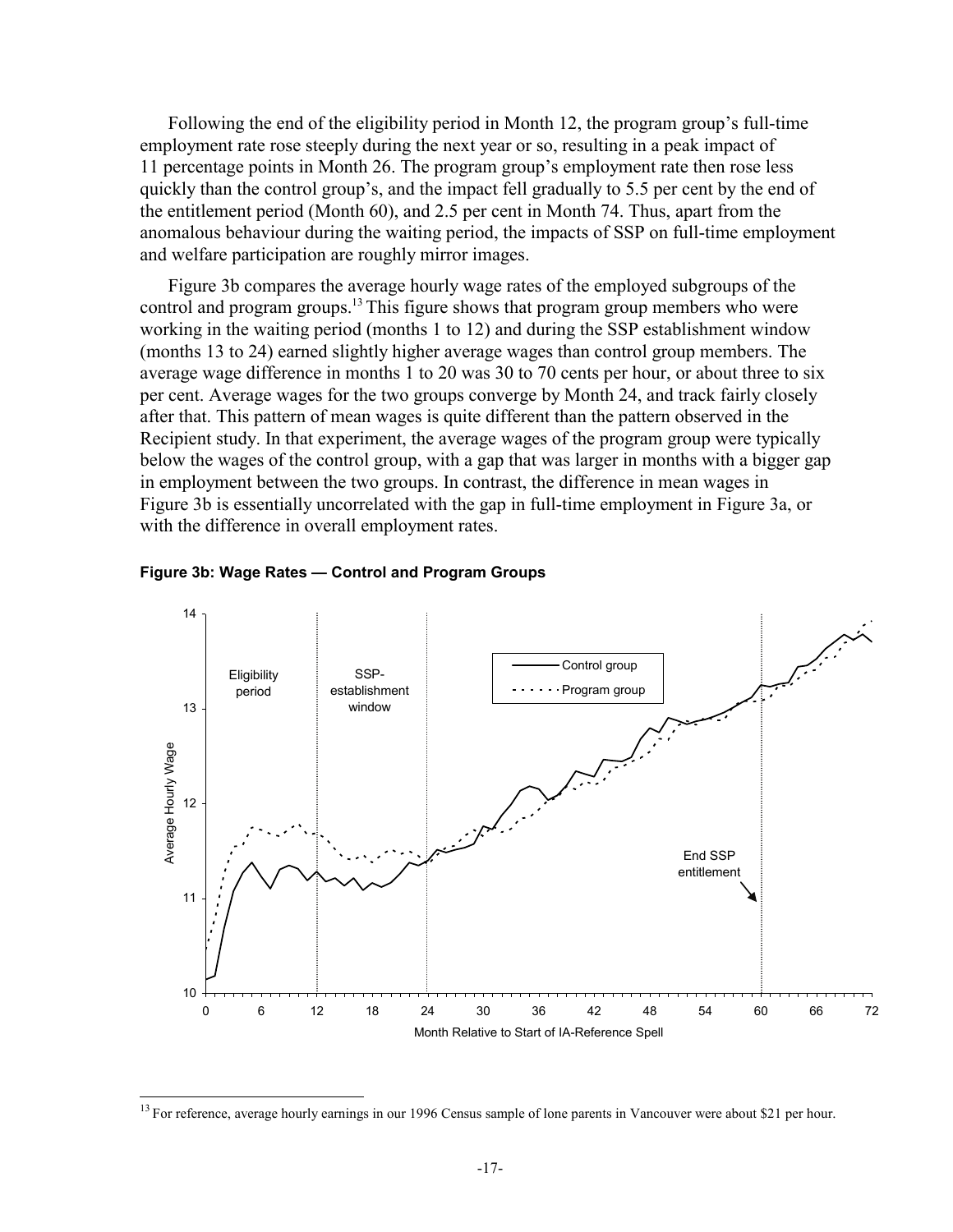In Card and Hyslop (2005), we showed that under certain assumptions it is possible to estimate the "average marginal wage" for the extra hours generated by the SSP program. Specifically, under the assumptions that SSP had no effect on wages for people who would have worked in the absence of the program and that SSP had only positive effects on hours, the ratio of the program impacts on earnings and hours gives an estimate of the average marginal wage. We used this procedure to estimate the average marginal wages for the SSPinduced hours in each month of the Applicant study. Consistent with the patterns in Figure 3b, the average marginal wage was slightly above the average wage of control group workers in the early months of the experiment but tracks the mean wages of the control group very closely in the later months. Again, this is different from the results of a similar analysis in the Recipient study (Card & Hyslop, 2005, Figure 5), which shows average marginal wages very close to the minimum wage. We infer that the Recipient study induced people with relatively low wage opportunities to leave welfare, whereas the offer of SSP in the Applicant study affected people with average wage or even above-average wage opportunities.

Figure 3c compares the average monthly earnings of the control and program groups. In months 1 to 12, average earnings are quite similar for the two groups. Given that the employment rates of the two groups are roughly equal and the program group has somewhat higher hourly wages, this suggests that program group members have lower hours of work on average. The program group's earnings rise steeply relative to the control group over the following 12 to 18 months, with a peak difference of \$220 per month in Month 26, equivalent to a 40 per cent gain in monthly earnings for the program group relative to the control group. The earnings difference then declines over months 26 to 48, and finally stabilizes at about \$100 per month over the remainder of the sample period.



**Figure 3c: Monthly Earnings — Control and Program Groups**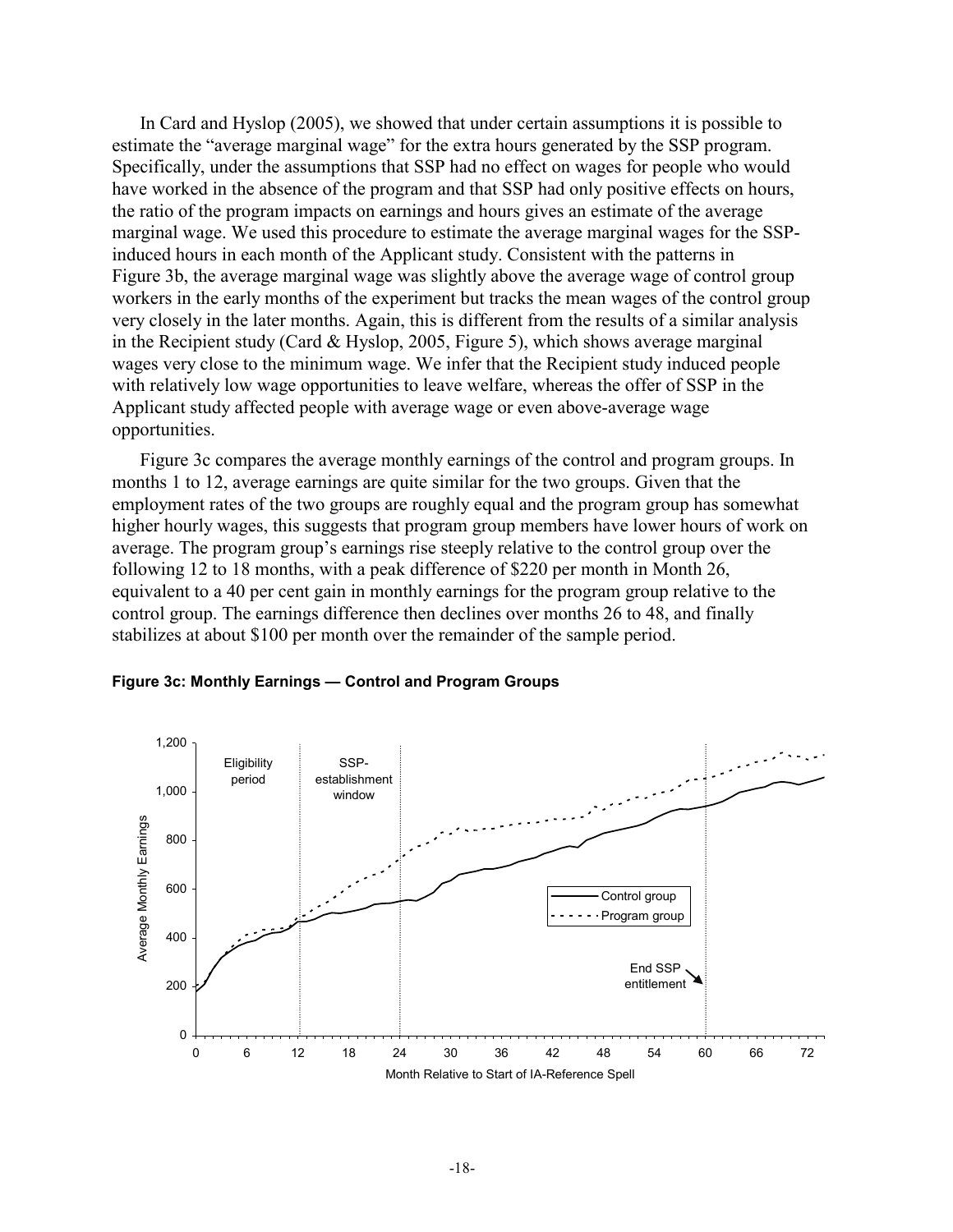An interesting and somewhat puzzling feature of the Applicant study is the apparent persistence in the program's impact on earnings. Although the impact on IA participation was much smaller in Month 74 than in Month 42, (and likewise for full-time employment), the impact of earnings was remarkably stable in the last 30 months of the sample period. We are unsure of the reasons for this gap. In any case, the persistence in earnings is quite different from the pattern in the Recipient study, which showed minimal impacts on employment or earnings within a year of the end of supplement payments.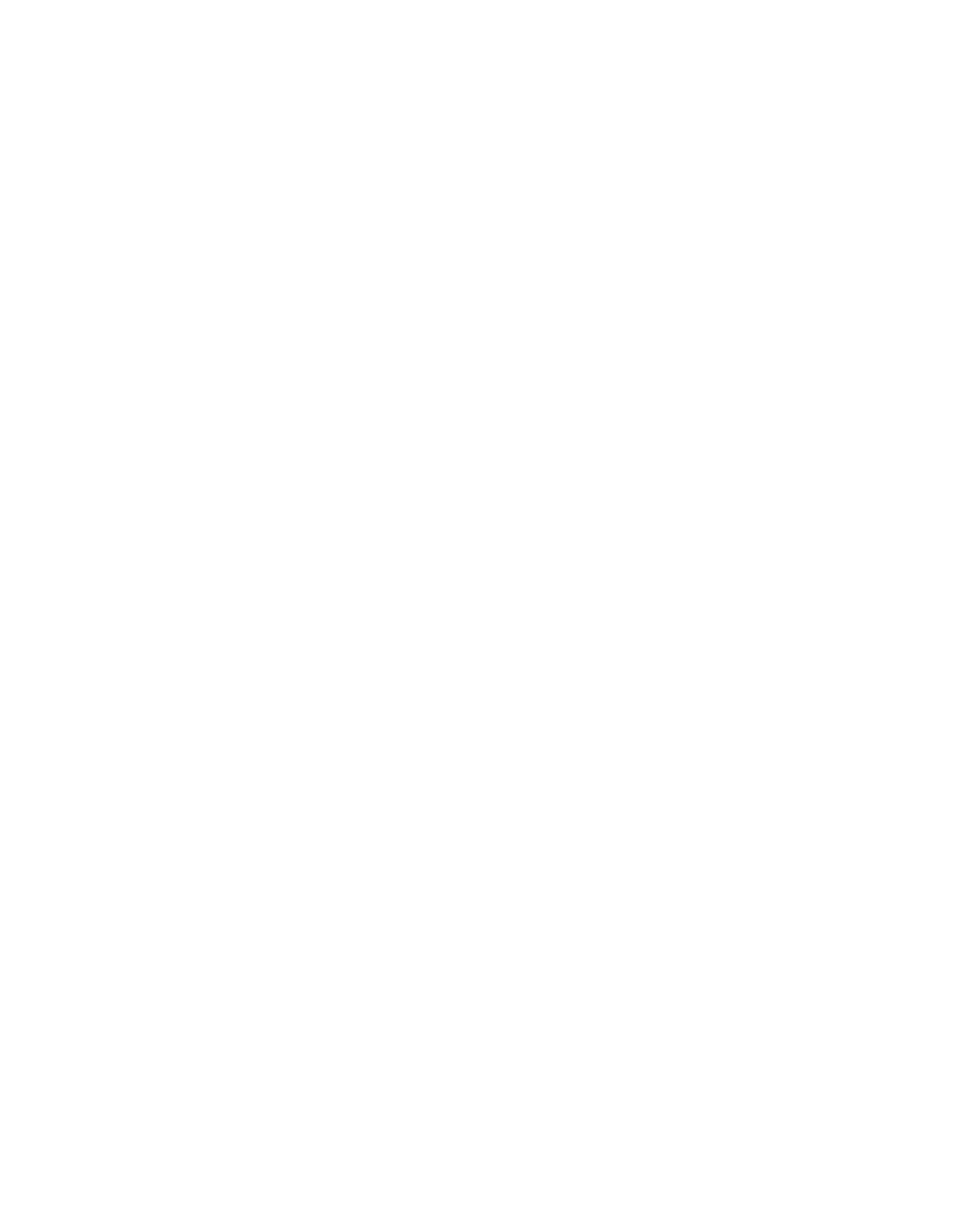## **A Simple Model for the Behavioural Impacts of the SSP Applicant Study**

The set of program rules in the Self-Sufficiency Project (SSP) Applicant study have strong implications for understanding the incentives and interpreting the experimental impacts of the program. First, the initial 12-month waiting period requirement to become eligible to receive the SSP offer creates an *eligibility* incentive for individuals to delay their exit from income assistance (IA). Second, those who become eligible to receive the SSP offer then face an incentive to *establish* entitlement for the subsidy within the next 12 months or lose their future entitlement. Third, having established entitlement, there is an *entitlement* incentive to work full time and stay off IA during the following three years. Although the time patterns of the experimental impacts of SSP shown in the previous section highlight the importance of these three distinct incentives, they do not provide a way of disentangling the various effects on the time profile of the observed impacts. The main objective of this section and the next is to develop a theoretical and empirical framework to decompose the timevarying observed impacts into contributions attributable to each of these incentives.

We begin by outlining a simple theoretical model of work and welfare participation in the presence of the subsidy program to help clarify the various incentive effects of the Applicant study. This model extends the simple search model developed in Card and Hyslop (2005) for the SSP Recipient study to incorporate behaviour over the initial 12-month period from the start of a new welfare spell to the close of the waiting period for SSP eligibility. Thus we provide a relatively brief description of the Recipient model and extensions for the Applicant study here. Although this model forms the basis for our interpretation of the impacts of the Applicant study, there are several important caveats that we discuss before turning to econometric specification and results in the next section.

The model is a standard discrete time search model (e.g. Mortensen, 1977, 1986) in which a risk-neutral single parent has two mutually exclusive options, welfare participation or full-time employment, and individuals maximize expected future income using a monthly discount rate of *r*. Welfare pays a monthly benefit \$*b* and yields a flow payoff of *b*. Full-time employment at a monthly wage of \$*w* yields a flow payoff of *w - c*, where *c* reflects the disutility of work relative to welfare (including child-care costs, work expenses, the value of foregone leisure, and potential stigma effects). The model assumes constant rates of job arrival (for workers and non-workers) and job destruction (of new and existing jobs)<sup>14</sup> and assumes that wage offers are drawn from a stationary distribution.

In the absence of a wage subsidy program, optimal behaviour in this model is characterized by a stationary value function *U(w)* that gives the discounted expected value associated with a job paying wage *w* and a value  $V^0$  of welfare participation. Individuals employed at a wage *w* accept any offer paying more than *w*, while those on welfare follow a

 $\overline{a}$ 

<sup>&</sup>lt;sup>14</sup>A key simplifying assumption is that wage opportunities do not depend on previous work effort. Based on the fact that the average marginal wage for hours of work attributed to SSP does not rise relative to the mean wage of the control group, we believe this assumption is reasonable.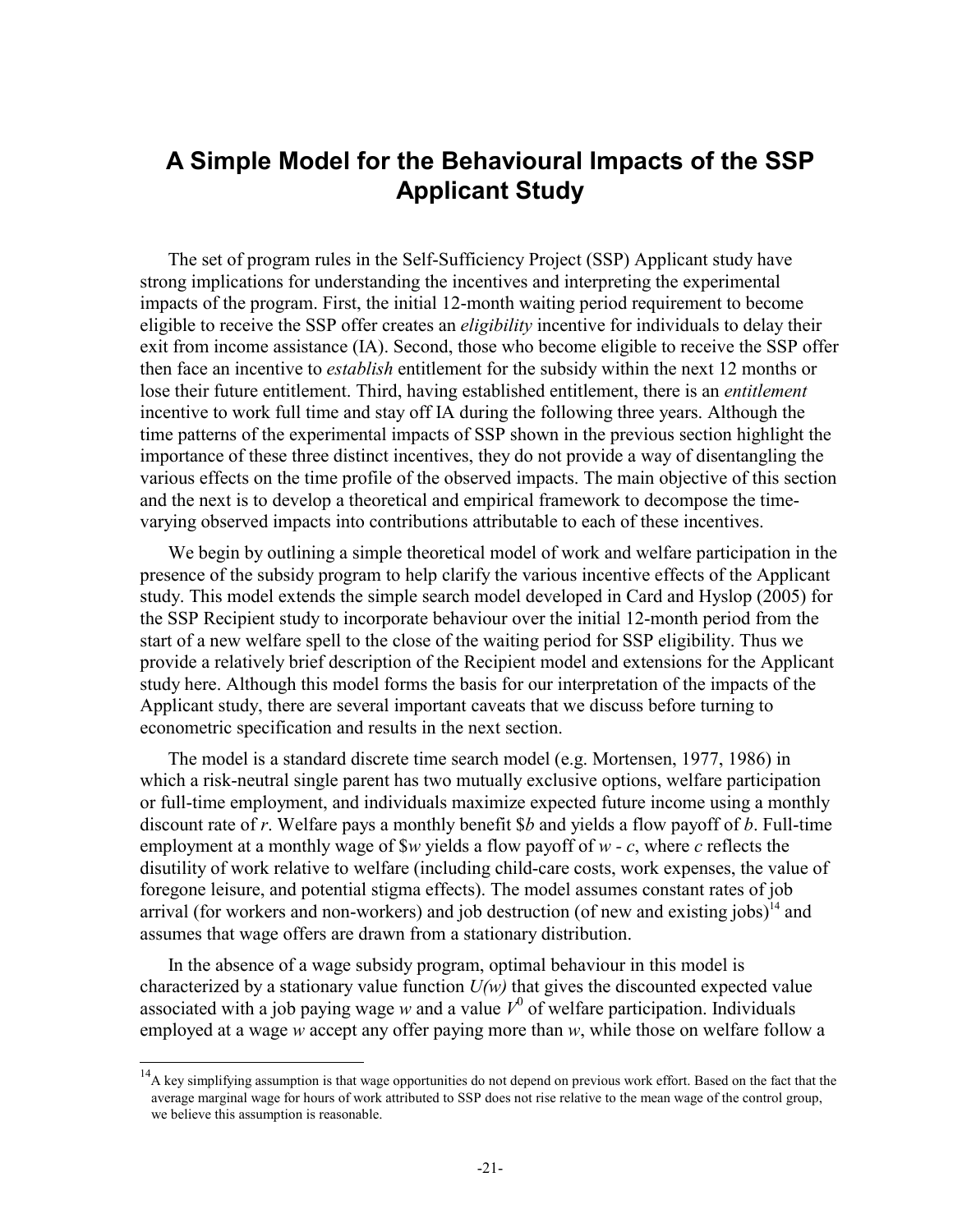reservation wage strategy and accept any job paying more than *R*, defined by  $U(R) = V^0$ . Under the assumptions of the model it is readily shown that the reservation wage is  $R = b + c$ (Card & Hyslop, 2005).

If an SSP subsidy is made available, an eligible individual currently on welfare has to evaluate three separate value functions:  $V_i(t)$ , the value of not working in month *t*, conditional on not yet having established entitlement;  $U_e(w, d)$ , the value of a job paying a wage *w* conditional on SSP-entitlement with *d* months of elapsed entitlement; and  $V_e(d)$ , the value of not working conditional on entitlement with *d* months of elapsed entitlement. The rules of SSP provide a link between these functions and the value functions in the absence of the program. In particular,  $V_i(t) = V^0$  for  $t \ge 13$ , and  $U_e(w, d) = U(w)$  and  $V_e(d) = V^0$  for all  $d > 36$ , because of the time-limited (12-month) establishment and (36-month) entitlement periods respectively. A revealed preference argument establishes that  $U_e(w, d) \ge U(w)$  for all w and any  $d \leq 36$ , since the subsidy paid to a worker earning a wage *w* is strictly positive. From this it follows that  $V_i(t)$  is decreasing in *t*, since less time is available to establish entitlement, and that  $U_e(w, d)$  and  $V_e(d)$  are both decreasing in months of elapsed entitlement, since the entitlement period is finite.

As in the absence of a subsidy, people who are SSP-entitled and working accept any job offer that pays more than their current wage, while those who are on welfare with *d* months of elapsed entitlement follow a reservation wage strategy and accept any job paying more than  $R_e(d)$ , defined by  $V_e(d) = U_e(R_e(d), d)$ . Since people can quit jobs that are no longer acceptable once their SSP entitlement ends, the optimal reservation wage for an SSP-entitled non-worker equates the net income from a reservation-wage job to the flow value of welfare,  $b + c$ . Since *b* and *c* are fixed,  $R_e$  is independent of *d* and is defined by the equality  $R_e + s(R_e)$  $= b + c$ , where *s*(*w*) is the subsidy for working at a wage rate *w*.<sup>15</sup>

Furthermore, SSP-eligible individuals who are still on welfare in month *t* and have not yet established SSP entitlement have a reservation wage  $R(t)$  satisfying the condition  $V_i(t)$  =  $U_e(R(t), 1)$ . It follows from this, and the fact that  $V_i(t)$  is decreasing in *t*, that the reservation wage  $R(t)$  is decreasing in *t*; that is, eligible individuals with fewer months to establish entitlement will accept lower wage jobs. Moreover, the reservation wage in the first month of eligibility, *R*(1), is strictly less than the reservation wage once entitled, since a full-time job for someone who is not yet entitled provides the same flow benefits as for someone who is entitled and also guarantees future eligibility; that is,  $R_e > R(13) \ge R(14) \ldots \ge R(24)$ .

Extending this search model to the Applicant study requires modeling dynamic behaviour over the pre-eligibility waiting period, which covers the first 12 months of a welfare spell. During this period, a potentially eligible individual has to evaluate the following two value functions:  $V_i^{\mathrm{P}}(t)$ , the value of welfare in month *t* conditional on not having left welfare and being potentially SSP-eligible; and  $U_i^P(w, t)$ , the value of taking a job paying wage *w* in month *t* and also losing eligibility, conditional on being potentially eligible before taking the job. First, note that  $V_i^{\text{P}}(12) = V_e(0) \ge V^0$ , since SSP-eligibility is achieved after 12 months, and so the value of not working in Month 12 is the value of not working conditional on eligibility with zero months of elapsed eligibility. Similarly,  $V_i^{\text{P}}(t) \ge V^0$  for  $t = 1, \ldots, 12$ ,

 $\overline{a}$ 

<sup>&</sup>lt;sup>15</sup>Since  $s(w) \ge 0$ , the reservation wage for those with SSP entitlement is below the reservation wage *R* in the absence of the program. Indeed, since  $R = b + c$ , we have that  $R_e + s(R_e) = R$ . Note that  $R_e$  could be below the minimum wage; however, SSP rules required participants to earn at least the minimum wage.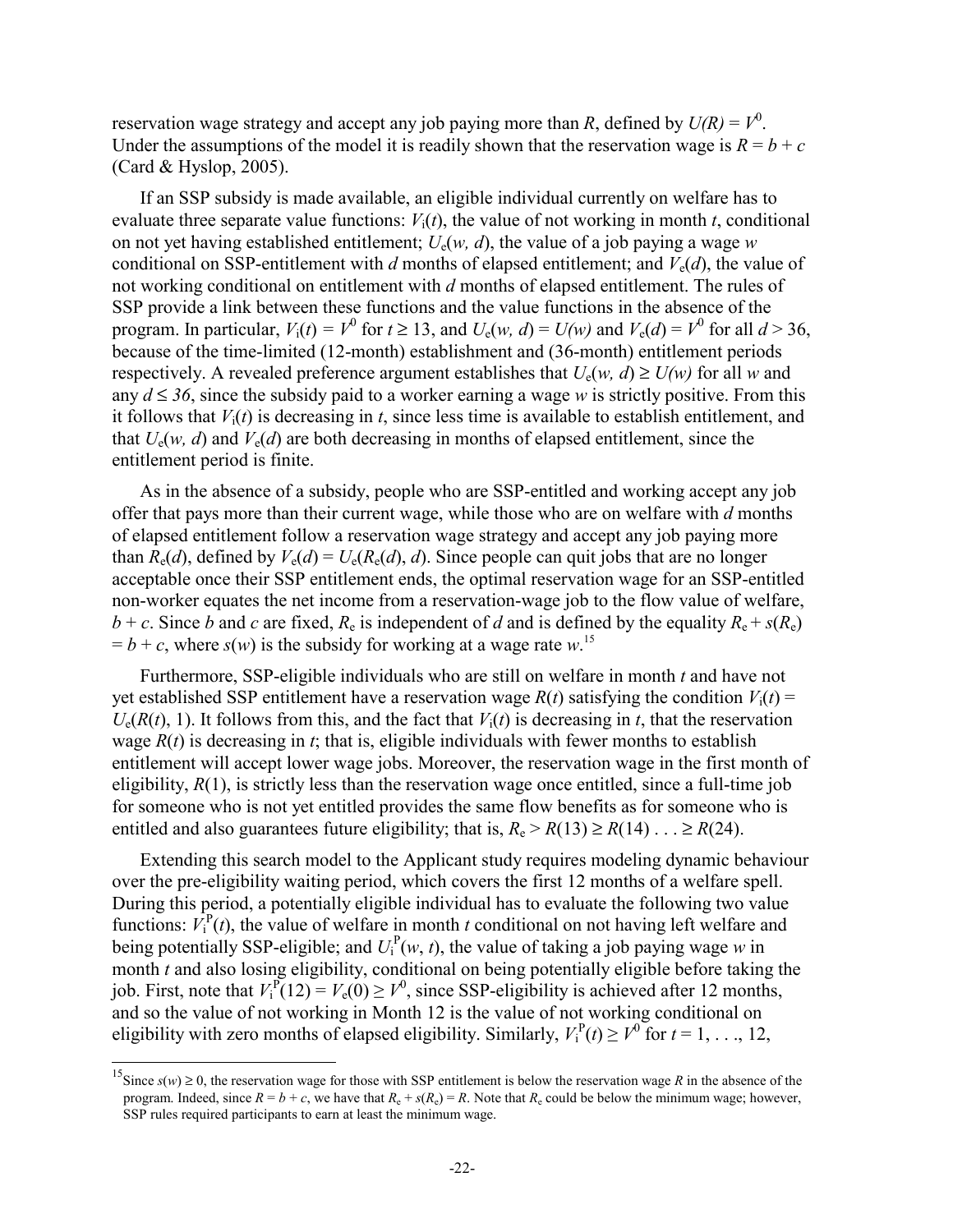since there is a positive option value to being on welfare and potentially SSP-eligible relative to being on welfare without SSP-eligibility. Second, note that  $U_i^P(w, t) = U(w)$  for  $t = 1, \ldots,$ 12, since if someone takes a job before achieving SSP-eligibility, she loses her eligibility. Thus, the value of working is the same as in the absence of SSP. The reservation wage for an individual still on welfare after *t* months,  $R^P(t)$ , satisfies the condition  $V_i^P(t) = U_i^P(R^P(t), t) =$  $U(R<sup>P</sup>(t)) \geq V<sup>0</sup>$ . This implies that  $R<sup>P</sup>(t) \geq R$ , since the reservation wage for someone who remains potentially SSP-eligible is greater than in the absence of SSP. Furthermore, the reservation wage rises during this pre-eligibility period because the present discounted value of the option value associated with achieving SSP-eligibility increases as the eligibility date  $\text{approaches (i.e. } R^P(t+1) \geq R^P(t) \geq R, \text{ for } t = 1, \ldots, 11).$ 

The effects of SSP on the welfare/work decision can be summarized by the difference between the reservation wage profiles of a representative welfare recipient in the presence or absence of SSP. Figures 4a to 4c show the reservation wage  $R = b + c$  in the absence of SSP, together with the sequence of reservation wages for a recent welfare entrant who is offered potential SSP eligibility, under three scenarios. Figure 4a shows the sequence for someone who leaves welfare during the 12-month waiting period and therefore loses SSP eligibility. Figure 4b describes the sequence for someone who stays on welfare for the full 12-month waiting period and becomes eligible for the SSP offer but fails to establish entitlement. Finally, Figure 4c shows the sequence for someone who becomes eligible for SSP and successfully establishes entitlement for the subsidy in month *t*e.



#### **Figure 4a: Reservation Wage of an Ineligible Program Group Member**

Months Since Start of Welfare Reference Spell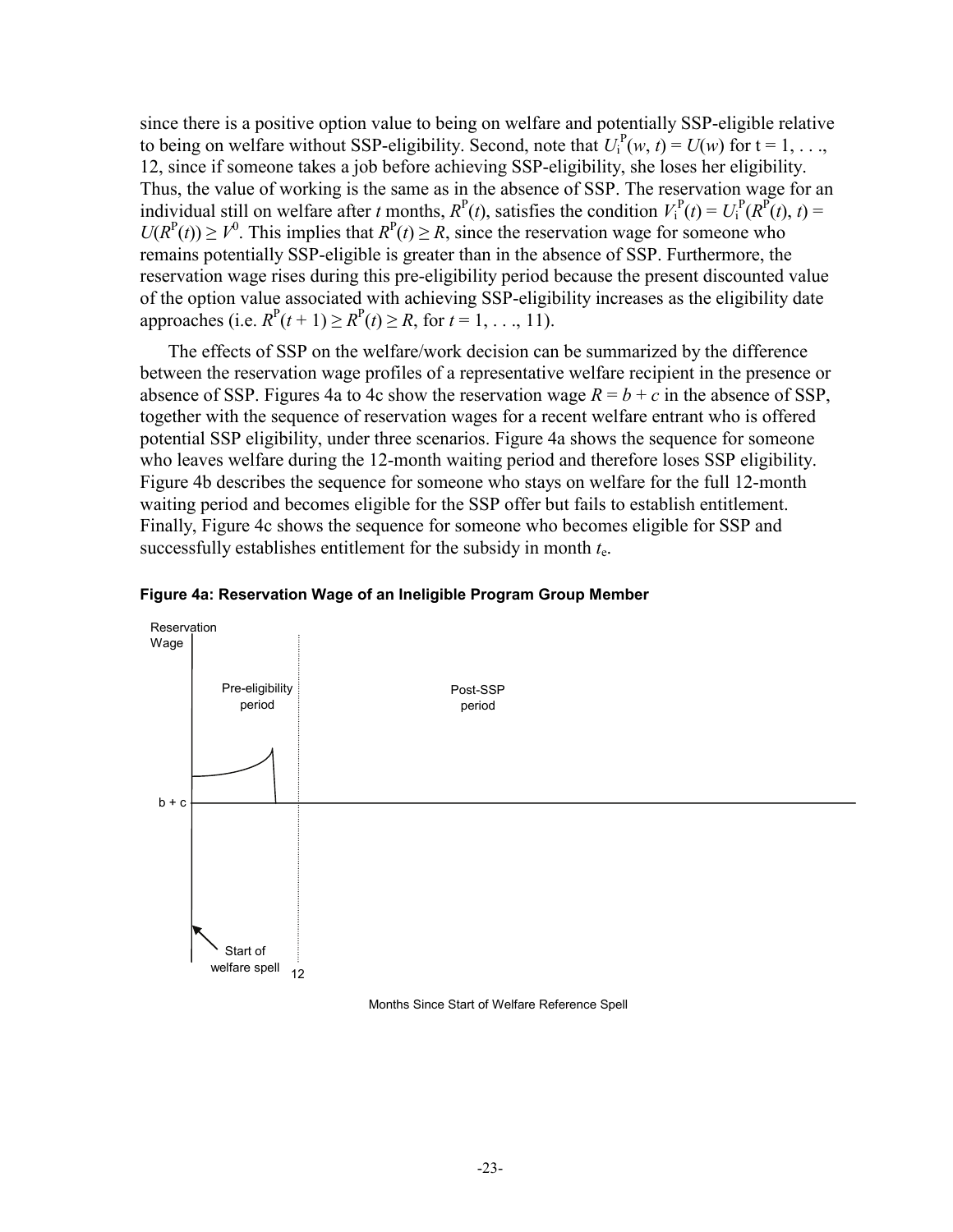

**Figure 4b: Reservation Wage of an Eligible but Not-Entitled Program Group Member** 

Months Since Start of Welfare Reference Spell





Months Since Start of Welfare Reference Spell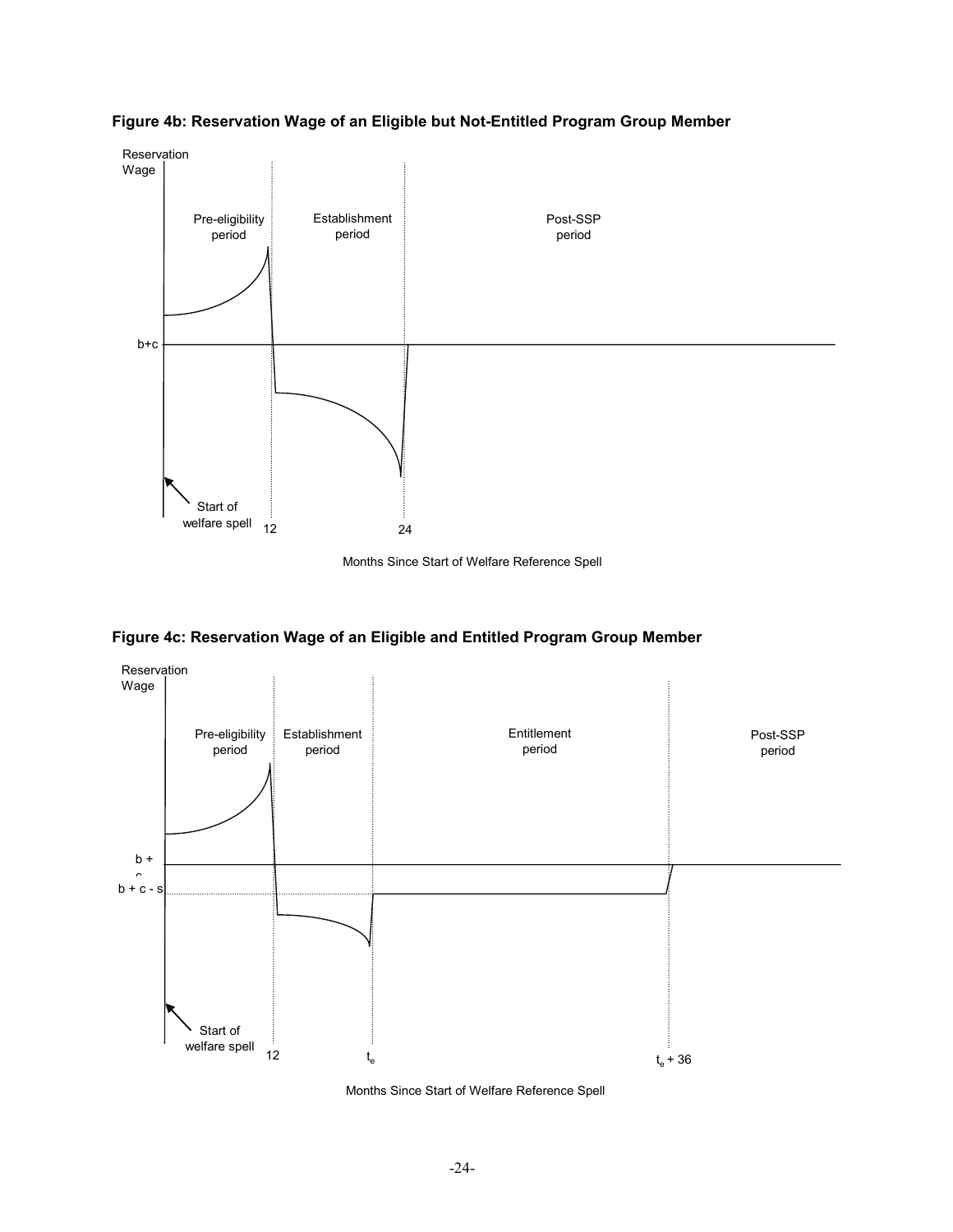During the 12-month waiting period the reservation wage of someone who is potentially eligible for SSP is above *R* and increasing. From Month 12 to Month 24 (the entitlement window) the reservation wage for someone who is SSP-eligible is below *R* and declining. For those who establish entitlement, the reservation wage immediately jumps up (at month  $t<sub>e</sub>$ ) and then remains constant over the entitlement period. In all cases the reservation wage reverts to  $R = b + c$ , either after potential eligibility is lost (for those who leave welfare in the preeligibility period) or at the end of the entitlement window (in Month 24) for those who become SSP eligible but fail to establish entitlement or in month  $t<sub>e</sub> + 36$  for those who do successfully initiate supplement payments between months 12 and 24.

The path of the optimal reservation wage illustrates the three different incentive regimes experienced by members of the Applicant study treatment group. First, during the 12-month waiting period, members of the treatment group have a high and increasing reservation wage relative to members of the control group, leading to a slower exit rate from welfare. Although the SSP rules allowed individuals to be off welfare for a single month during the first year and still maintain eligibility, loss of eligibility is essentially determined by the first exit from welfare during this period. This has implications for modeling the pre-eligibility waiting period, which we discuss in the next section in the context of our econometric modeling. Second, for program group members who become eligible, there is a low and declining reservation wage up to the establishment of entitlement in month *t*e, or 24 months after the start of the reference spell for those who do not establish entitlement, leading to a faster rate of transition from welfare to work than would be expected in the absence of SSP. Finally, those who establish entitlement then adopt a higher reservation wage, but one that is still lower than in the absence of SSP, implying that they are more likely to leave welfare and reenter work than otherwise similar members of the control group. The jump in the reservation wage at *t*e implies that some people who accepted low-paying jobs to gain eligibility would be expected to quit and return to welfare almost immediately. Once SSP eligibility or entitlement ends, the reservation wage returns to its level in the absence of the program and the behavioural effects of SSP disappear. Again, as a result of the jump in the reservation wage at the close of entitlement, people holding jobs paying less than the reservation wage in the absence of SSP would be expected to quit and re-enter welfare.

The model is a clearly oversimplified description of the potential effects of SSP and does not capture several important facets of the environment in which it operated and of participant behaviour. First, as discussed in Card and Hyslop (2005), the model assumes that the cost of work is constant over time and unaffected by previous work experience. A model with habit persistence might imply that individuals who work more when SSP is available eventually lower their reservation wages, leading to a persistent effect on employment and IA. In our empirical model (described below) we incorporate a post-entitlement treatment effect that we interpret as a habit persistence effect (given the lack of any effect of SSP on wage opportunities).

The model also assumes that people either receive welfare or work full time when, in fact, some people worked full time without leaving welfare (see Table 3), and others left welfare *without* entering full-time work. In our empirical model, we distinguish between leaving welfare and becoming SSP-entitled to allow for this. Closely related to this point, the model assumes that individuals either accept or turn down job offers as they arrive and that they have no ability to *inventory* an offer until some time in the future. This may be particularly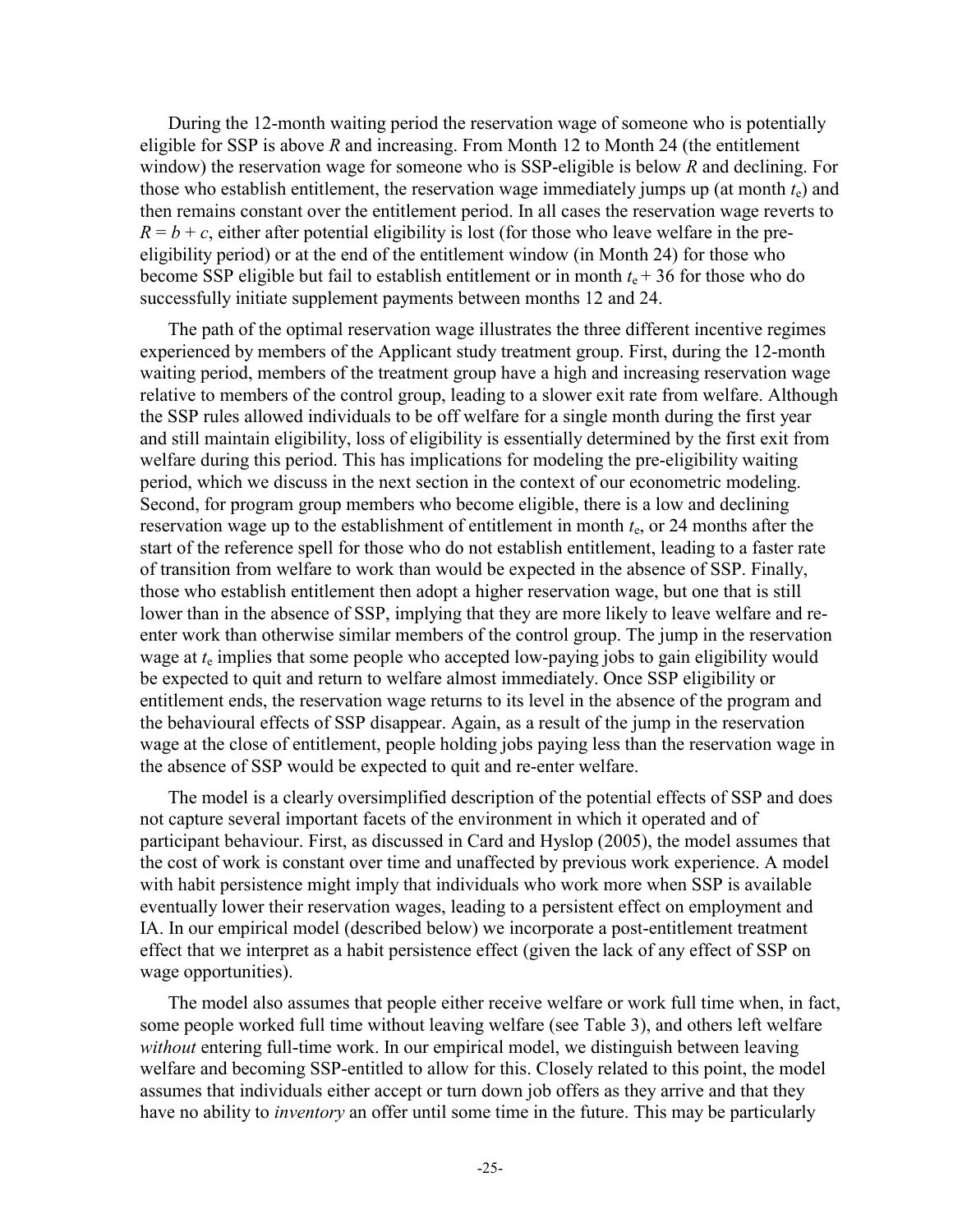important during the initial eligibility period if, for example, members of the program group are able to find and accept a job but negotiate to delay their start date until after the waiting period has ended so as to stay on IA and not lose their eligibility to receive the SSP offer. Although there are several possible implications of this for modeling purposes, one particular hypothesis that we consider is that such inventorying behaviour during the eligibility period should be associated with a high SSP establishment rate as people accept jobs shortly after the eligibility period ends. To the extent that people could actually take a full-time job and remain on welfare, the issue of inventorying of job offers is moot. From the point of view of modeling SSP entitlement and IA behaviour, however, whether delayed exiters actually took a full-time job or only held on to the offer of a job is not important, since in either case we expect to observe a rapid transition to entitlement and an associated move off welfare as soon as the eligibility waiting period is over.

Finally, the model predictions are susceptible to the welfare policy changes that occurred in British Columbia over the period. As discussed earlier, these changes tended to reduce the level of generosity associated with welfare in general. Also, the six-month disqualification period for IA applicants who quit a job without just cause, introduced in 1996, would likely affect the predictions of the model that some program group members may quit their jobs and return to IA after the ends of both the establishment period (at 24 months) for those who just establish entitlement and/or the entitlement period when the subsidy expires.

It is worth emphasizing that, in this stylized model, SSP causes higher employment and lower IA participation in the post-waiting period by inducing people to accept lower wage jobs than they would in the absence of the program. This prediction may seem inconsistent with the results in Figure 3b, which imply that the extra jobs attributable to SSP paid roughly average wages. There is not necessarily an inconsistency, however, since it is possible that the single parents induced to work in the Applicant study were those with relatively high wage opportunities *and* relatively high reservation wages in the absence of SSP.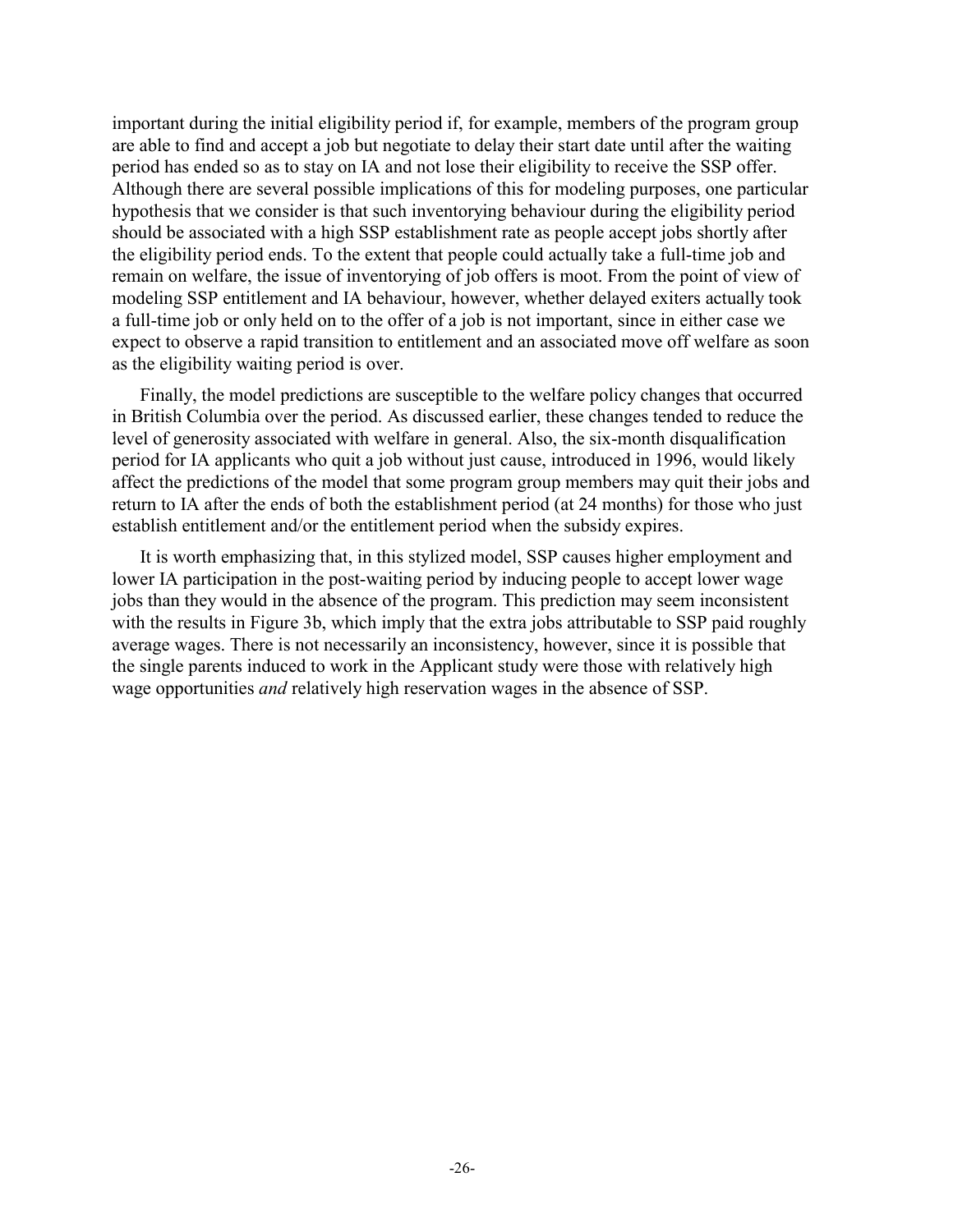## **An Econometric Framework for Estimating the Impacts of SSP on Welfare**

In this section we turn to the specification of an econometric model for estimating the impacts of the Self-Sufficiency Project (SSP) on welfare participation. Our model starts with a logistic probability model for monthly welfare participation in the absence of SSP, with second-order state dependence and a relatively simple specification of unobserved heterogeneity. Although other approaches are feasible (such as a two-state hazard model framework), the data from the SSP experiment were recorded on a monthly basis, so a discrete panel data approach is not particularly restrictive.<sup>16</sup> Moreover, as we show in the next section, this class of models provides a relatively successful description of the observed behaviour of the experimental groups.

Building on the insights developed in the previous section, we extend this model to the program group by incorporating three sequential incentives: an incentive to remain on income assistance (IA) in the qualification period, an incentive to find a job and leave IA in the immediate post-eligibility period (for those who satisfied the waiting period requirement), and an incentive to stay off welfare during the three-year period of SSP entitlement (for those who satisfied the waiting period and found a full-time job within the next year). In recognition of the pattern of experimental impacts observed in Figure 1a, we also estimate models that include a post-entitlement effect for those who received SSP payments.

As noted in our discussion of the theoretical model, one possible reaction to the offer of SSP eligibility is to accumulate an inventory of deferred job offers during the waiting period and then take the best one that is still available immediately after achieving eligibility. We incorporate this possibility by assuming that some fraction of the program group whose members delayed their exit from welfare to achieve SSP eligibility began receiving supplement payments very soon after the end of the waiting period. To simplify the associated empirical model, we do not explicitly model welfare participation in the first 12 months after initial entry into the IA system.<sup>17</sup> Instead, we collapse the first 12 months into a single period, summarized by whether or not the individual was still potentially eligible for SSP at the end of the period. We combine this with a model of IA participation in months 13 to 84 and a model for the process of initiating SSP payments among members of the eligible program group.

### **SSP ELIGIBILITY, SSP ENTITLEMENT, AND WELFARE DYNAMICS**

Formally, we summarize the welfare outcomes and SSP status of the program and control groups with three sets of variables: a dummy variable  $S_i$  indicating whether individual *i* was

 $\overline{a}$ 

 $^{16}$ Efron (1988) shows that, in a conventional hazard model setting in which the data are recorded in discrete time, a simple logistic model for the failure event has many attractive features. We are unaware of a similar analysis for the two-state

case.  $17$  Card and Robins (2004) present a series of models examining the behaviour of the program and control groups of the Applicant study in the first year after random assignment.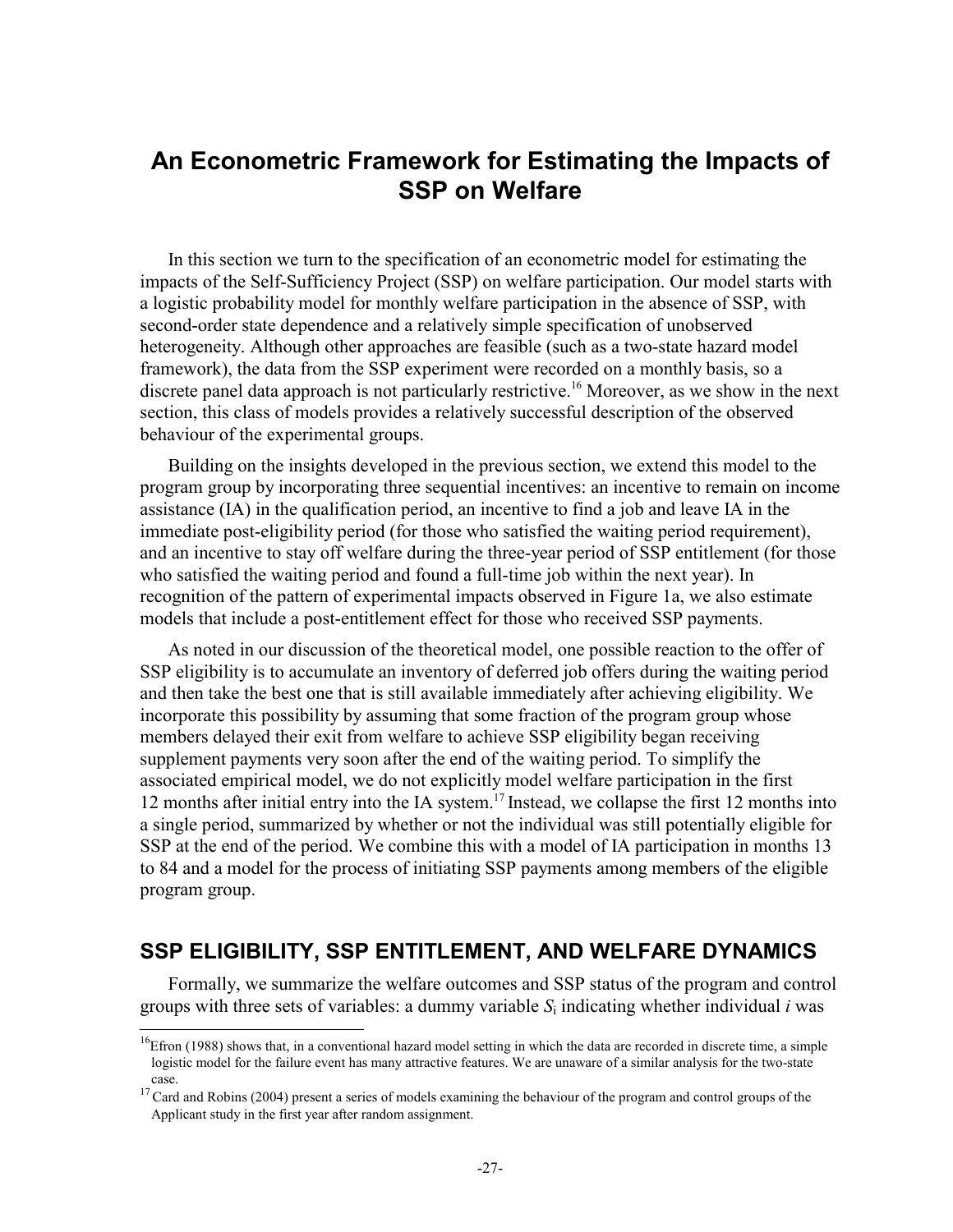still potentially eligible for SSP at the end of the 12-month waiting period, a sequence of dummy variables  $(E_{i13}, E_{i14}, \ldots, E_{iT})$  indicating whether or not the individual was entitled to SSP payments as of the start of month *t* (with *T*' denoting the last month of potential entitlement), and a sequence of dummy variables  $(y_{i13}, y_{i14}, \ldots, y_{i84})$  indicating IA participation in each month from 13 to 84 months after initial entry into IA. Building on the model developed in Card and Hyslop (2005), we assume that differences across the experimental population are summarized by a one-dimensional (or possibly multidimensional) random effect  $\alpha_i$ .<sup>18</sup> Since treatment status is randomly assigned, we assume that the distribution of random effects is the same for the program group (indicated by  $P_i = 1$ ) and the control group (indicated by  $P_i = 0$ ).

For a given value of the random effect, we assume that eligibility status is determined independently of subsequent SSP receipt or IA participation, that entitlement status of the eligible program group is determined independently of current or lagged IA participation, and that IA participation depends on lagged participation and current and lagged entitlement status. Specifically, we assume that the joint probability of eligibility status, entitlement, and IA participation, conditional on program group status, is given by a model of the form

$$
P(S_i; E_{i13}, E_{i14}, \dots E_{iT}; y_{i13}, y_{i14}, \dots, y_{i84} | P_i)
$$
  
= 
$$
\int_{\alpha} \left\{ P(S_i | P_i, \alpha_i) \prod_i P(y_u, E_u | y_{u-1}, \dots, E_{u-1}, \dots, S_i, P_i, \alpha_i) \right\} f(\alpha_i) d\alpha_i
$$
  
= 
$$
\int_{\alpha} \left\{ P(S_i | P_i, \alpha_i) \prod_i P(E_u | E_{u-1}, \dots, S_i, \alpha_i) P(y_u | y_{u-1}, y_{u-2}, E_u, \dots, S_i, P_i, \alpha_i) \right\} f(\alpha_i) d\alpha_i
$$

where  $f(\alpha_i)$  represents the probability distribution of the random effect. We adopt the convention that a higher value of  $\alpha_i$  is associated with a higher probability of IA participation. In particular, we assume that  $\alpha_i$  represents a person-specific intercept in the model for  $P(y_{it} | y_{it-1}, y_{it-2}, E_{it}, E_{it-1}, \ldots, P_{i}, \alpha_i)$ . We make two alternative assumptions on the distribution of random effects: that *f*( $α<sub>i</sub>$ ) is a normal density, with mean 0 and standard deviation σ; or that  $f(\alpha_i)$  is a discrete distribution with a relatively small number of points of support (Laird, 1978; Lindsay, 1983a, 1983b; Card & Sullivan, 1988).

#### **MODELING SSP ELIGIBILITY**

 $\overline{\phantom{a}}$ 

For an individual to be potentially eligible for SSP, the rules required that they receive IA for at least 12 of the 13 months from the start of their reference spell. Thus, we would expect eligibility status to be highly correlated with the intercept in the welfare participation model. In our normal heterogeneity models we assume that the probability of eligibility is given by

(1a) 
$$
P(S_i = 1 | P_i, \alpha_i) = \text{logit} [\delta_0 + \delta_1 \alpha_i + \delta_2 P_i + \delta_3 P_i \alpha_i],
$$

where  $\log i[f(x)] = \exp[i(x)] / (1 + \exp[i(x)])$  represents the logistic distribution function. For members of the control group, this probability depends on the index  $\delta_0 + \delta_1 \alpha_i$ . We expect  $\delta_1$  > 0, reflecting the correlation of eligibility status with the latent propensity to remain on IA. The index for the program group includes an intercept shift  $\delta_2$  and an interaction  $\delta_3\alpha_i$ . Since members of the program group had an incentive to delay their exit from IA, we expect

 $18$  Thus, we ignore any observable components of heterogeneity, such as age, gender, or education.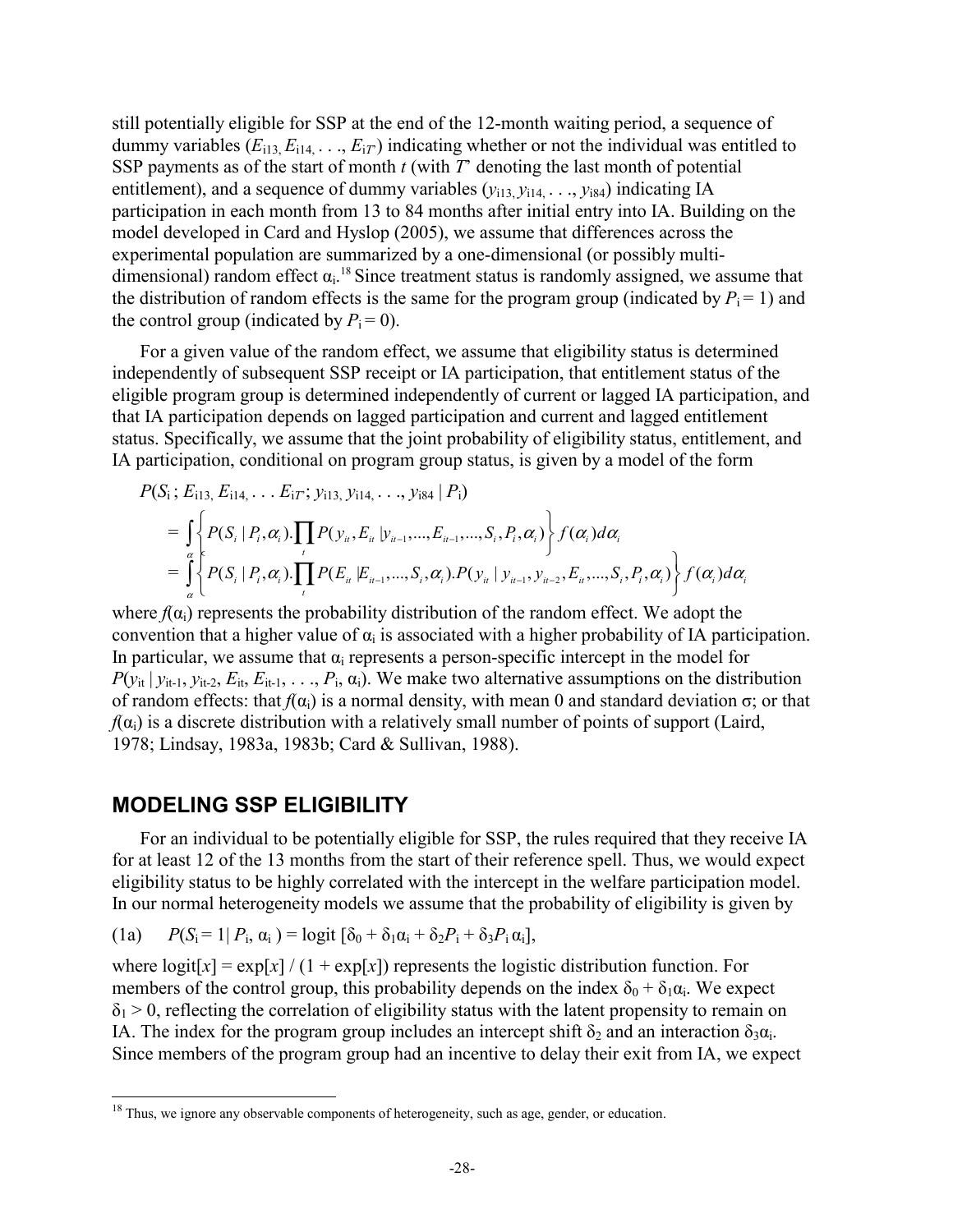$\delta_2$  > 0. The sign of  $\delta_3$  depends on whether high or low propensity welfare users respond more or less to the SSP delayed-exit incentive. In our discrete heterogeneity models, we consider a generalization of (1a) that allows different probabilities of eligibility in the treatment and control groups for each value of the random effect:

(1b)  $P(S_i = 1 | P_i, \alpha_i) =$ logit  $[\delta_1(\alpha_i) + \delta_2(\alpha_i)P_i]$ ,

where  $\delta_1(\alpha_i)$  and  $\delta_2(\alpha_i)$  take on separate values for each value of  $\alpha_i$ .<sup>19</sup>

#### **MODELING SSP ENTITLEMENT**

 $\overline{a}$ 

For members of the program group who attained SSP eligibility, the second part of our model describes the sequence of dummies indicating when (and if) they successfully initiated SSP payments. Conceptually, the eligible program group can be divided into two subgroups: those who would have been eligible even if they were assigned to the control group (which we refer to as the *windfall-eligible* subgroup) and those who delayed their IA exit behaviour in order to gain SSP eligibility (the *delayed exiters*).<sup>20</sup> Although we cannot identify which subgroup a given individual belongs to, we posit separate behaviour for each subgroup and assume that the observed behaviour of the eligible program group represents an (appropriately weighted) average of the two subgroups.

For people in the windfall-eligible subgroup, we follow Card and Hyslop (2005) and assume that the sequence of establishment dummies follows a simple hazard process:

(2a) 
$$
h_t(\alpha_i) = P(E_{it} = 1 | E_{it-1}, E_{it-2}, \dots; \alpha_i)
$$
  $= \Phi[d_{E0} + d_{E1}(t - 13) - k \alpha_i], E_{it-1} = 0 \text{ and } 13 \# t \# T'$   
 $= 1, E_{it-1} = 1$   
 $= 0, E_{it-1} = 0 \text{ and } t > T',$ 

where Φ is the standard normal distribution function. This model implies that the hazard of initiating SSP payments depends on a linear trend and on the heterogeneity component  $\alpha_i$ through the factor loading *k*. In our models with discrete heterogeneity we also consider a generalization of equation (2a) that includes a separate intercept for each value of the random effect. The SSP rules stated that, after achieving eligibility, people in the program group had one year to find a full-time job and initiate supplement payments, implying that  $T = 24$ . In the available data files, however, we know only the date of each person's first SSP cheque. We assume that the date of the first cheque is two months after the date of actual entitlement. Even under this assumption, there are many people with late entitlement dates. To allow for administrative delays and other sources of slippage we set  $T = 26$ , implying a 14-month entitlement window (see the "Data Appendix" for further discussion). We censor the establishment date at Month 26 for all cases where it seems to have occurred later.

With respect to the delayed exiters, we assume that a fraction  $\theta$  had obtained an earlier job offer, which they were able to start within a few weeks of satisfying the waiting period requirement. An examination of the distribution of entitlement dates shows only a small

 $19$  Note that this is equivalent to assuming that heterogeneity is summarized by a three-dimensional vector with discrete

points of support.<br><sup>20</sup> The eligibility rates of the control and program groups are 54.1 per cent and 57.0 per cent, respectively. Hence the delayers represent about 5.1 per cent  $(= 100 * (57.0 - 54.1) / 57.0)$  of the eligible subgroup.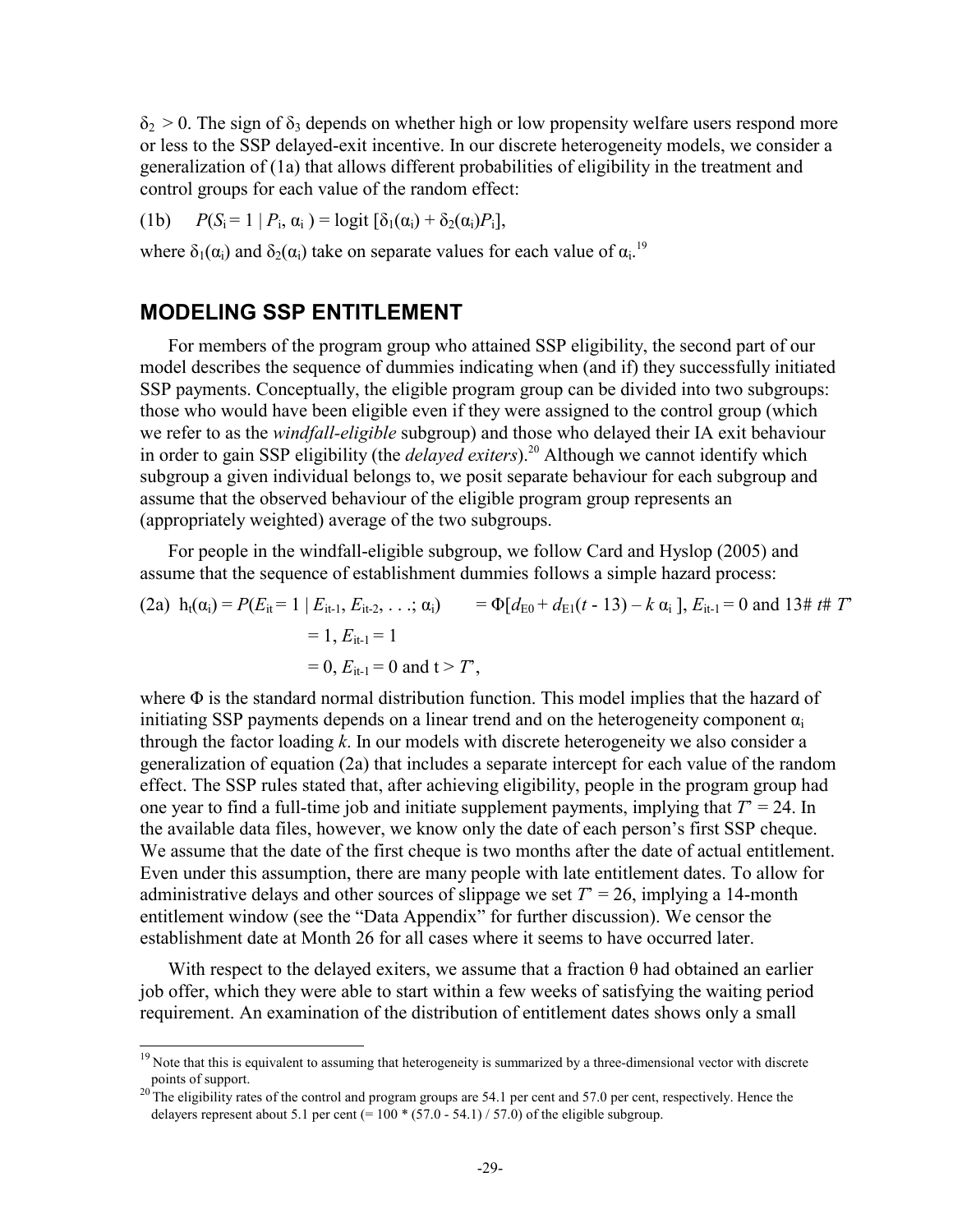fraction of people became entitled at Month 13 (3.6 per cent of those who ever became entitled) but reveals a sharp spike in entitlements at Month 14 (11.6 per cent of those who ever became entitled). Since there was no such spike in the entitlement distribution in the SSP Recipient study, we believe this spike is plausibly attributable to the delayed exiters. After some experimentation, we settled on the assumption that a fraction  $\lambda_{14}$  of delayed exiters with an inventoried job became entitled at Month 14, and the remainder became entitled in Month  $15^{21}$ 

The observed entitlement hazard of the eligible program group in month *t* depends on the fraction of delayed exiters in the population at risk to initiate SSP. For a given value of the random effect, the fraction of the eligible program group who are delayed exiters at the beginning of Month 13 is

(2b) 
$$
\pi_{13}(\alpha_i) = [P(S_i = 1 | P_i = 1, \alpha_i) - P(S_i = 1 | P_i = 0, \alpha_i)] / P(S_i = 1 | P_i = 1, \alpha_i).
$$

Given our assumption that none of the delayed exiters establishes entitlement in the first possible month, the overall hazard of entitlement in Month 13 (conditional on  $\alpha_i$ ) is therefore

$$
(1-\pi_{13}(\alpha_i))\times h_{13}(\alpha_i).
$$

 $\overline{\phantom{a}}$ 

At the beginning of Month 14, the fraction of delayed exiters among those who have not yet established SSP entitlement is

(2c) 
$$
\pi_{14}(\alpha_i) = \pi_{13}(\alpha_i) / [(1 - \pi_{13}(\alpha_i))(1 - h_{13}(\alpha_i)) + \pi_{13}(\alpha_i)],
$$

reflecting the attrition of the windfall-eligible subgroup. The overall hazard of entitlement in Month 14 is therefore

$$
(2d) \qquad (1 - \pi_{14}(\alpha_i)) \times h_{14}(\alpha_i) + \pi_{14}(\alpha_i) \times \theta \times \lambda_{14}.
$$

Following a similar argument, the fraction of delayed exiters among those still at risk to become entitled in Month 15 is

$$
(2e) \qquad \pi_{15}(\alpha_i) = \pi_{14}(\alpha_i)(1 - \theta \lambda_{14}) / [(1 - \pi_{14}(\alpha_i))(1 - h_{14}(\alpha_i)) + \pi_{14}(\alpha_i)(1 - \theta \lambda_{14})],
$$

and the overall hazard of entitlement in Month 15 is

$$
(2f) \qquad (1-\pi_{15}(\alpha_i)) \times h_{15}(\alpha_i) + \pi_{15}(\alpha_i) \times \theta.
$$

Finally, under the assumption that all of the delayed exiters with an inventoried job offer become entitled in either Month 14 or Month 15, the overall hazard of entitlement in months 16 and later is just the hazard for the windfall-eligible group,  $h_t(\alpha_i)$ . The combination of equations (2a) to (2f) provides a complete probability statement for  $P(E_{113}, E_{114}, \ldots, E_{126})$  $P_i$ ,  $S_i$ ,  $\alpha_i$ ).

### **MODELING THE IA PARTICIPATION DYNAMICS**

The final component of our model is a specification for IA participation behaviour over the period beginning in Month 13. We consider models of the form

(3)  $P(y_{it-1} | y_{it-1}, y_{it-1}, \ldots, E_{it} E_{it-1}, \ldots, \ldots, S_i, P_i, \alpha_i)$ 

<sup>&</sup>lt;sup>21</sup> We experimented with some models that allowed the delayed exiters to establish eligibility in months 13, 14, or 15.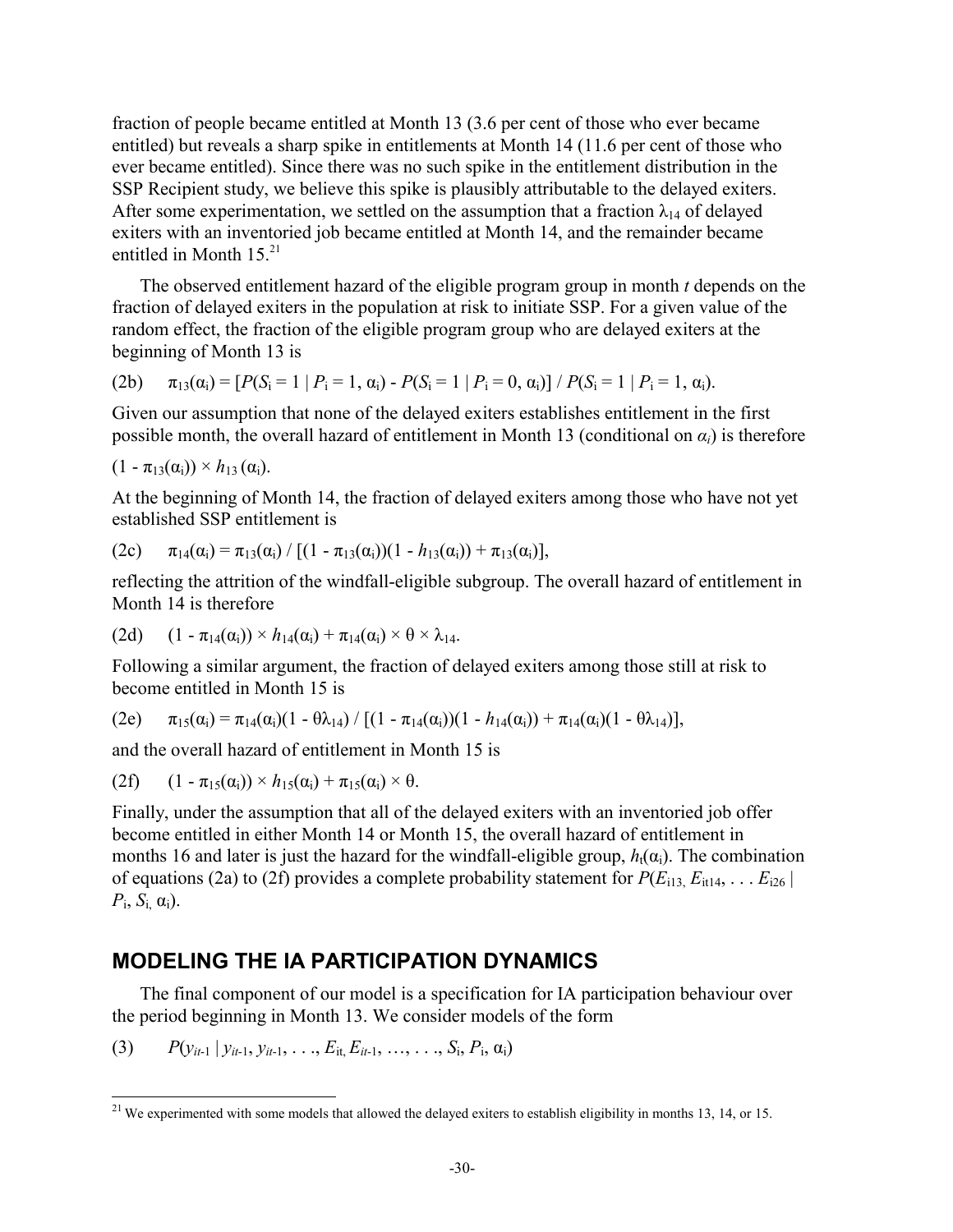$=$  logit  $\{\alpha_i + d_y(t) + \gamma_1 y_{it-1} + \gamma_2 y_{it-2} + \gamma_3 y_{it-1} y_{it-2} + P_i \tau(t, S_i, E_{it}, t^e_i, y_{it-1}, \alpha_i)\}, t = 13, ..., T = 84,$ 

where  $d_y(t) = d_{y0} + d_{y1}(t - 12) + d_{y2}(t - 12)^2 + d_{y3}(t - 12)^3$  is a cubic trend in the number of months since the close of the eligibility window,  $\tau(t, S_i, E_{it}, t^e_i, y_{it-1}, \alpha_i)$  represents the treatment effect of SSP on applicants' IA participation in month *t*, and  $t^e$ <sup>1</sup> = min  $\{E_{it} = 1\}$  represents the month in which individual *i* established SSP entitlement. Note that for the control group model, (3) is just a logistic model with second-order state dependence and a random effect. For the program group, we assume that there are three distinct treatment effects of SSP. The first effect, which we call the "establishment effect," reflects the requirement that people had to find a full-time job and leave IA in order to become entitled to subsidy payments. Thus, we expect to observe a large negative impact on IA participation in the period immediately surrounding  $t^e$ <sub>i</sub> (the first month of entitlement). The second effect, which we call the "entitlement effect," reflects the fact that people who were entitled to the SSP subsidy had a stronger incentive to remain off welfare than similar members of the control group. This incentive remained in effect up to the end of SSP entitlement  $(t^e$ <sub>i</sub> + 35). The third effect, which we call the "post-entitlement effect," reflects any long-term impact of subsidy receipt and affects behaviour after month  $t^e$ <sup>i</sup> + 36.

Specifically, we assume that the treatment effects of SSP on the program group are given by

(4) 
$$
\tau(t, S_i, E_{it}, t^e_i, y_{it-1}, \alpha_i) = S_i \times E_{it} \times \{1(t^e_i \le t \le t^e_i + 2) [\tau_{01}(\alpha_i)y_{it-1} + \tau_{00}(\alpha_i)(1 - y_{it-1})] + 1(t^e_i + 3 \le t \le t^e_i + 35) [\tau_{11}(\alpha_i)y_{it-1} + \tau_{10}(\alpha_i)(1 - y_{it-1})] + 1(t^e_i + 36 \le t) [\tau_{21}(\alpha_i)y_{it-1} + \tau_{20}(\alpha_i)(1 - y_{it-1})]\},
$$

where  $\tau_{01}(\alpha_i)$  and  $\tau_{00}(\alpha_i)$  represent the establishment effects of SSP entitlement for people who were on or off IA in the preceding month, respectively,  $\tau_{11}(\alpha_i)$  and  $\tau_{10}(\alpha_i)$  represent the corresponding entitlement effects, and  $\tau_{21}(\alpha_i)$  and  $\tau_{20}(\alpha_i)$  represent the post-entitlement effects. Note that the treatment effects are confined to members of the program group who were actually entitled to SSP as of month *t* and that the establishment effects occur in a narrow three-month window from  $t^e$  to  $t^e$  + 2. We adopt a simple one-factor model for the variation in treatment effects with the value of the random effect:

$$
\tau_{uv}(\alpha_i) = \omega_{uv} + \eta_{uv} \alpha_i
$$
 for  $u = 0, 1, 2$  and  $v = 0, 1$ .

In addition, to allow for the possibility that the post-eligibility effects fade over time (as appears to be the case in Figure 1a), we consider a specification in which these effects decay exponentially with the number of months since the end of SSP entitlement.

A final issue in modeling IA dynamics from Month 13 onward is the specification of the initial conditions  $(y_{i11}, y_{i12})$  for this process. To deal with this issue, we use the empirical distribution of  $(y_{i11}, y_{i12})$  conditional on  $S_i$  from the combined SSP Applicant study sample. This is an oversimplification because it ignores any variation in the likelihood of a specific initial condition with respect to the value of the random effect. Among the subset who are classified as eligible for SSP, however, 95 per cent have the initial condition  $(y_{i11}, y_{i12}) = (1,$ 1), so the potential for variability with the unobserved heterogeneity component is limited. The distribution of initial conditions is more variable for those who are classified as ineligible, though even here 75 per cent have  $(y_{i11}, y_{i12}) = (0, 0)$ . Thus, we believe this simple approach should provide a reasonable approximation to the process generating the initial conditions.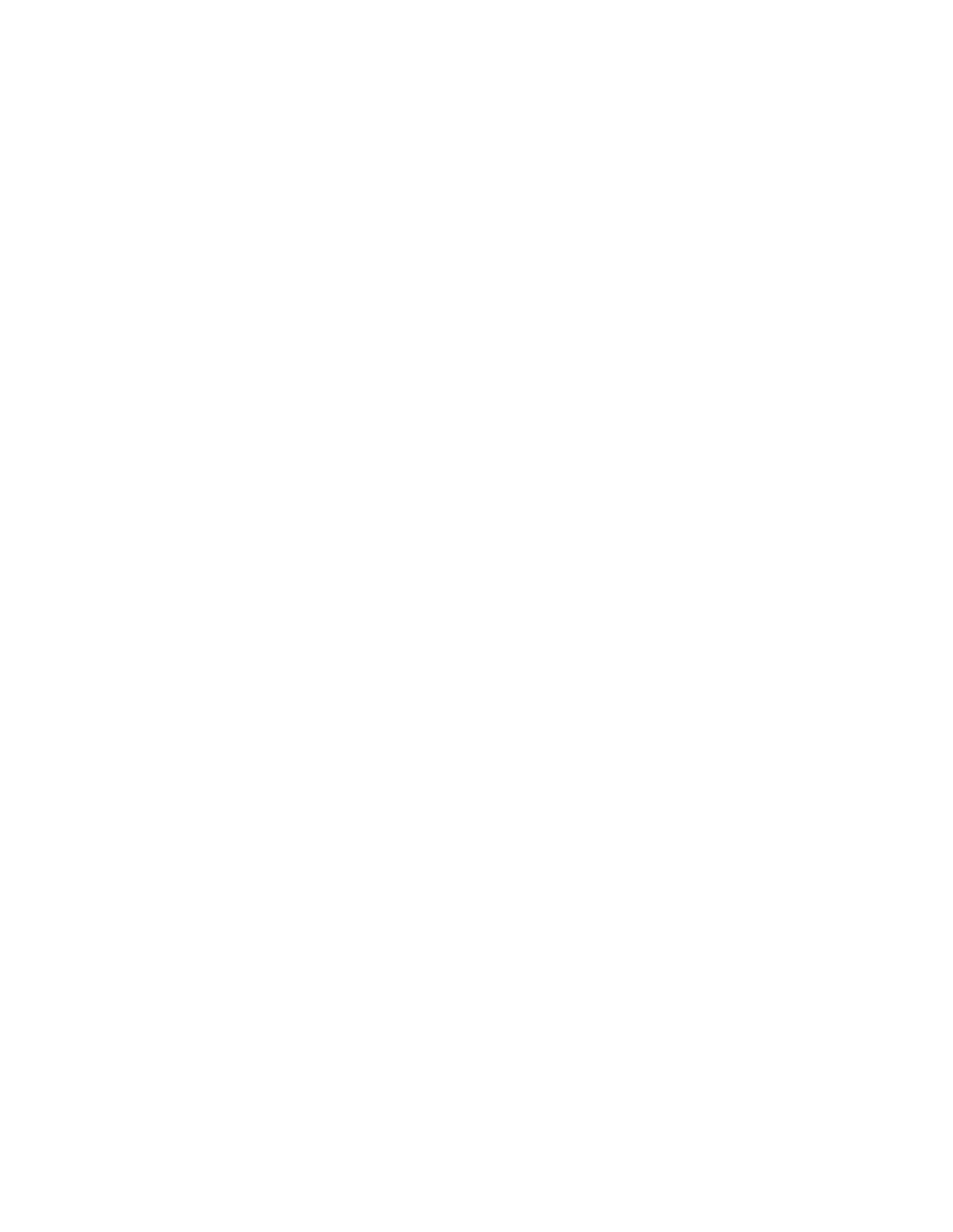## **Estimation Results**

### **MODELS FOR THE CONTROL GROUP ONLY**

The first three columns of Table 4 report parameter estimates for three alternative specifications of the model, restricted to the control group only. Column 1 reports a specification with normally distributed heterogeneity, column 2 reports a model with discrete heterogeneity (assuming four mass points), and column 3 presents a model with discrete heterogeneity and a generalized model of selection into eligibility. For the normal heterogeneity model, we report the estimated standard deviation of the random effect in the fourth row of the table. For the models with discrete heterogeneity, we report the locations of the mass points and their probabilities at the bottom of the table. Note that all three models (and the combined models in columns 4 to 6) also include a cubic time trend.

The estimated state dependence parameters from all three specifications are very similar, with large positive coefficients for the first and second lags of income assistance (IA) participation and a negative interaction effect. The parameters of the eligibility model in columns 1 and 2 are also very similar and show a high correlation between the random effect and the probability of eligibility. This makes sense, given that eligibility status is roughly the same as not having left welfare by Month 12. The specification in column 3 replaces the one factor assumption of the baseline eligibility model (equation 1a) with a set of mass-pointspecific constants. This addition improves the likelihood significantly but has little impact on the state dependence parameters. Although not reported in the table, the estimated constants are very highly correlated with the mass points in the IA participation model (correlation = 0.9 across 4 mass points) suggesting that a one-factor model like (1a) is reasonable.

In order to evaluate the predictive power of the alternative models, we simulated each model (using 40 draws on the random effect for each observation) and derived the predicted fractions of the control group in 20 mutually exclusive "cells," defined by the total number of months on IA during months 13 to 84 and the number of transitions between IA states.<sup>22</sup> We then construct an informal summary statistic based on the sum of the squared differences between the actual and predicted frequencies in each cell.<sup>23</sup> Based on this measure, the mass point models provide a slightly better fit than the normal heterogeneity model, and the model with generalized selection provides the best fit (GOF =  $137.8$ ). The qualitative and quantitative differences between the models are small, however. We also fit a model with

l

<sup>&</sup>lt;sup>22</sup>Overall there are  $2^{72}$  possible welfare histories over the interval from months 13 to 84. In order to ensure reasonable cell sizes, we classify the number of months on IA into eight intervals  $(0, 1-6, 12-23, 13-24, 25-36, 37-54, 55-71,$  and 72) and classify the numbers of transitions into four categories: 0 (implying either always on or always off IA), 1 (i.e. a single transition over the period), 2+ even (implying an individual's final month-84 state is the same as their initial month-13 state), and 3+ odd (implying their final state differs from their initial state). Table 5 shows the actual distribution of the control and program groups across these cells, and the predictions from the model in column 6 of Table 4.

 $^{23}$ The idea of comparing the actual and predicted frequencies from multinomial models is formalized in Moore (1977) and has been used by Card and Sullivan (1988), Chay and Hyslop (2001), and Card and Hyslop (2005). We construct the standard Pearson statistic,  $\Sigma_j (O_j - E_j)^2 / E_j$ , where  $O_j$  and  $E_j$  are the observed and predicted frequencies in cell *j*.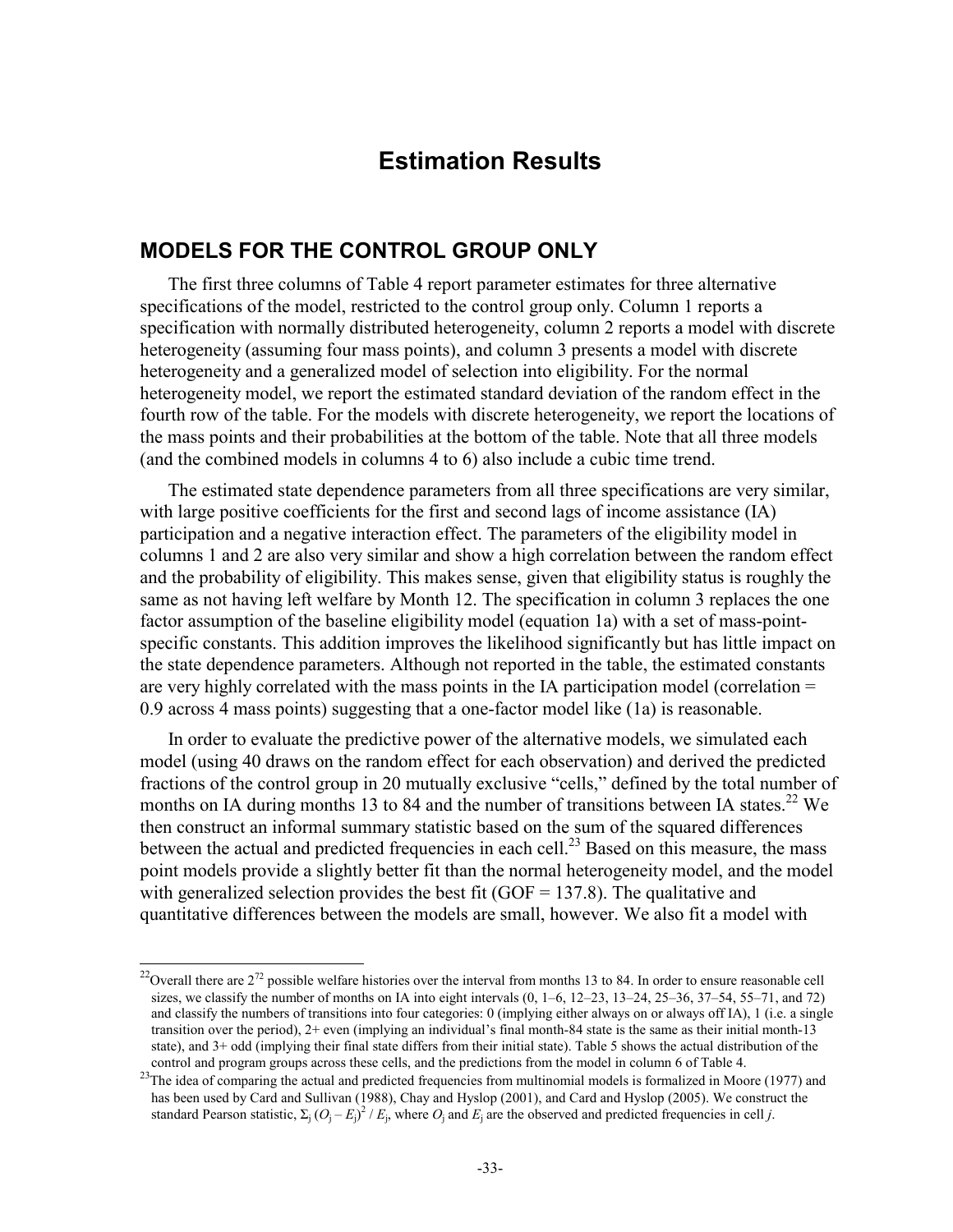five mass points. This model has only a slightly higher likelihood than the model in column 3 and yields very similar predictions for the IA histories of the control group.

#### **MODELS FOR THE PROGRAM AND CONTROL GROUPS**

Columns 3 to 6 of Table 4 present a set of increasingly complex specifications for the joint behaviour of the control and program groups in the Self-Sufficiency Project (SSP) Applicant study. The first model, in column 4, extends the simple normal heterogeneity model of column 1 to include the SSP-entitlement process and treatment effects for members of the program group. The model in column 5 similarly extends the mass point model in column 2. In both cases we adopt a very simple specification for the post-entitlement effects of the SSP program, and assume that these effects are proportional to the effects during the entitlement period, with separate proportionality factors for the effects on IA entry and exit. Based on a series of initial estimates, we also adopt the simplifying assumption that *all* of the delayed exiters in the eligible program group become entitled in months 14 or 15 (i.e. we assume that the parameter  $\theta = 1$  in equations (2c) to (2f)).<sup>24</sup>

Interestingly, the estimates for the shared parameters in the pooled and controls-only models are very similar, providing some support for the underlying assumptions of our modeling framework. In particular, the state dependence parameters are nearly identical, as are the estimates of the standard deviation of the random effect (for the normal heterogeneity models 1 and 5), and the locations and probabilities of the mass points (for the discrete heterogeneity models 2 and 6). Although not reported in the table, the estimates of the cubic trend parameters are also very similar in the pooled and "controls-only" models. The goodness-of-fit statistics for the control group are also quite similar for the pooled and controls-only models.

The model in column 6 of Table 4 generalizes the specification in column 5 in three ways. First, like the specification in column 3, it includes a generalized eligibility model, with unrestricted parameters for the eligibility rate at each mass point for either the program or control group. Second, it includes a generalized specification for the hazard of establishing SSP, with separate intercepts for each mass point. Third, it includes an extra parameter measuring the potential decay of the post-entitlement treatment effects. In particular, the treatment effects on the probability of IA participation *s* months after the end of SSP entitlement are

 $\tau_{21}(s; \alpha_i) = \rho_1 \exp[-Rs] \tau_{11}(\alpha_i)$ , and

 $\tau_{20}(s; \alpha_i) = \rho_0 \exp[-Rs] \tau_{10}(\alpha_i)$ 

l

where  $\tau_{11}(\alpha_i)$  and  $\tau_{10}(\alpha_i)$  represent the treatment effects during the entitlement period,  $\rho_1$  and  $\rho_0$  represent the fractions of these treatment effects that persist immediately after the end of entitlement, and *R* is a parameter representing the decay rate of the post-eligibility effects.

<sup>&</sup>lt;sup>24</sup>The parameters of the entitlement hazards for the two subgroups are essentially identified by functional form. As discussed later, if we try to estimate  $\theta$ , the estimate is typically very close to one but imprecise.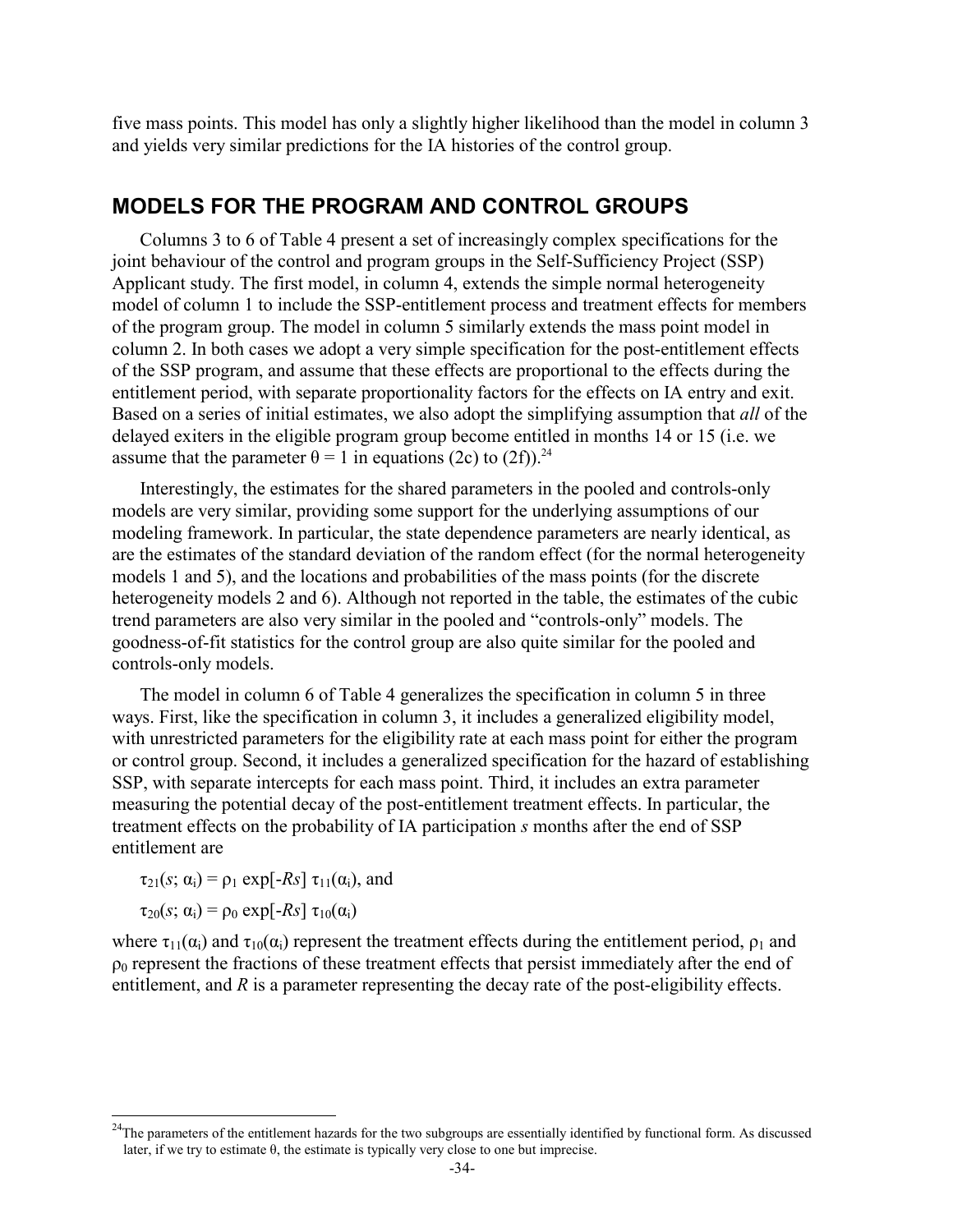|                                           |                  | Models for the Control Group Only |                     |               |               | Models for the Control and Program Groups |
|-------------------------------------------|------------------|-----------------------------------|---------------------|---------------|---------------|-------------------------------------------|
|                                           | $\widehat{\tau}$ | $\widehat{\mathbf{S}}$            | ම                   | E             | $\mathbf{e}$  | $\widehat{\mathbf{e}}$                    |
| IA participation model                    |                  |                                   |                     |               |               |                                           |
| Coefficient of $y(t - 1)$                 | 5.44 (0.07)      | 5.43 (0.07)                       | 5.46 (0.07)         | 5.46 (0.05)   | 5.47 (0.05)   | 5.46 (0.05)                               |
| Coefficient of $y(t - 2)$                 | 2.16 (0.06)      | 2.17 (0.06)                       | 2.19 (0.07)         | 2.17 (0.04)   | 2.19(0.04)    | 2.15 (0.04)                               |
| Coefficient of $y(t - 1) \times y(t - 2)$ | (0.0, 0.75, 1)   | (0.0, 0, 1.7                      | $(60.0)$ 08.1-      | $-1.70(0.06)$ | $-1.73(0.06)$ | $-1.70(0.06)$                             |
| Standard deviation of random effect       | 1.42(0.04)       | mass points                       | mass points         | 1.37(0.03)    | mass points   | mass points                               |
| Eligibility model                         |                  |                                   |                     |               |               |                                           |
| Constant                                  | 0.24(0.07)       | 0.08(0.11)                        | mass-point specific | 0.28(0.05)    | $-0.02(0.10)$ | mass-point specific                       |
| Coefficient of random effect              | 0.93(0.07)       | 0.90(0.07)                        | ł                   | 0.95(0.06)    | 0.95(0.05)    |                                           |
| Program group dummy                       | ł                | ł                                 | ł                   | 0.08(0.03)    | 0.09(0.03)    | ł                                         |
| Program group × random effect             |                  | ł                                 | ł                   | $-0.04(0.04)$ | 0.00          | ł                                         |
| Establishment model                       |                  |                                   |                     |               |               |                                           |
| Parameter for delayed exiters             |                  |                                   |                     |               |               |                                           |
| Hazard in Month 14                        |                  | ł                                 | ł                   | 0.73(0.15)    | 0.77(0.14)    | 0.78(0.11)                                |
| Parameters for windfall eligibles         |                  |                                   |                     |               |               |                                           |
| Constant                                  |                  | I                                 | ł                   | $-1.97(0.06)$ | $-1.97(0.06)$ | $(0.09)$ 96.1-                            |
| Trend                                     |                  | ł                                 | $\mathbf{I}$        | 0.23(0.07)    | 0.23(0.07)    | 0.26(0.07)                                |
| Coefficient on random effect              |                  | ł                                 | I                   | 0.02(0.03)    | 0.01(0.03)    | mass-point specific                       |

| .<br>.<br>.                  |
|------------------------------|
| ::::::::::i<br>$\frac{1}{3}$ |
|                              |
|                              |
|                              |
| l<br>I                       |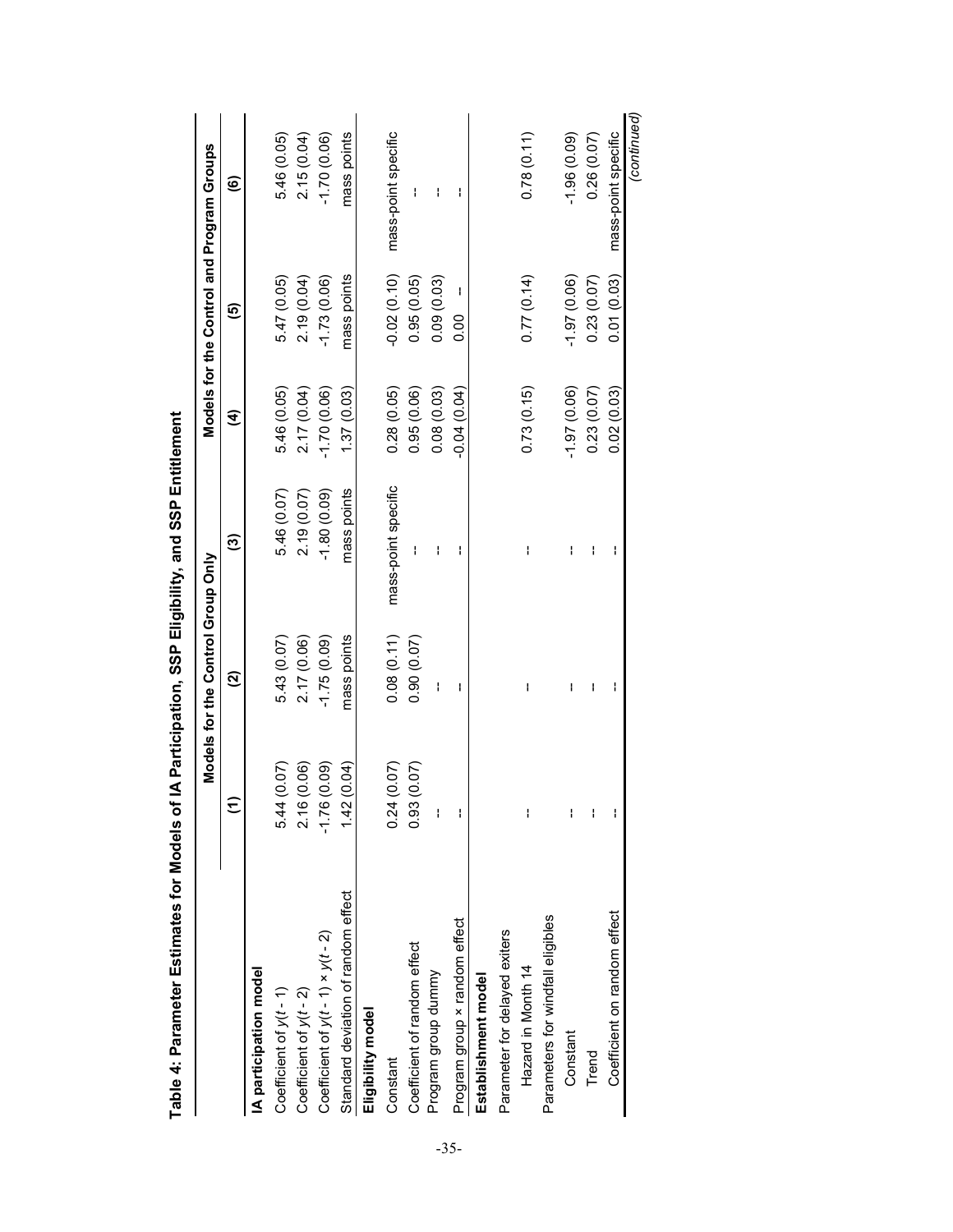|                                                                                                                        |               | Models for the Control Group Only |               |               | Models for the Control and Program Groups |               |
|------------------------------------------------------------------------------------------------------------------------|---------------|-----------------------------------|---------------|---------------|-------------------------------------------|---------------|
|                                                                                                                        | Ξ             | ତ୍ର                               | ම             | E             | <u>ම</u>                                  | ම             |
| Treatment effects of IA                                                                                                |               |                                   |               |               |                                           |               |
| Establishment period                                                                                                   |               |                                   |               |               |                                           |               |
| Exit                                                                                                                   | Ł             |                                   |               | $-2.50(0.17)$ | $-2.35(0.22)$                             | $-2.22(0.21)$ |
| Exit × random effect                                                                                                   |               |                                   |               | $-0.82(0.14)$ | $-0.77(0.15)$                             | $-0.82(0.15)$ |
| Entry                                                                                                                  |               |                                   |               | $-1.62(0.41)$ | $-1.75(0.49)$                             | $-1.65(0.44)$ |
| Entry × random effect                                                                                                  |               |                                   |               | $-0.28(0.28)$ | $-0.41(0.28)$                             | $-0.21(0.28)$ |
| Entitlement period                                                                                                     |               |                                   |               |               |                                           |               |
| Exit                                                                                                                   |               |                                   |               | $-0.91(0.17)$ | $-0.84(0.21)$                             | $-0.75(0.18)$ |
| Exit × random effect                                                                                                   |               |                                   |               | $-0.42(0.10)$ | $-0.41(0.10)$                             | $-0.42(0.10)$ |
| Entry                                                                                                                  |               |                                   |               | $-1.06(0.15)$ | $-1.13(0.16)$                             | $-0.95(0.18)$ |
| Entry × random effect                                                                                                  |               |                                   |               | 0.00(0.10)    | (60.03, 0.05)                             | $-0.03(0.12)$ |
| Post-entitlement effects                                                                                               |               |                                   |               |               |                                           |               |
| ix<br>Exi                                                                                                              | ł             |                                   |               | 0.52(0.07)    | 0.53(0.06)                                | 0.61(0.13)    |
| Entry                                                                                                                  |               | ł                                 |               | 0.73(0.10)    | 0.73(0.09)                                | 0.93(0.21)    |
| Decay rate (% per month)                                                                                               |               | J.                                |               | $\mathbf{I}$  | $\mathbf{I}$                              | 2.88(1.50)    |
| Number of parameters                                                                                                   | $\frac{0}{1}$ | 15                                |               | 26            | 80                                        | 38            |
| Log-likelihood                                                                                                         | $-34510.7$    | $-36389.1$                        | $-36383.5$    | $-35696.4$    | $-35698.0$                                | $-35685.1$    |
| Goodness of fit                                                                                                        |               |                                   |               |               |                                           |               |
| Control group                                                                                                          | 154.1         | 142.1                             | 137.5         | 152.7         | 140.0                                     | 131.3         |
| Program group                                                                                                          |               |                                   |               | 177.3         | 175.2                                     | 183.2         |
| Mass point locations                                                                                                   |               |                                   |               |               |                                           |               |
| Point 1                                                                                                                |               | $\widehat{\mathbb{L}}$<br>0.00    | 0.00          |               | $-100(-)$                                 | $-0.00(-)$    |
| Point 2                                                                                                                |               | $-1.66(0.13)$                     | $-1.55(0.14)$ |               | $-1.58(0.12)$                             | $-1.59(0.12)$ |
| Point 3                                                                                                                |               | 1.20(0.08)                        | 1.20(0.08)    |               | 1.22(0.07)                                | 1.27 (0.06)   |
| Point 4                                                                                                                |               | 2.84 (0.16)                       | 2.90 (0.16)   |               | 2.77 (0.12)                               | 2.84(0.12)    |
| Mass point probabilities                                                                                               |               |                                   |               |               |                                           |               |
| Point 1                                                                                                                |               | 0.35                              | 0.35          |               | 0.34                                      | 0.36          |
| Point 2                                                                                                                |               | 0.27                              | 0.27          |               | 0.24                                      | 0.24          |
| Point <sub>3</sub>                                                                                                     |               | 0.28                              | 0.28          |               | 0.31                                      | 0.30          |
| Point 4                                                                                                                |               | 0.10                              | 0.10          |               | 0.11                                      | 0.10          |
| Standard errors are in parentheses to the right of coefficient estimates. See text for description of models.<br>Note: |               |                                   |               |               |                                           |               |

Table 4: Parameter Estimates for Models of IA Participation, SSP Eligibility, and SSP Entitlement (Cont'd) **Table 4: Parameter Estimates for Models of IA Participation, SSP Eligibility, and SSP Entitlement (Cont'd)**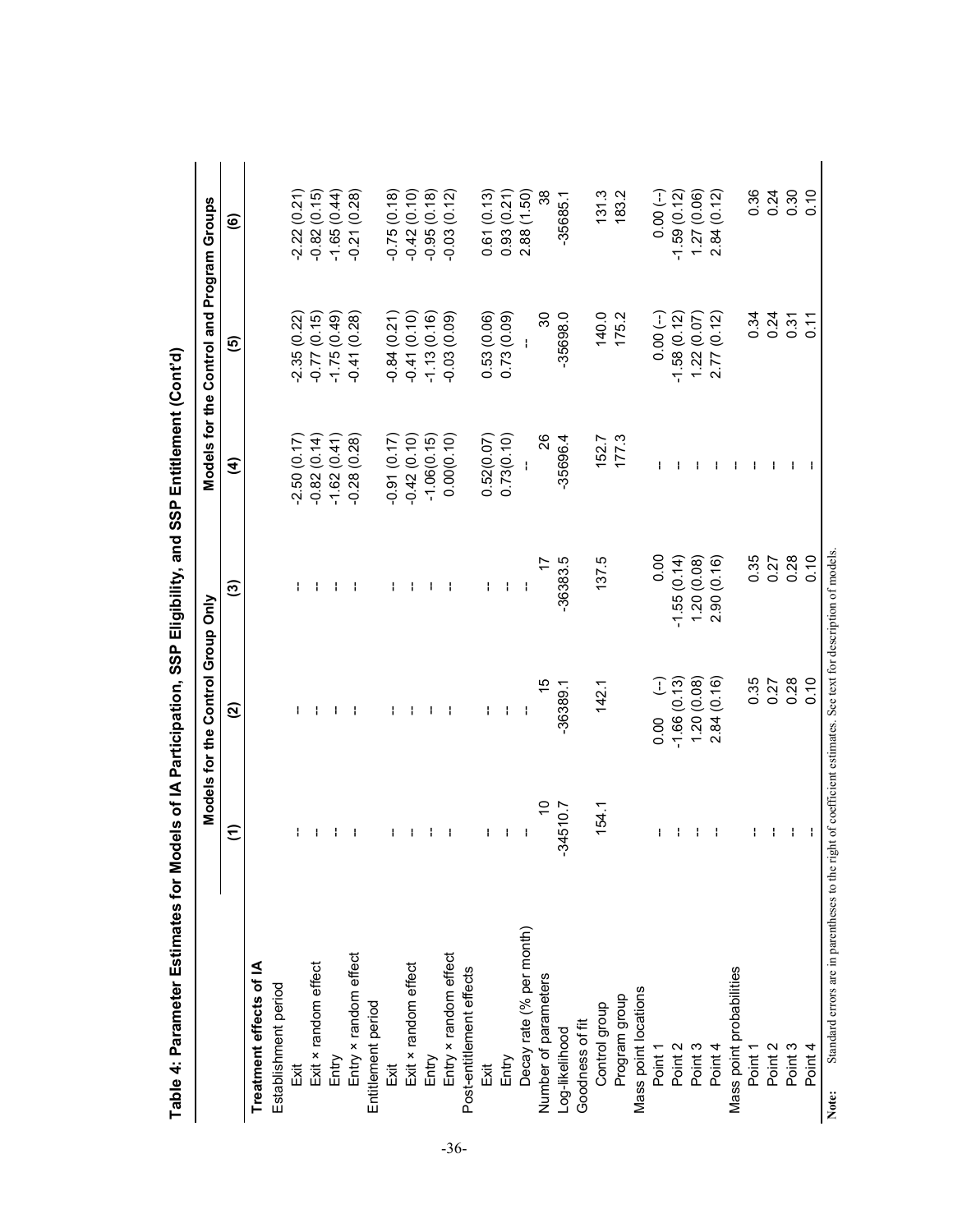The generalized model has a significantly higher likelihood than the more restrictive mass point model in column 5 and also leads to a slightly better goodness-of-fit statistic for the control group (though not for the program group). The estimated treatment effects from this specification are similar to the estimates from either of the simpler models and show a strong negative impact of the entitlement process on IA participation, a somewhat smaller negative impact on participation rates during the entitlement period, and a sizeable degree of postentitlement persistence. The two models with no decay in the post-entitlement effects suggest that about 50 per cent of the effect on IA exits and 70 per cent of the effect on IA entries persisted after the end of SSP payments. The more general model in column 6 suggests that a larger fraction of the entitlement effects persisted initially but that the effects decayed relatively rapidly, at a rate of 2.9 per cent per month (or about 30 per cent per year).

The estimated establishment and entitlement period treatment effects for the models in Table 4 are similar to the estimates we obtained for a similar specification of the welfare participation behaviour in the SSP Recipient study (Card and Hyslop, 2005, Table 6). In particular, in both experiments we find that the establishment treatment effects were larger (more negative) for people with higher values of the random effect. An explanation for this pattern is that everyone who started receiving SSP payments had to leave welfare: thus, those with a higher underlying probability of welfare participation experienced a bigger proportional treatment effect. An important difference between the experiments, however, is the degree of persistence of the treatment effects in the post-eligibility period. In the Recipient study, a model with no persistence in the treatment effects provides a remarkably good description of the experimental impacts (Card and Hyslop, 2005). In the Applicant study, however, there is much stronger evidence of a lasting impact.

We have fit a number of additional models to probe the robustness of the results from our main specifications. One alternative extended the model in column 6 to include five mass points. As we found in our model for the control group alone, the addition of an extra mass point leads to only a marginal improvement in the likelihood of the model and very little change in the predicted behaviour of either program group. Another model extended the specification in column 4 by including a free parameter for θ, the fraction of delayed exiters who ultimately became entitled to SSP. In this specification, the estimate of  $\theta$  is 0.96 and the likelihood is essentially the same as for the restricted model. We also experimented with an alternative parameterization for  $f(\alpha_i)$ , in which we assumed a mixture of normal heterogeneity and a mass of *pure leavers* — individuals who left welfare too soon to establish eligibility and never returned. This model does not fit as well as our most general discrete distribution model (column 6), but it leads to similar estimates for the treatment effects and roughly similar predictions for the IA histories of the program groups.

### **ASSESSING GOODNESS OF FIT**

To provide more insight into the ability of the models in Table 4 to explain the behaviour of the program and control groups, Table 5 shows the predicted and actual distributions of the control and program groups across the 20 cells used in our summary goodness-of-fit statistics, using the predictions from the model in column 6. Inspection of the table shows that one place where the model does a relatively poor job is in predicting the fraction of the sample that is on IA in every month. For example, in the control group this cell has 396 observations (24 per cent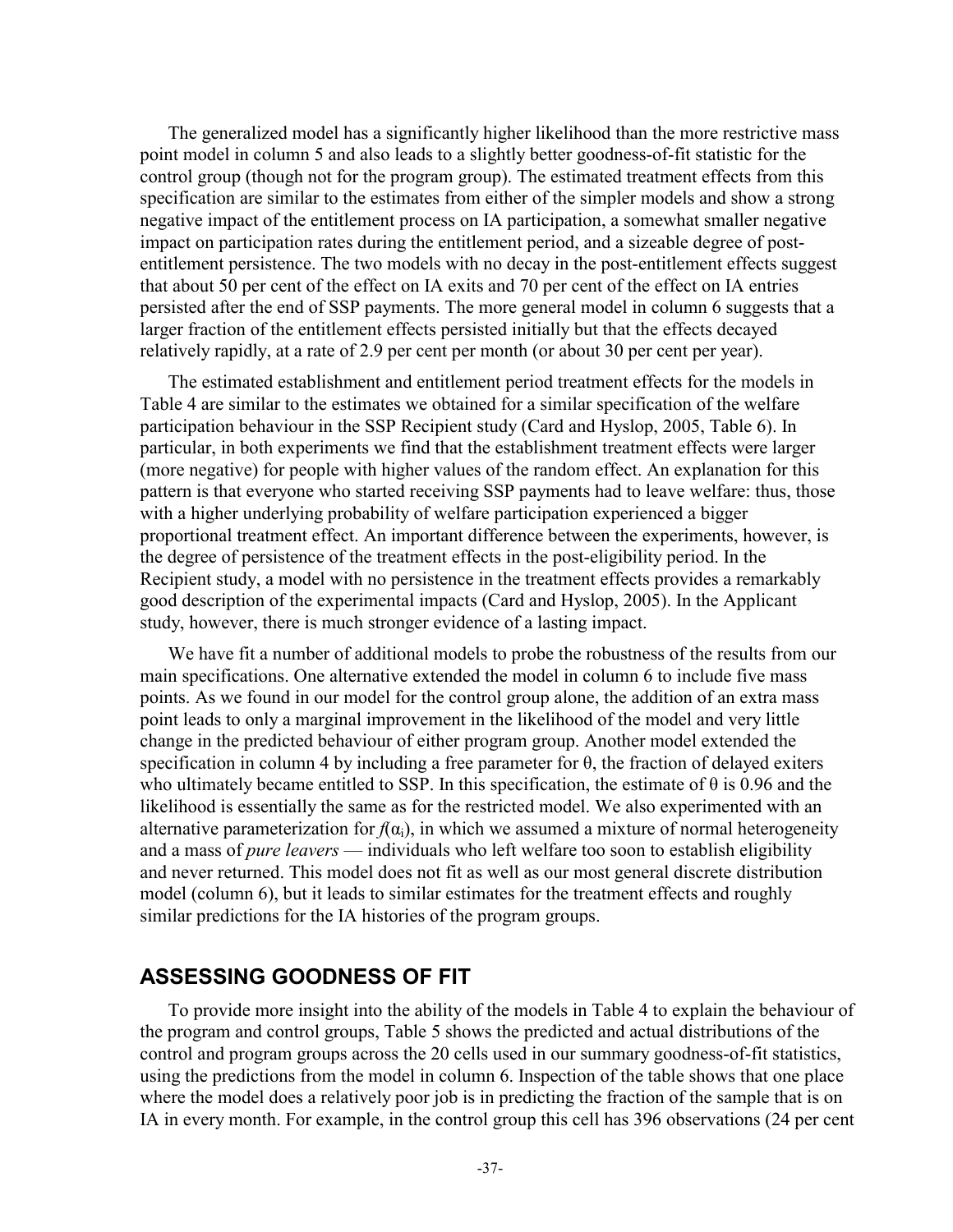of the control population), but the predicted number is only 328 (20 per cent of the control population). Likewise, in the program group this cell has 360 observations (22 per cent of the program group), but the model predicts only 318 people in the cell (19 per cent of the sample). Interestingly, however, these prediction errors contribute only modestly to the overall goodness-of-fit statistics. The biggest contributors are the two cells with one transition and 25 to 36 or 37 to 54 months on IA. In the control group, the model predicts a total of 55 people in these cells (3.3 per cent) versus an actual count of 110 (6.7 per cent). Since the goodness-offit statistic sums the squared deviation between the predicted and actual counts, divided by the predicted count, these two cells contribute 42 per cent of the total value of the goodness-of-fit statistic. Likewise, in the program group, the model predicts only 35 people in these cells (2.1 per cent of the sample) relative to an actual count of 89 (5.4 per cent), implying that these two cells contribute 58 per cent of the total value of the goodness-of-fit statistic for the program group. Taking the sensitivity of the goodness-of-fit statistics to small cells into consideration, we conclude that the model in column 6 of Table 4 provides reasonable predictions for the IA histories of the two groups, albeit not accurate enough to pass conventional chi-squared tests.

|                       |     |              | <b>Summary of Actual Patterns:</b><br><b>Number of Transitions</b> |           |       |     |     | <b>Summary of Predicted Patterns:</b><br><b>Number of Transitions</b> |              |              |
|-----------------------|-----|--------------|--------------------------------------------------------------------|-----------|-------|-----|-----|-----------------------------------------------------------------------|--------------|--------------|
| Months on IA in 13-84 | 0   | 1            | $2 + Even$                                                         | $3 +$ Odd | Total | 0   | 1   | $2 + Even$                                                            | $3 +$ Odd    | <b>Total</b> |
| $\mathbf{0}$          | 396 | 0            | 0                                                                  | 0         | 396   | 328 | 0   | 0                                                                     | 0            | 318          |
| $1 - 6$               | 0   | 104          | 90                                                                 | 28        | 222   | 0   | 116 | 125                                                                   | 35           | 275          |
| $7 - 12$              | 0   | 69           | 31                                                                 | 43        | 143   | 0   | 58  | 48                                                                    | 62           | 168          |
| $13 - 24$             | 0   | 84           | 47                                                                 | 127       | 258   | 0   | 64  | 57                                                                    | 126          | 247          |
| $25 - 36$             | 0   | 58           | 30                                                                 | 91        | 179   | 0   | 30  | 43                                                                    | 96           | 168          |
| $37 - 54$             | 0   | 52           | 44                                                                 | 96        | 192   | 0   | 25  | 66                                                                    | 115          | 206          |
| $55 - 71$             | 0   | 33           | 106                                                                | 44        | 183   | 0   | 23  | 24                                                                    | 52           | 198          |
| 72                    | 78  | 0            | 0                                                                  | 0         | 78    | 61  | 0   | $\Omega$                                                              | $\Omega$     | 61           |
| <b>Total</b>          | 474 | 400          | 348                                                                | 429       | 1,651 | 328 | 315 | 462                                                                   | 485          | 1,651        |
| <b>Program Group</b>  |     |              |                                                                    |           |       |     |     |                                                                       |              |              |
| 0                     | 360 | $\mathbf{0}$ | 0                                                                  | 0         | 360   | 318 | 0   | 0                                                                     | $\mathbf{0}$ | 318          |
| $1 - 6$               | 0   | 175          | 86                                                                 | 31        | 292   | 0   | 167 | 123                                                                   | 48           | 338          |
| $7 - 12$              | 0   | 105          | 48                                                                 | 58        | 211   | 0   | 86  | 49                                                                    | 84           | 220          |
| $13 - 24$             | 0   | 85           | 49                                                                 | 111       | 245   | 0   | 56  | 60                                                                    | 138          | 254          |
| $25 - 36$             | 0   | 34           | 41                                                                 | 87        | 162   | 0   | 20  | 42                                                                    | 82           | 144          |
| $37 - 54$             | 0   | 53           | 42                                                                 | 67        | 162   | 0   | 15  | 62                                                                    | 83           | 160          |
| $55 - 71$             | 0   | 23           | 92                                                                 | 28        | 143   | 0   | 16  | 100                                                                   | 38           | 154          |
| 72                    | 57  | 0            | 0                                                                  | 0         | 57    | 45  | 0   | 0                                                                     | 0            | 45           |
| Total                 | 417 | 475          | 358                                                                | 382       | 1,632 | 363 | 360 | 436                                                                   | 473          | 1,632        |

**Table 5: Summary of IA Participation Patterns of the Control and Program Groups — Actual and Predicted** 

**Note:** The predicted summaries of IA Participation patterns are based on 40 simulations using the model for both the control and program groups presented in column 6 of Table 3.

Another way to assess the predictive power of the model is to compare the predicted and actual time profiles of welfare participation. Figure 5 shows the predicted and actual IA profiles for the treatment and control groups. The predictions for the control group are quite accurate, with a root mean squared prediction error of 0.004. The predictions for the program group are a little less accurate (root mean squared prediction error  $= 0.009$ ), though the correlation between the predicted and actual fraction on IA is over 0.998. Close inspection of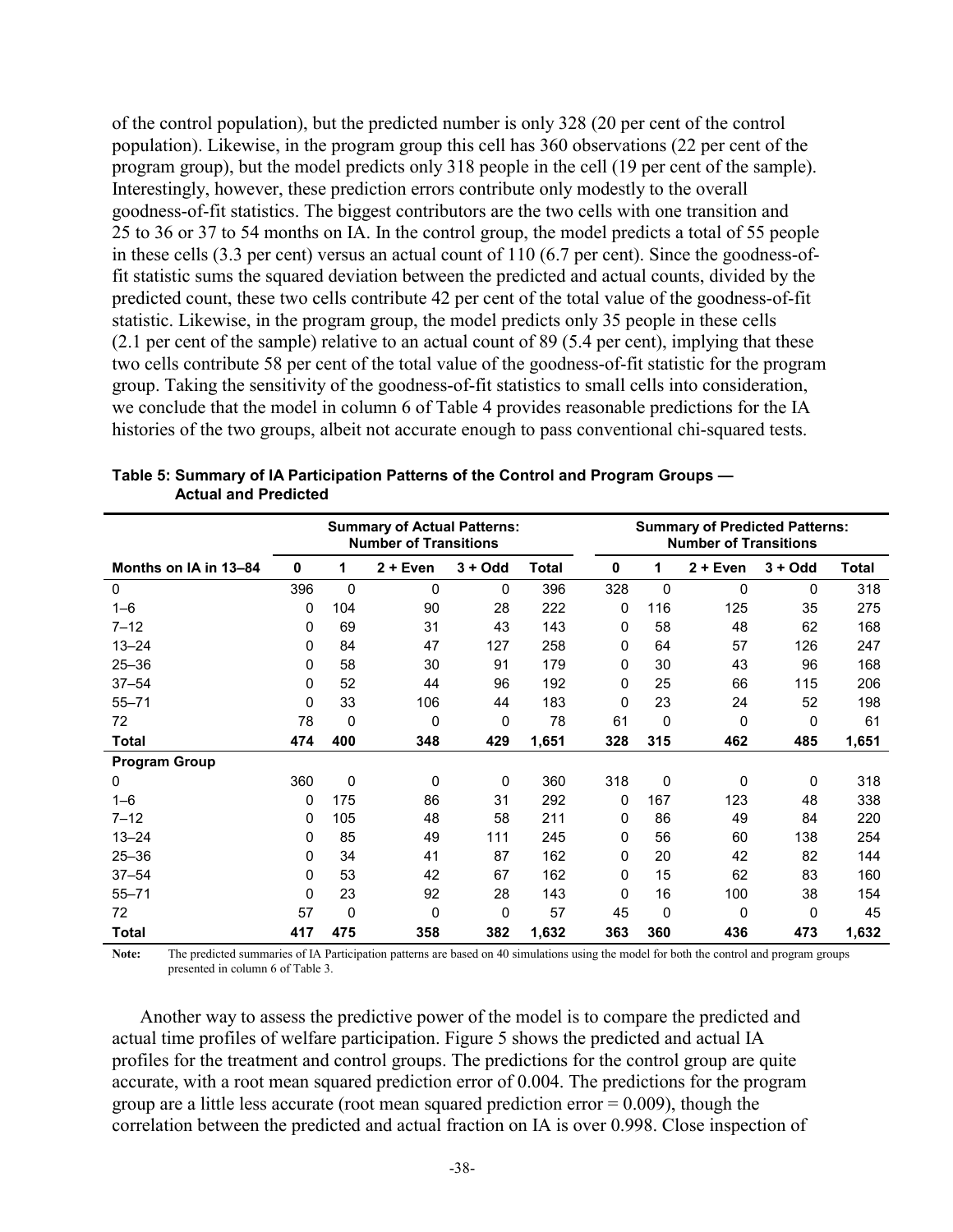the figure suggests that the model over-predicts the welfare participation rate of the program group in months 24 to 32, and under-predicts the rate in later months of the sample period.



**Figure 5: Actual and Predicted IA Participation Rates of Control and Program Groups** 

Further insights are provided in figures 6a, 6b, and 6c, which compare the actual and predicted IA participation rates for various subgroups of the control and program groups. Figure 6a compares the model's fit with the actual IA profiles of the eligible and ineligible subsets of the control group. Considering the simplicity of the model, it does remarkably well in predicting the divergent paths of the two groups. Figure 6b compares the actual and predicted participation patterns for the eligible and ineligible subsets of the program group. The model does quite well for the eligible subgroup but has some difficulty predicting the IA profile of the ineligible subgroup. In particular, the model over-predicts IA participation of the ineligible program group members in months 18 to 34 and under-predicts their IA participation in months 54 onward. According to the model, the time profile of IA participation for the ineligible program group should roughly parallel the profile of the ineligible control group members, since they differ only in terms of the relative distribution of random effects. In fact, however, as we discuss further below, there is a distinct difference in the time profiles of IA participation for the two groups that is not explained by our model.

Finally, Figure 6c compares the actual and predicted profiles for subsets of the eligible program group members who did or did not establish SSP entitlement. The predictions for the two groups are unbiased on average, but there are clearly intervals where the model overpredicts the IA participation of one group and over-predicts the rate for the other and vice versa. A notable difficulty for the model is in predicting the dip in IA participation in months 24 to 36 for the group whose members received SSP. In our analysis of the Recipient study we encountered a similar problem, perhaps due to the imprecision in our measure of the timing of the transition period during which eligible program group members first became entitled to SSP.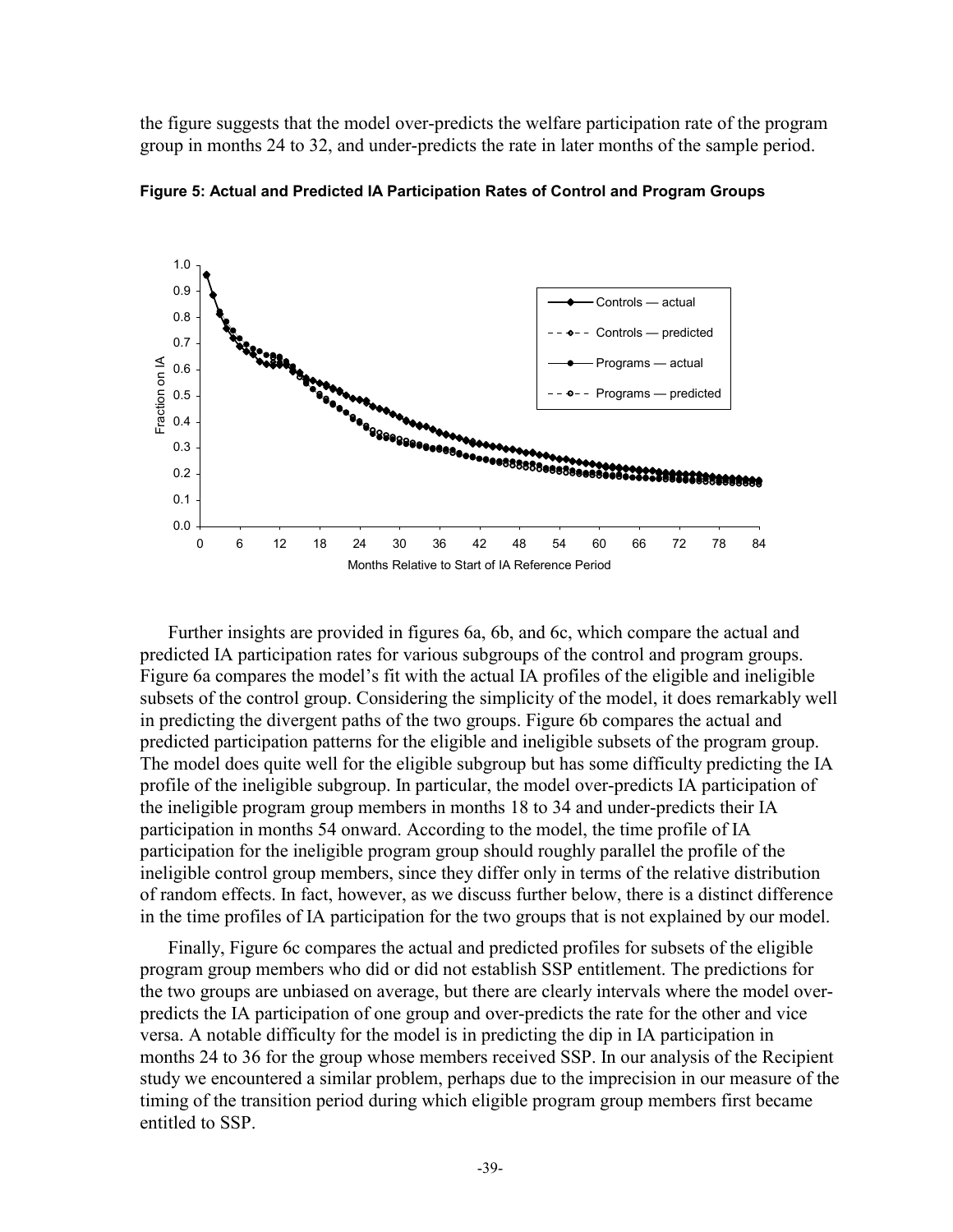

**Figure 6a: Actual and Predicted IA Rates for Eligible and Ineligible Control Subgroups** 

**Figure 6b: Actual and Predicted IA Rates for Eligible and Ineligible Program Subgroups** 

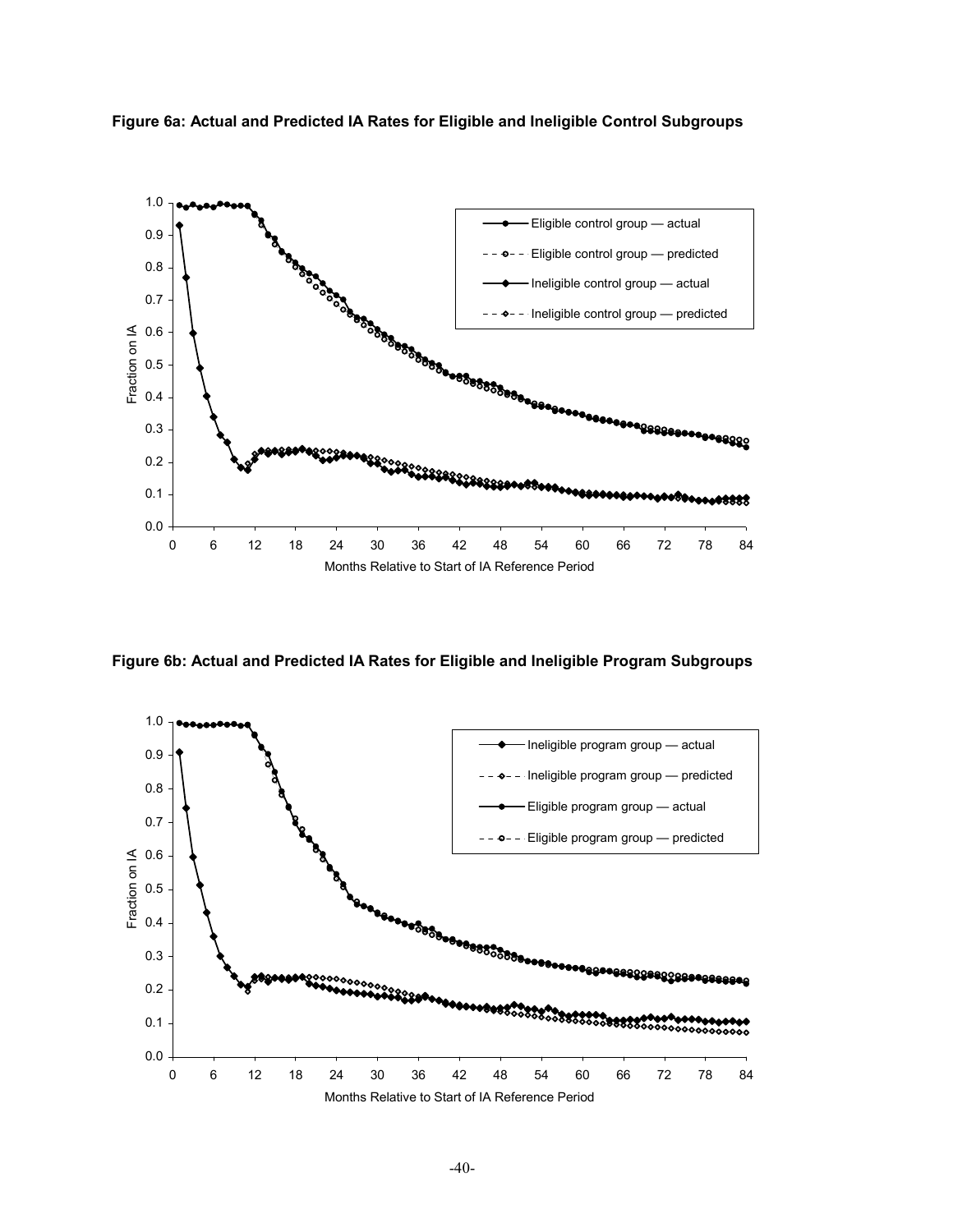

**Figure 6c: Actual and Predicted IA Rates for Eligible Program Subgroups** 

Another way to evaluate the model is to compare the predicted and actual gaps in IA participation between the treatment and control groups. This exercise is presented in Figure 7a. Consistent with the patterns in Figure 6c, the model under-predicts the SSP impacts on IA participation in months 18 to 36. It also systematically over-predicts the magnitude of the gap between the program and control groups after Month 36. At first glance this may seem to be evidence that the model is overestimating the post-entitlement effects of SSP.

**Figure 7a: Actual and Predicted Treatment Effects on IA Participation** 

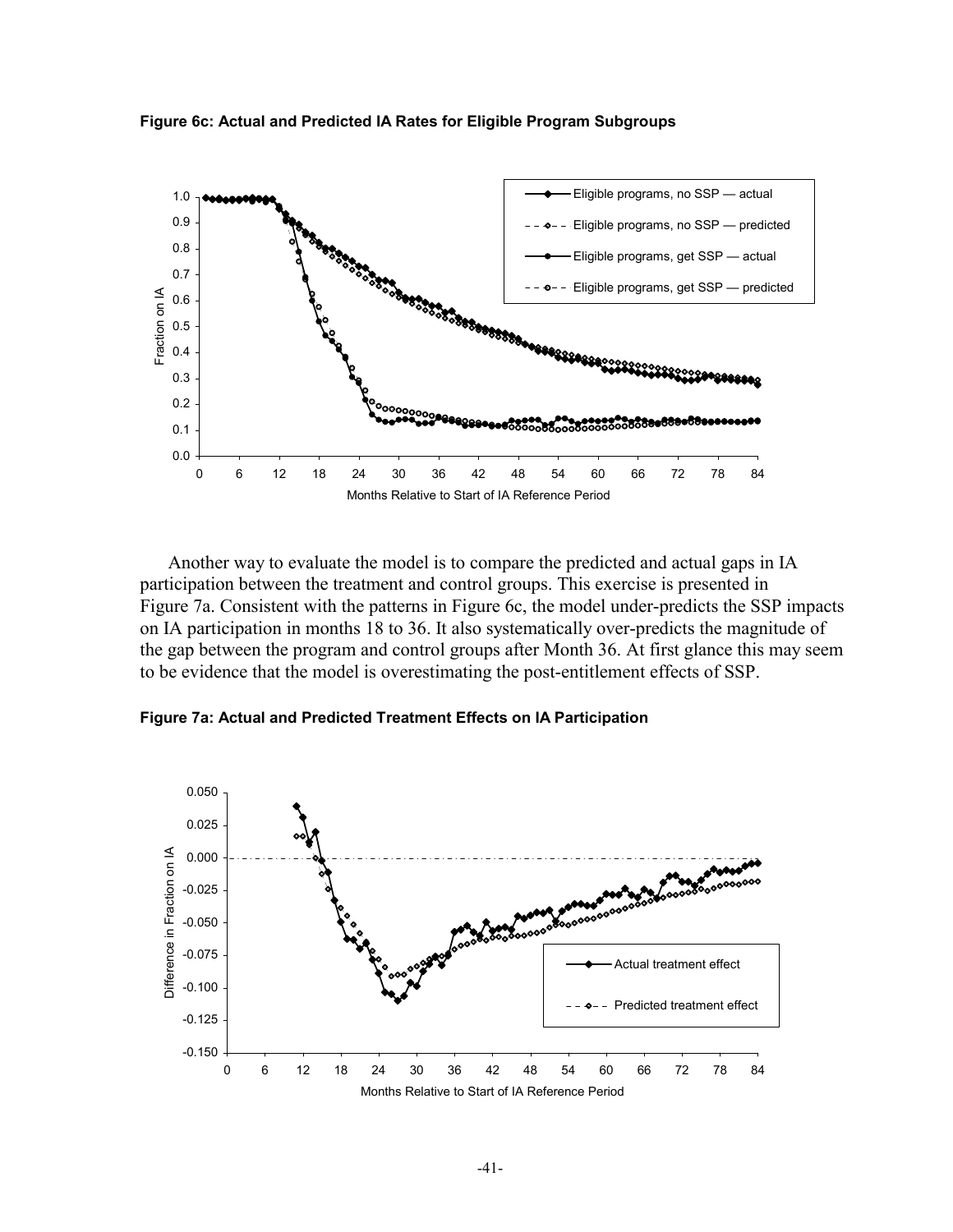Further investigation, however, suggests that the problem is related to the difficulty of under-predicting the IA participation of the ineligible program group members, noted in Figure 6b. One piece of evidence in favour of this interpretation is Figure 7b, which shows the predicted and actual gaps in IA participation between the eligible program group and the subset of the control group who satisfied the eligibility criterion.<sup>25</sup> The model does a relatively good job of explaining the gaps in IA participation between the eligible program group and the eligible control group, especially after Month 36.



**Figure 7b: Differences in IA Participation, Eligible Program Group Versus Eligible Control Group** 

The flip side of this comparison is presented in Figure 7c, where we present the predicted and actual gaps in IA participation between the ineligible program group and the ineligible control group. The profile of actual differences displays an unusual pattern, falling in the first 24 months of the experiment, rising between months 24 and 36, and then fluctuating around a mean of about two per cent after Month 36. In contrast, the predicted difference is quite stable and very close to zero. Since the ineligible groups comprise about one half of the experimental population, the two percentage point prediction error for the gap between the ineligible program and control groups can account for the roughly one percentage point prediction error for the overall gap between the treatment and control groups in the later months of the sample.

l

 $^{25}$ An issue with this comparison is that the eligible program group is bigger, since it includes the delayed exiters. These are only about five per cent of the total eligible program group members, however, so their influence is small on either the actual or predicted outcomes.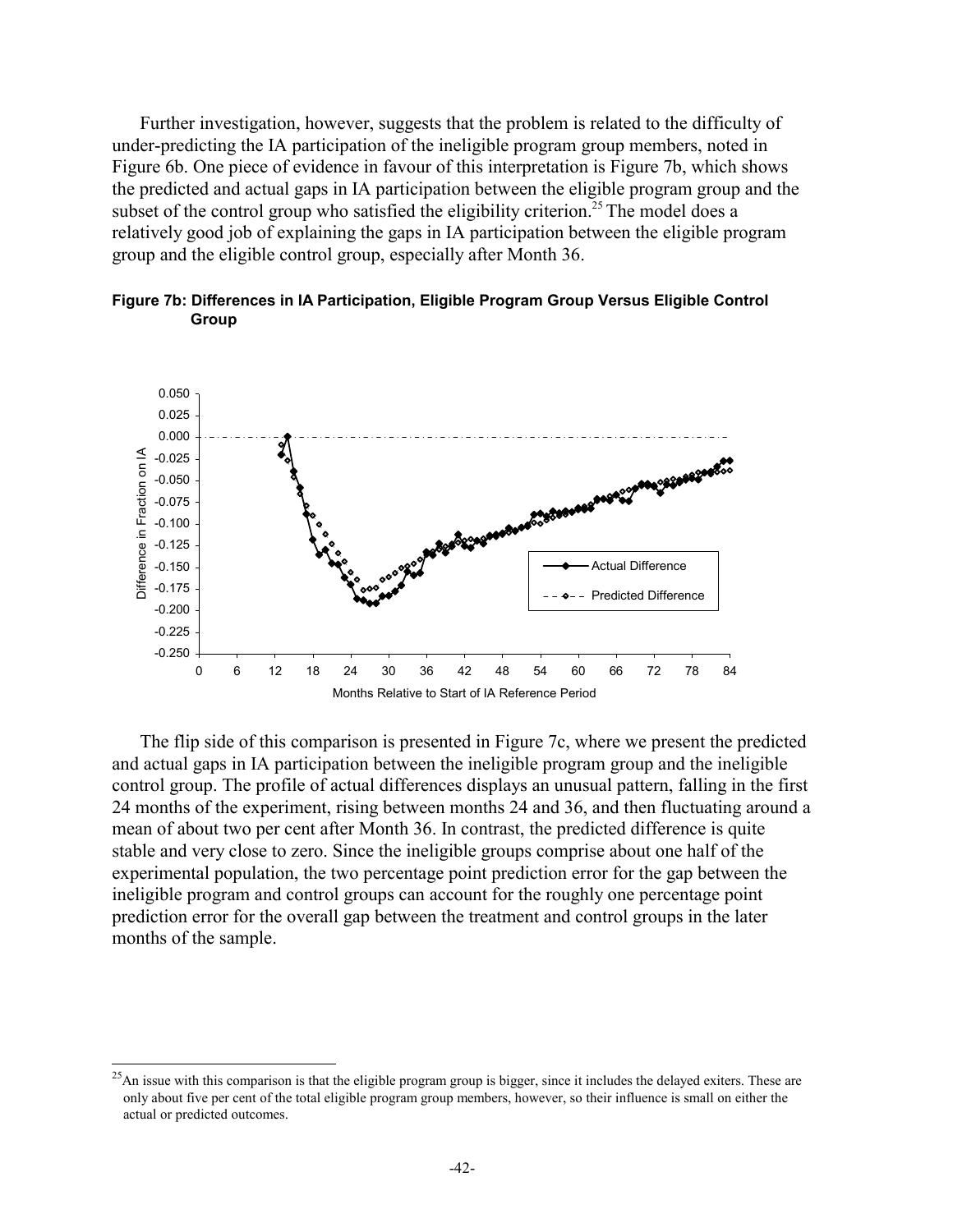

**Figure 7c: Differences in IA Participation, Ineligible Program Group Versus Ineligible Control Group** 

As a further check on this interpretation, we re-estimated the model in column 6 of Table 4, imposing the assumption that all the behavioural effects of SSP ended when subsidy payments ended. The resulting model has a significantly lower likelihood (chi-square statistic = 24.0 with three degrees of freedom) and does a much worse job of tracking the differences between the program and control groups and between the eligible subsets of the two program groups. Based on these findings and the results in Figures 7b and 7c, we conclude that the systematic pattern of prediction errors for the overall treatment effect of SSP is driven by the relatively flatter trend in IA participation for the ineligible program group than the ineligible control group — a divergence that is not explainable by our simple model of eligibility determination and may in fact be due to random chance.

The other models presented in Table 4 lead to broadly similar predictions those shown in figures 5, 6a to 6c, and 7a to 7c, although the model in column 6 has the best forecasting performance (in terms of root mean squared prediction errors). In particular, comparisons between the specifications in columns 4 and 5 suggest that there is not much difference in the predictive performance of models that use a discrete distribution of random effects or a normal distribution. The superior performance of the model in column 6 seems to be attributable to the generalized selection and establishment models and to the introduction of the decay parameter for the post-entitlement effects.

#### **UNDERSTANDING SSP'S EFFECTS**

By simulating the models in Table 4 under various counterfactual assumptions, it is possible to gain some additional insights into the behavioural responses of the program group to the incentives created in the Applicant study. This exercise is particularly useful for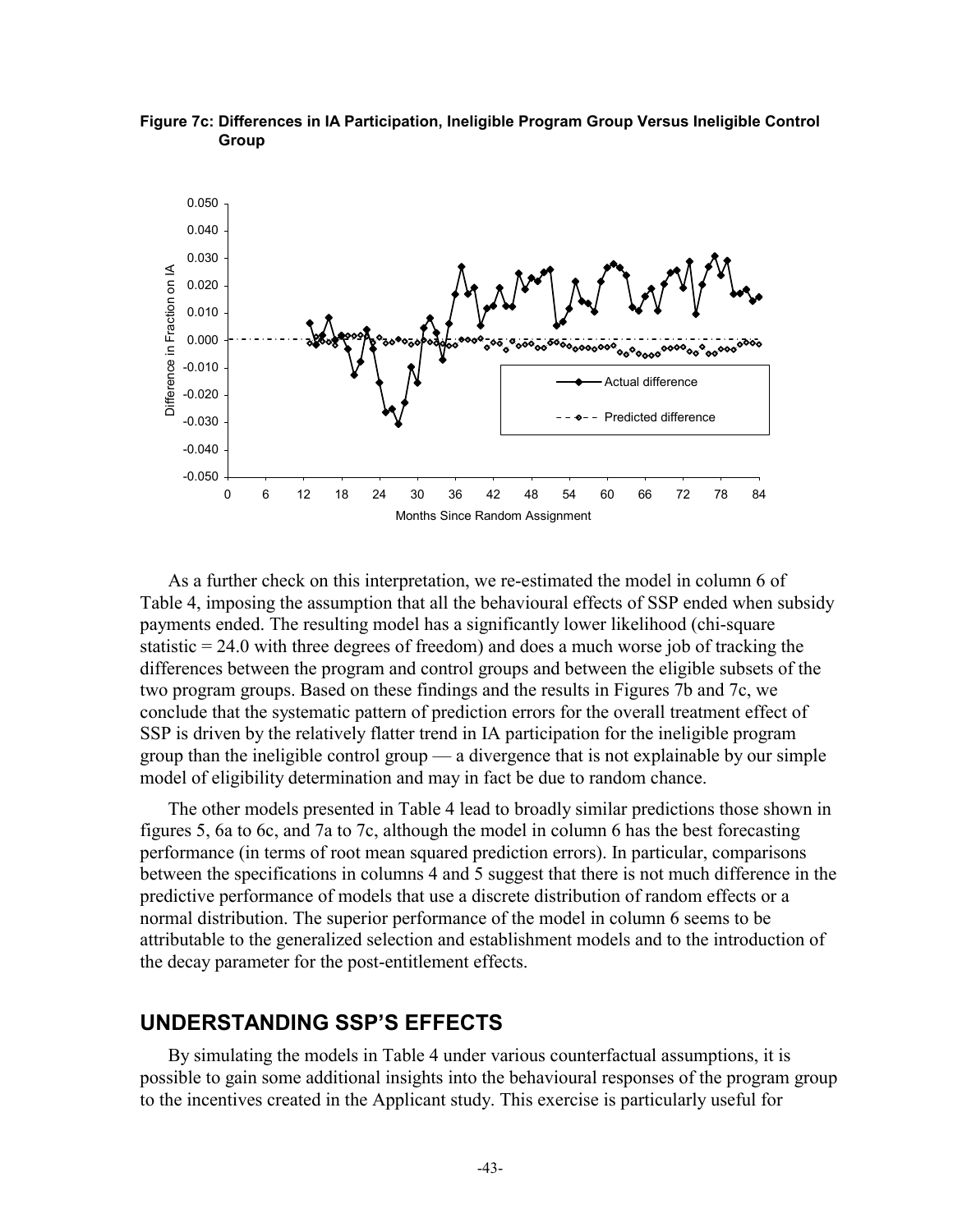illustrating the separate impacts of the establishment effect and the entitlement effect of the SSP and showing the effect of the delayed exiters on the profile of SSP impacts.

Figure 8 conducts this exercise using the model in column 6 of Table 4. We first simulate the IA participation rates of the control group. Then we simulate the rates for the program group, beginning by assuming that the only treatment effects are the establishment effects (associated with the requirement that people leave IA to establish an entitlement to SSP payments). The resulting profile of treatment effects peaks at about -5 percentage points in Month 26, then dissipates relatively quickly. Next, we simulate the rates for the program group, including both the establishment effects and the entitlement period effects. The predicted treatment effects under this scenario peak at about -8.5 percentage points in Month 26, remain relatively large until about Month 54 (when people began to exhaust their three-year entitlements to subsidy payments), then fade relatively quickly. The third simulation adds the post-eligibility treatment effects and generates the profile that was shown in Figure 7a. A comparison of these three profiles suggests that the pattern of observed impacts in the Applicant study can be explained by a combination of the establishment effects, the entitlement period effects generated by the availability of the subsidy, and the post-entitlement effects, which seem to have persisted for at least two years after people were no longer receiving SSP payments.





The final simulation in Figure 8 is designed to show the impact of the delayed exiters in the program group. We conduct this simulation by "switching off" the eligibility of people in the program group who would not have been eligible if they were in the control group. The presence of this group, which (in the simulation) represents about two per cent of the overall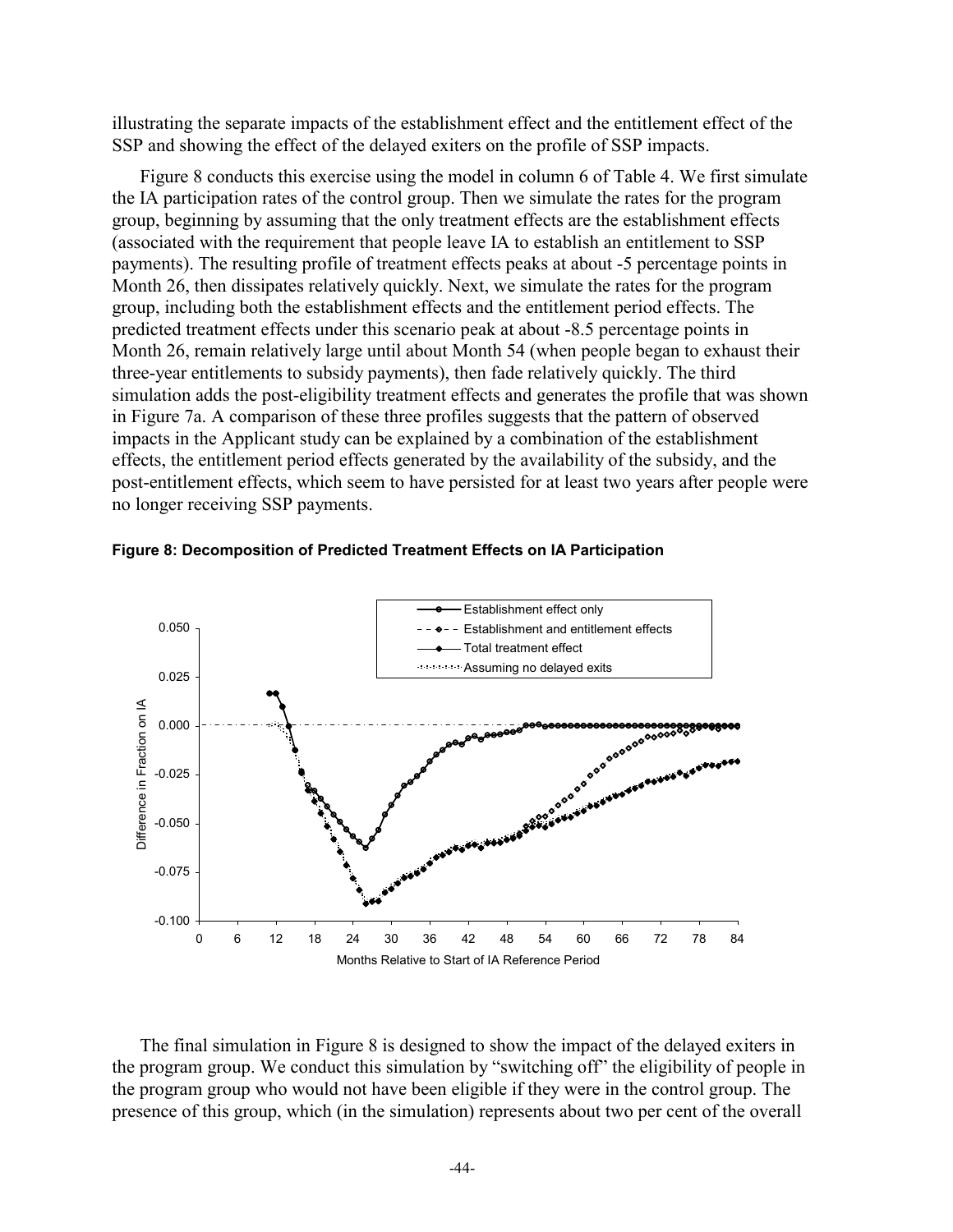program group, explains the positive impact of SSP on IA participation in Month 12. In the counterfactual simulation with no delayed exit response, virtually all of these people are off IA in Month 12, and the implied experimental impact is zero. Our model assumes that all of the delayed exiters took up the subsidy, so in later months their presence adds to the net impact of the program. On average, however, we estimate that the program impact would have only been about 0.20 percentage points smaller in months 18 to 54 in the absence of this group.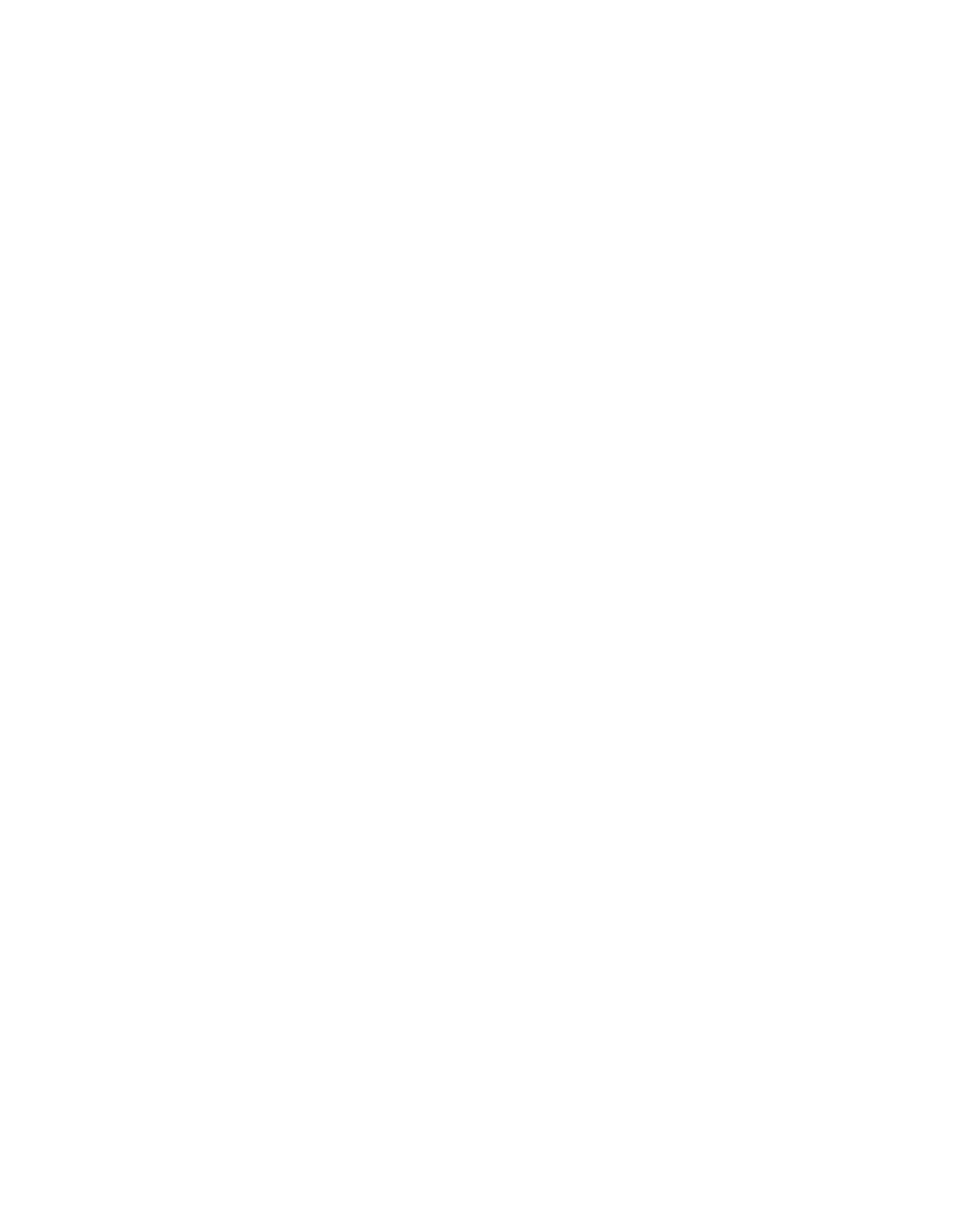## **Conclusions**

In this paper we develop and estimate an econometric model of the behavioural effects of the Self-Sufficiency Project (SSP) Applicant study. We use a simple search-theoretic model to show that the Applicant study created three incentives: (1) an eligibility incentive for new welfare entrants to remain on welfare for a year to become eligible for the subsidy, (2) an establishment incentive for people who satisfied the waiting period requirement to find a job and leave welfare within the next 12 months, and (3) an entitlement incentive for those who established SSP eligibility to work full time and remain off welfare over the 36 months that subsidy payments were available. Conventional comparisons between the treatment and control groups of the experiment cannot separately distinguish these effects. Thus, we extend the econometric model developed in Card and Hyslop (2005) for analyzing the SSP Recipient study to incorporate the waiting period requirement in the Applicant study.

Our empirical results show that the time profile of the experimental impacts in the Applicant study can be explained by a combination of the eligibility incentive (which increased welfare participation during the waiting period), the establishment incentive (which led to a rapid rate of welfare-leaving among members of the program group who satisfied the waiting period requirement), and the longer-term entitlement incentives of the program. In particular, the model results imply that most of the early impact of SSP after the waiting period was due to the "establishment" incentive, with about two thirds of the peak impact attributable to this incentive. Our results help reconcile the relatively large peak impact observed in the Applicant study compared with other welfare reform programs with universal eligibility and offer a simple interpretation for the decline from the 11 percentage point peak effect 27 months after initial entry into income assistance (IA) to about 6 per cent by months 40 to 48. We also find evidence that the impact of the subsidy persisted after SSP payments ended. Our results suggest that 60 to 90 per cent of the entitlement incentive effects persisted in the immediate post-entitlement period, though the effect faded relatively quickly, with a decay rate of about three per cent per month.

Finally, our model results imply that nearly all of the people in the treatment group who delayed their initial exit from IA in response to the incentives of the program left IA within two to three months of the end of the waiting period and became entitled for the SSP subsidy. As suggested by our benchmark theoretical model, these delayed exiters were apparently responding to the incentives created by the SSP time limits, leading to an increase in the costs of the program. Nevertheless, simulations from our models suggest that the presence of the delayed exiters had a very small effect on the magnitude of the SSP impacts in later months.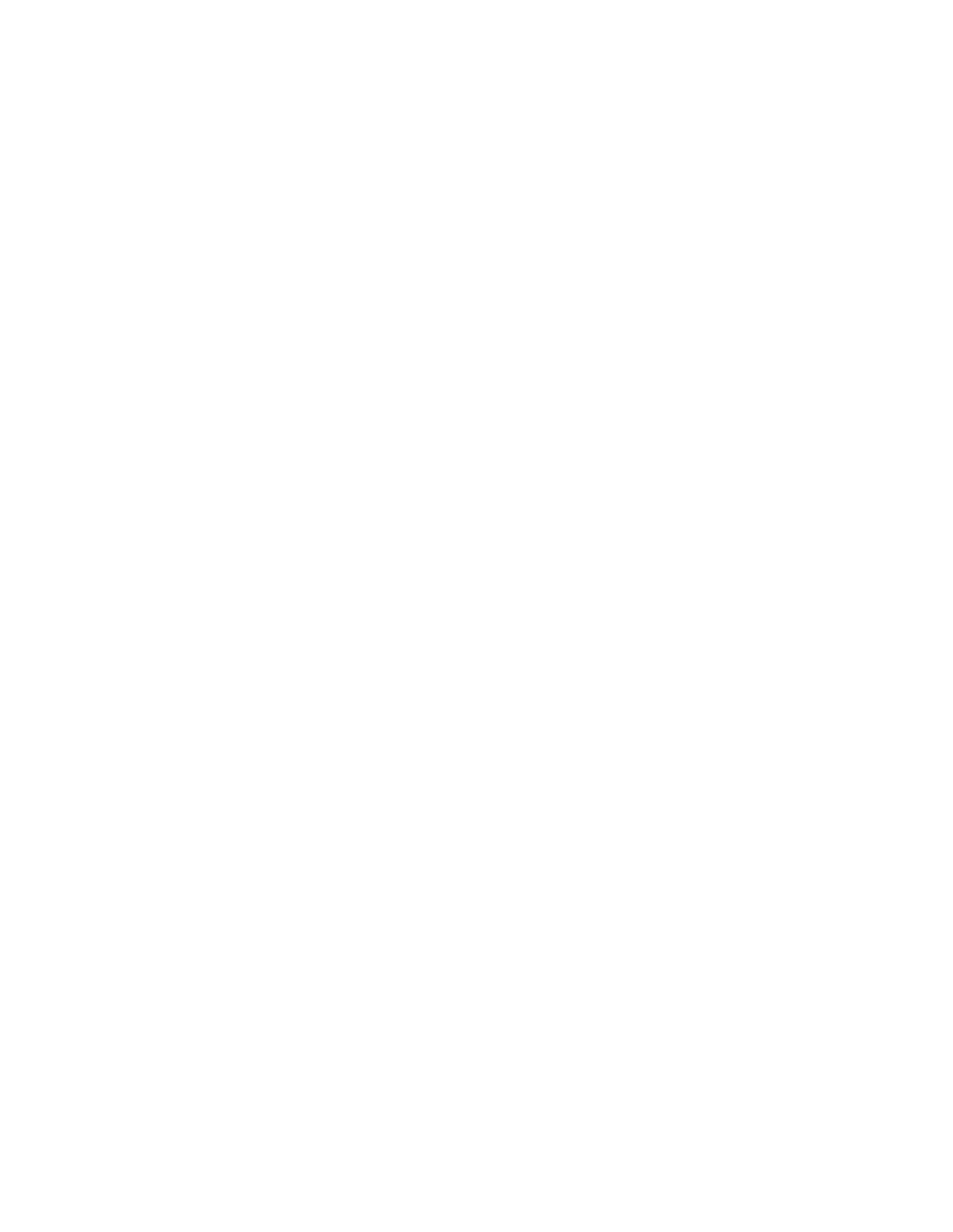## **Data Appendix**

This appendix explains various aspects of the data used in this study concerning timing conventions and variables used and created.

#### **TIMING CONVENTIONS**

Unless otherwise explicitly stated, all dates in the analysis are relative to the start month of the income assistance (IA) reference spell. As shown in Table 2, these start months range from three months prior to the month of random assignment until the month of random assignment.

## **DETERMINING ELIGIBILITY STATUS AND THE DATE ELIGIBILITY WAS ACHIEVED**

We have used the binary variable "Eligible" in the original Self-Sufficiency Project (SSP) Applicant study data extract as the indicator of eligibility status. We edited one observation in the program group with Eligible  $= 0$  but with a specified eligibility date ("Eligdate") and received SSP payments changing the value to Eligible  $= 1$ . Although a date of eligibility ("Eligdate") is provided for observations with Eligible  $= 1$ , preliminary analysis suggested that simply assuming eligibility occurs 12 months after the first month of the reference spell, as in the program rules, appears to be more internally consistent with the data. For this reason, we have adopted this assumption to date the eligibility for those individuals who achieve eligibility status.

### **SSP ENTITLEMENT STATUS, THE MONTH ENTITLEMENT WAS ESTABLISHED, AND THE TRANSITION PERIOD**

The entitlement status for the program group individuals who have Eligible  $= 1$  is determined by whether or not they ever received supplementary payments. The original dataset contains a variable "tkupdate," which specifies the start of the entitlement period. However, from preliminary analysis of the patterns of supplementary payment receipt around this variable date, we prefer instead to estimate the establishment month directly from the patterns of supplementary payments. In particular, we took the first month supplementary payments were received, less two months (to reflect processing lags and delays between first working full time, filing pay stubs, and receiving the supplement payments), as our initial estimated establishment month. This resulted in a range for the estimated establishment months of 12 to 28 (months relative to the start of the reference spell). We then allowed a 14 month establishment window rather than 12 months as specified in the SSP rules for processing delays and/or administrative flexibility in the application of the rules, and censored this date at Month 25 (this affects 12 out of 387 entitled individuals: 10 with month  $= 26$  and one each with month  $= 27$  and 28). Recognizing that a delay occurs between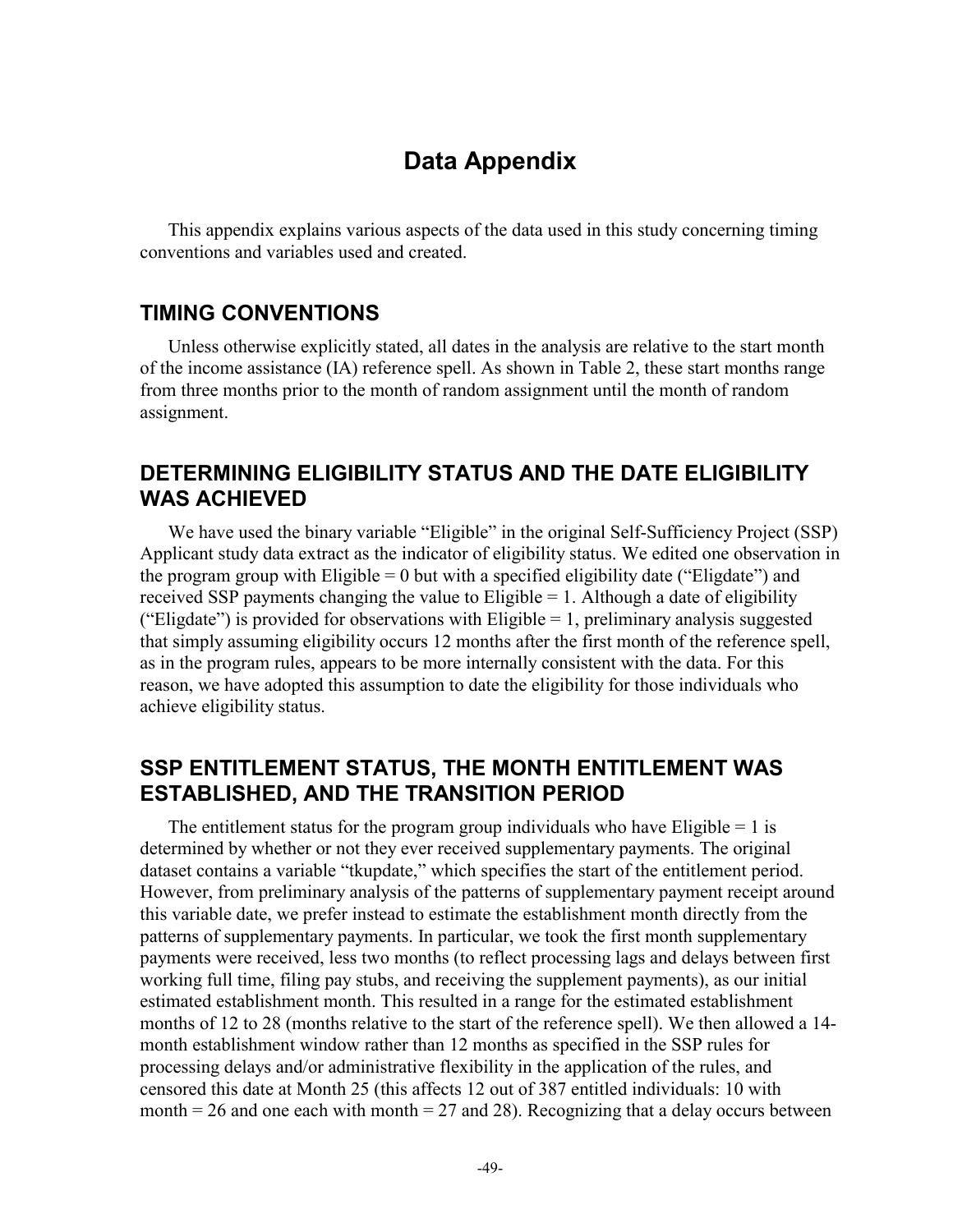establishing entitlement and leaving IA, we add one month to these dates for our analysis of welfare dynamics, giving the range of establishment months from 13 to 26. Finally, as in Card and Hyslop (2005), we assume a three-month transition period beginning in the month entitlement is established, during which an entitled individual is obliged to leave IA.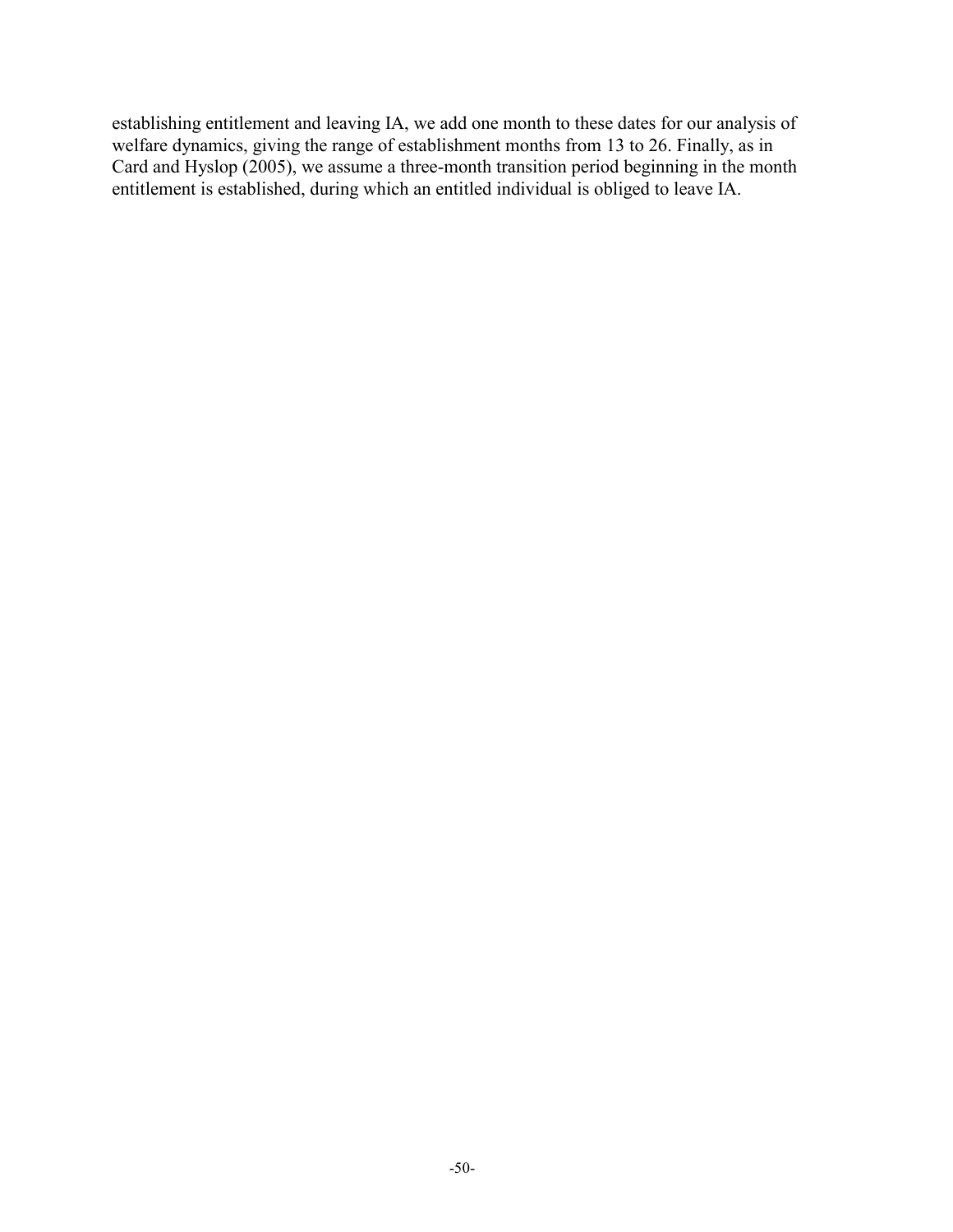## **References**

- Ashenfelter, O. (1983). Determining participation in income-tested social programs. *Journal of the American Statistical Association*, *78*, 517–525.
- Berlin, G., Bancroft, W., Card, D., Lin, W., & Robins, P. K. (1998). *Do work incentives have unintended consequences? Measuring "entry effects" in the Self-Sufficiency Project.* Ottawa: Social Research and Demonstration Corporation.
- Card, D., & Hyslop, D. R. (2005). Estimating the effects of a time-limited earnings subsidy for welfare-leavers (SRDC Working Paper 05-02). Ottawa: Social Research and Demonstration Corporation. (Also published in *Econometrica 73*[6, November 2005], 1723–1770.)
- Card, D., & Robins, P. K. (2005). How important are "entry effects" in financial incentive programs for welfare recipients? Experimental evidence from the Self-Sufficiency Project. *Journal of Econometrics, 125*(1–2), 113–139.
- Card, D., & Sullivan, D. G. (1988). Measuring the effect of subsidized training programs on movements in and out of employment. *Econometrica*, *56*, 497–530.
- Chay, K. Y., & Hyslop, D. R. (2001). *Identification and estimation of dynamic binary response panel data models: Empirical evidence using alternative approaches*. Unpublished manuscript, University of California at Berkeley, Department of Economics.
- Efron, B. (1988). Logistic regression, survival analysis, and the Kaplan-Meier curve. *Journal of the American Statistical Association*, *83*, 414–425.
- Ford, R., Gyarmati, D., Foley, K., & Tattrie, D. (with Jimenez, L.). (2003). *Can work incentives pay for themselves? Final report on the Self-Sufficiency Project for welfare applicants*. Ottawa: Social Research Demonstration Corporation.
- Ham, J., & LaLonde, R. J. (1996). The effect of sample selection and initial conditions in duration models: Evidence from experimental data on training. *Econometrica*, *64*, 175–206.
- Human Resources Development Canada. (1993). *Inventory of income security programs in Canada*. Ottawa: Author.
- Laird, N. (1978). Nonparametric maximum likelihood estimation of a mixing distribution. *Journal of the American Statistical Association, 73*, 805–811.
- Lin, W., Robins, P. K., Card, D., Harknett, K., & Lui-Gurr, S. (1998). *When financial incentives encourage work: Complete 18-month findings from the Self-Sufficiency Project*. Ottawa: Social Research and Demonstration Corporation.
- Lindsay, B. G. (1983a). The geometry of mixture likelihoods: A general theory. *Annals of Statistics, 11*, 86–94.
- Lindsay, B. G. (1983b). The geometry of mixture likelihoods: The exponential family. *Annals of Statistics*, *11*, 783–792.
- Michalopoulos, C., Card, D., Gennetian, L. A., Harknett, K., & Robins, P. K. (2000). *The Self-Sufficiency Project at 36 months: Effects of a financial work incentive on employment and income*. Ottawa: Social Research and Demonstration Corporation.